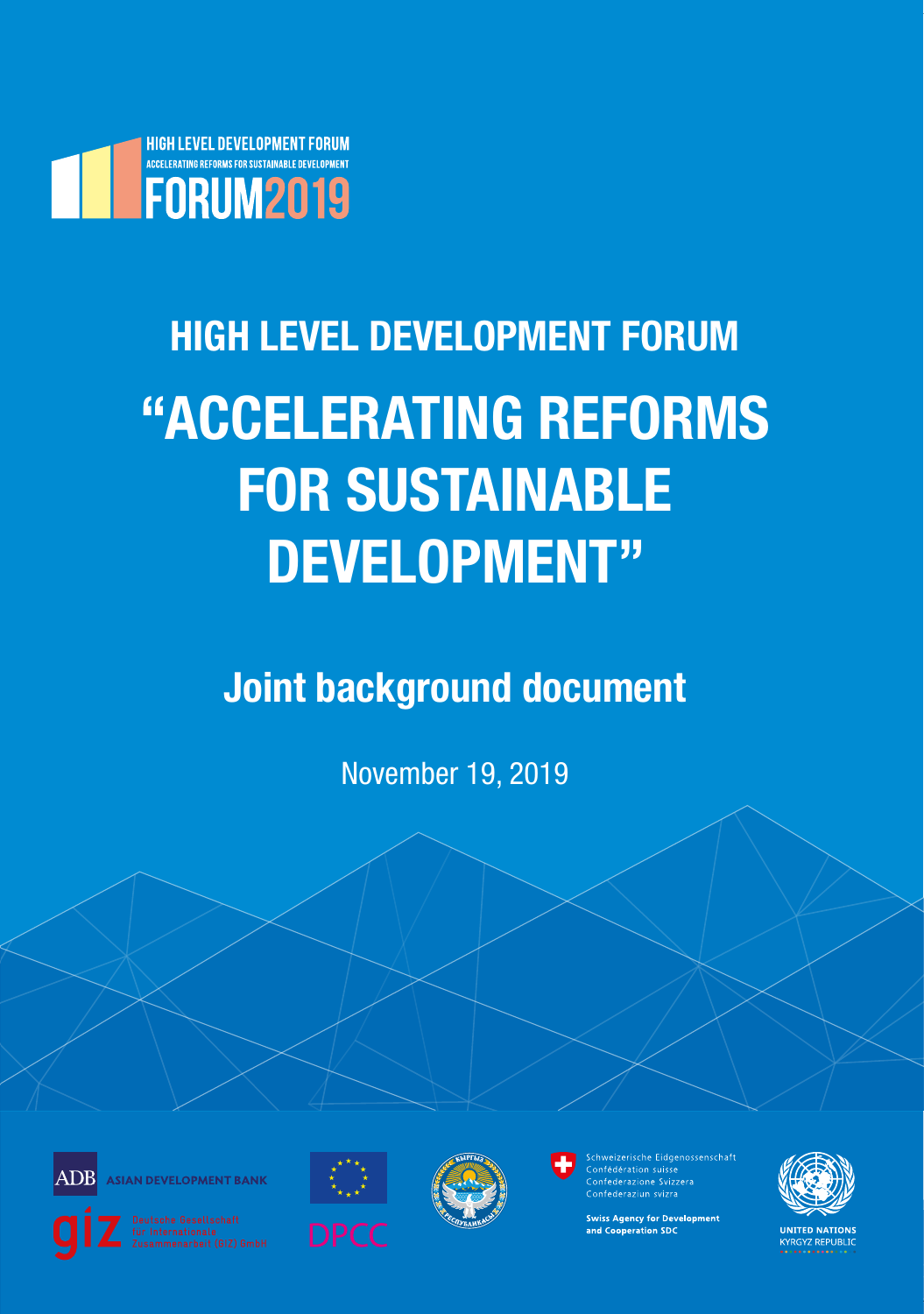This document was prepared jointly by the Government of the Kyrgyz Republic, the Development Partners Coordination Council, and the members of the six thematic working groups. The Forum and its documents were prepared with financial support from the Embassy of the Swiss Confederation in the Kyrgyz Republic, the United Nations Development Program, the European Union, the Federal Republic of Germany through GIZ, and the Asian Development Bank.

http://donors.kg/en/events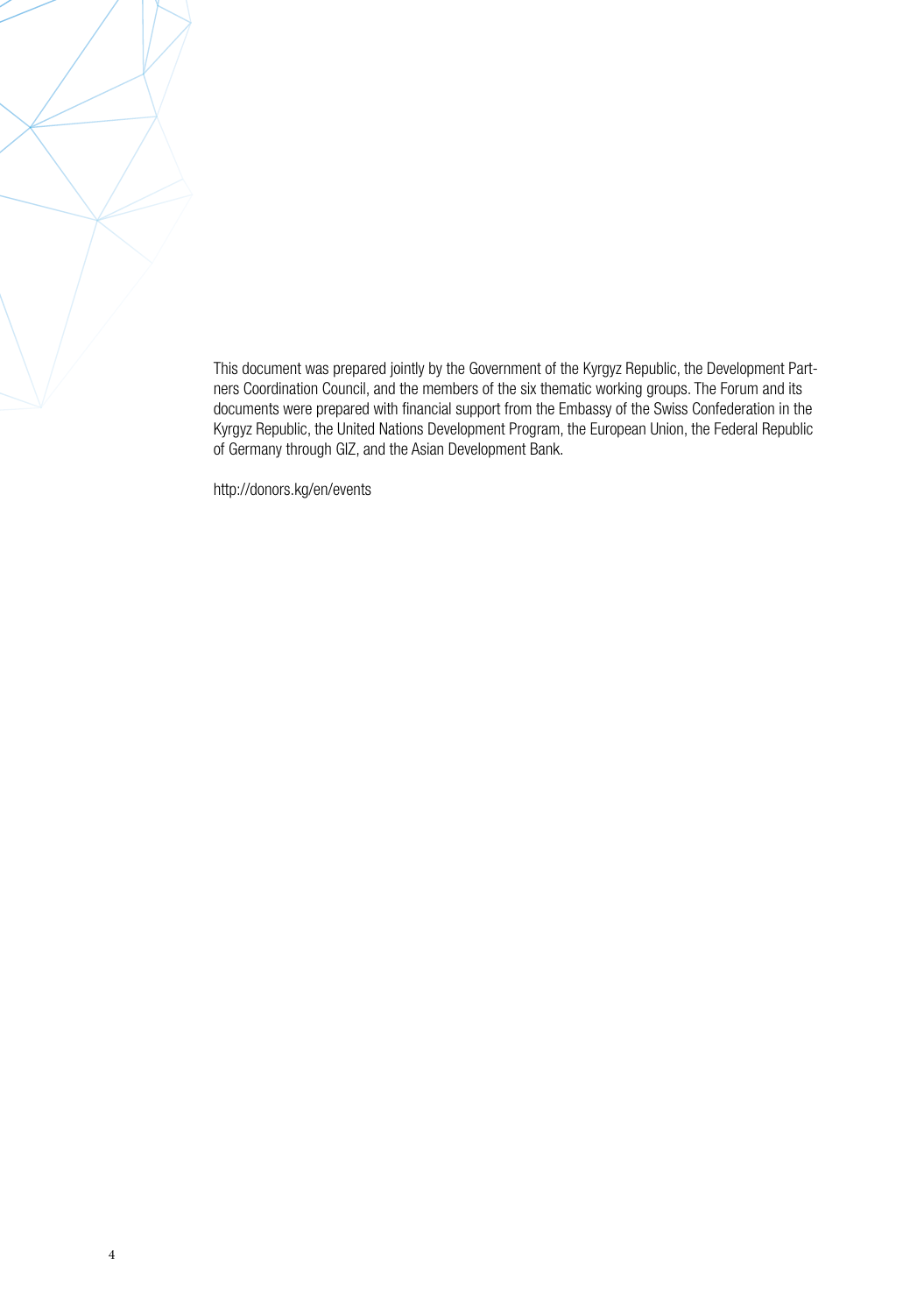# **TABLE OF CONTENT**

| 1.1 |                                                                                               |  |  |  |  |  |
|-----|-----------------------------------------------------------------------------------------------|--|--|--|--|--|
|     |                                                                                               |  |  |  |  |  |
|     |                                                                                               |  |  |  |  |  |
|     |                                                                                               |  |  |  |  |  |
|     |                                                                                               |  |  |  |  |  |
| 1.2 |                                                                                               |  |  |  |  |  |
|     | 1.2.1 Change management issues in the public administration system of the Kyrgyz Republic 11  |  |  |  |  |  |
|     |                                                                                               |  |  |  |  |  |
| 1.3 |                                                                                               |  |  |  |  |  |
| 1.4 |                                                                                               |  |  |  |  |  |
|     |                                                                                               |  |  |  |  |  |
|     |                                                                                               |  |  |  |  |  |
|     |                                                                                               |  |  |  |  |  |
|     | 1.4.5. Measuring the development of the digital economy and society of the Kyrgyz Republic 14 |  |  |  |  |  |
|     |                                                                                               |  |  |  |  |  |
|     |                                                                                               |  |  |  |  |  |
|     |                                                                                               |  |  |  |  |  |
|     |                                                                                               |  |  |  |  |  |
| 2.1 |                                                                                               |  |  |  |  |  |
| 2.2 |                                                                                               |  |  |  |  |  |
|     |                                                                                               |  |  |  |  |  |
|     |                                                                                               |  |  |  |  |  |
|     |                                                                                               |  |  |  |  |  |
| 2.3 |                                                                                               |  |  |  |  |  |
| 2.4 |                                                                                               |  |  |  |  |  |
|     |                                                                                               |  |  |  |  |  |
|     |                                                                                               |  |  |  |  |  |
|     |                                                                                               |  |  |  |  |  |
| 3.1 |                                                                                               |  |  |  |  |  |
| 3.2 |                                                                                               |  |  |  |  |  |
|     |                                                                                               |  |  |  |  |  |
|     |                                                                                               |  |  |  |  |  |
| 3.3 |                                                                                               |  |  |  |  |  |
|     |                                                                                               |  |  |  |  |  |
|     |                                                                                               |  |  |  |  |  |
|     |                                                                                               |  |  |  |  |  |
|     |                                                                                               |  |  |  |  |  |
| 4.1 |                                                                                               |  |  |  |  |  |
|     |                                                                                               |  |  |  |  |  |
|     |                                                                                               |  |  |  |  |  |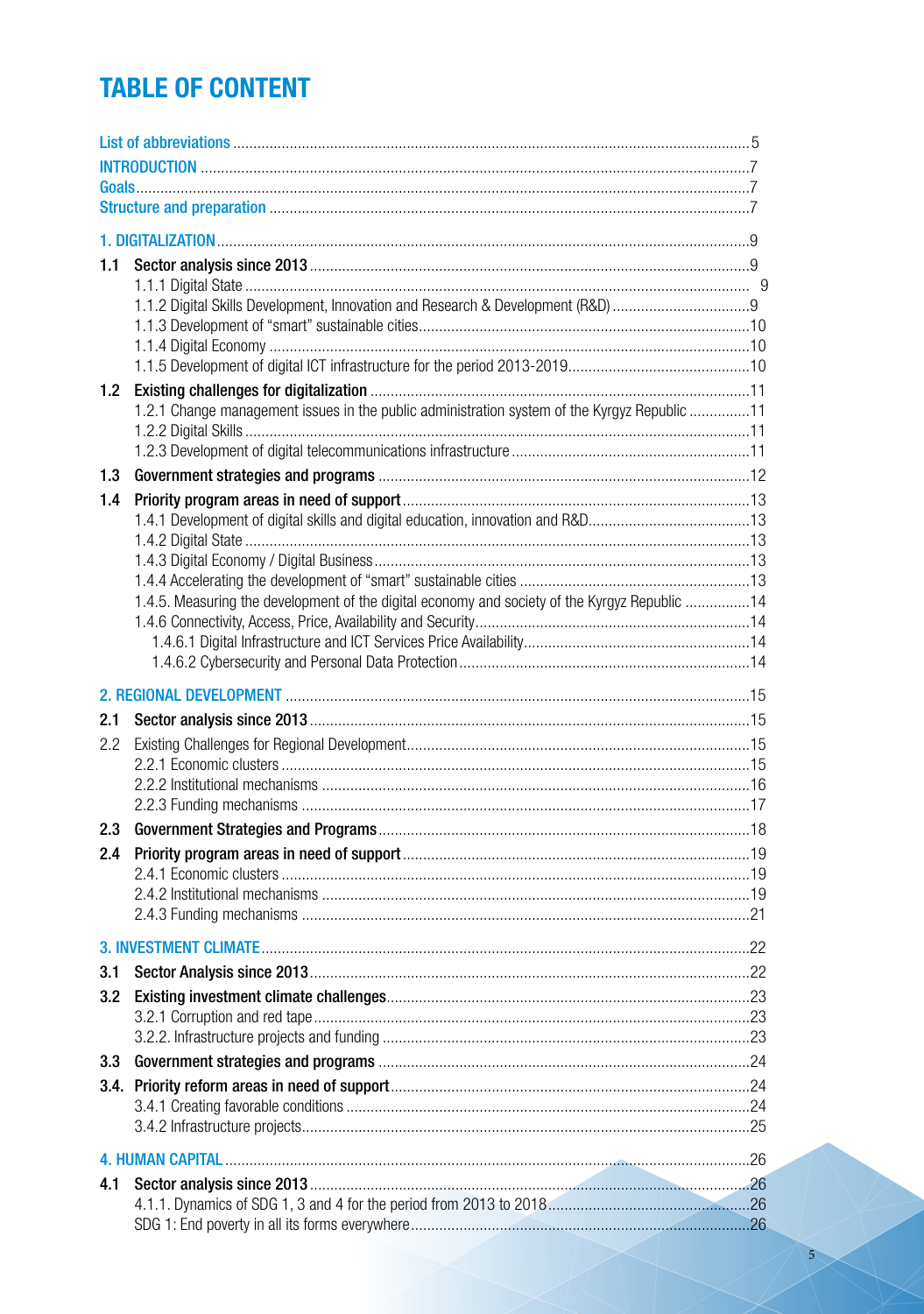|      | SDG 4: Ensure inclusive and equitable quality education and promote lifelong learning       |  |  |  |  |
|------|---------------------------------------------------------------------------------------------|--|--|--|--|
|      |                                                                                             |  |  |  |  |
|      |                                                                                             |  |  |  |  |
| 4.2. |                                                                                             |  |  |  |  |
|      |                                                                                             |  |  |  |  |
|      | 4.2.2 Access and coverage of services in education, health and social protection services28 |  |  |  |  |
|      |                                                                                             |  |  |  |  |
|      |                                                                                             |  |  |  |  |
|      |                                                                                             |  |  |  |  |
|      | 4.4.1 Ensuring adequate access and quality of services for human development30              |  |  |  |  |
|      |                                                                                             |  |  |  |  |
|      |                                                                                             |  |  |  |  |
|      |                                                                                             |  |  |  |  |
| 5.1  |                                                                                             |  |  |  |  |
|      |                                                                                             |  |  |  |  |
|      |                                                                                             |  |  |  |  |
|      |                                                                                             |  |  |  |  |
|      | 5.1.4 IWRM in the documents of the Development Forum and in the reform agenda  33           |  |  |  |  |
| 5.2  |                                                                                             |  |  |  |  |
|      |                                                                                             |  |  |  |  |
|      |                                                                                             |  |  |  |  |
|      |                                                                                             |  |  |  |  |
|      |                                                                                             |  |  |  |  |
|      |                                                                                             |  |  |  |  |
|      |                                                                                             |  |  |  |  |
|      |                                                                                             |  |  |  |  |
|      |                                                                                             |  |  |  |  |
|      |                                                                                             |  |  |  |  |
| 5.3  |                                                                                             |  |  |  |  |
|      |                                                                                             |  |  |  |  |
|      |                                                                                             |  |  |  |  |
|      |                                                                                             |  |  |  |  |
|      |                                                                                             |  |  |  |  |
|      |                                                                                             |  |  |  |  |
|      |                                                                                             |  |  |  |  |
| 6.1  |                                                                                             |  |  |  |  |
|      |                                                                                             |  |  |  |  |
| 6.2  |                                                                                             |  |  |  |  |
|      |                                                                                             |  |  |  |  |
| 6.3  |                                                                                             |  |  |  |  |
| 6.4  |                                                                                             |  |  |  |  |
|      |                                                                                             |  |  |  |  |
|      |                                                                                             |  |  |  |  |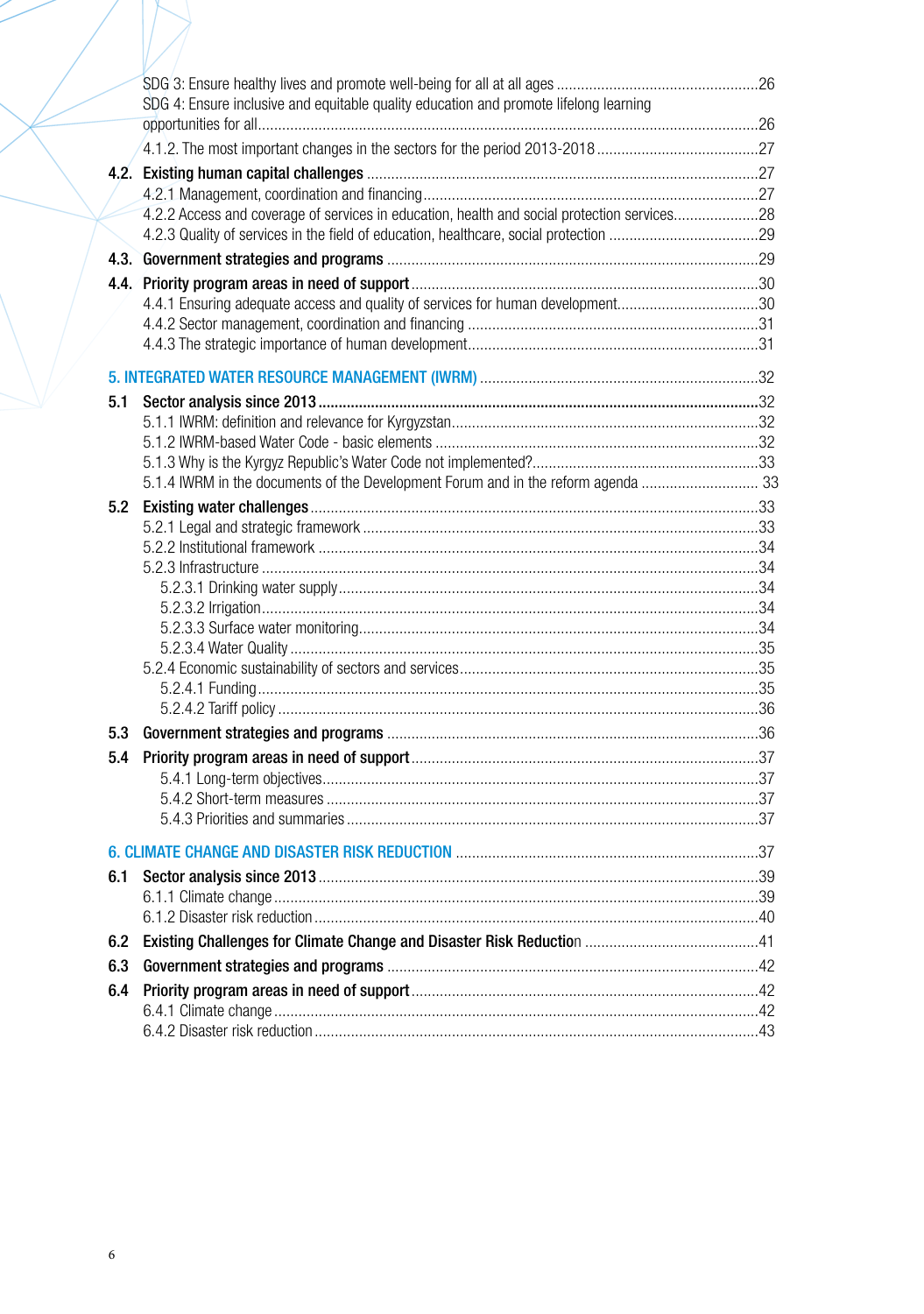# **List of abbreviations**

| <b>Abbreviation</b> | Equivalent <sup>1</sup> | <b>Value</b>                                                                                              |
|---------------------|-------------------------|-----------------------------------------------------------------------------------------------------------|
| AI                  |                         | Artificial Intelligence                                                                                   |
| <b>ATR</b>          | <b>ATP</b>              | Administrative-territorial reform                                                                         |
| <b>CASA</b>         |                         | Central Asia - South Asia                                                                                 |
| <b>CCCC</b>         | <b>ККПИК</b>            | Coordination Commission on Climate Change Problems                                                        |
| <b>CERT</b>         |                         | Computer Emergency Response Team                                                                          |
| <b>CFC</b>          | ЦКФ                     | Climate Finance Center of the Kyrgyz Republic                                                             |
| <b>CIF</b>          | КИФ                     | <b>Climate Investment Fund</b>                                                                            |
| <b>CIP</b>          | КИП                     | Climate Investment Program                                                                                |
| <b>CIS</b>          | <b>CHL</b>              | Commonwealth of Independent States                                                                        |
| <b>CTCN</b>         |                         | Climate Technology Center & Network                                                                       |
| <b>DPCC</b>         | <b>КСПР</b>             | Development Partners Coordination Council of the Kyrgyz Republic                                          |
| <b>EAEU</b>         | ЕАЭС                    | Eurasian Economic Union                                                                                   |
| <b>EGDI</b>         |                         | E-government Development Index                                                                            |
| <b>EIUS</b>         | ЕИУС                    | Unified information and management system of the Kyrgyz Republic for emergen-<br>cy and crisis situations |
| <b>EPI</b>          |                         | E-participation Index                                                                                     |
| <b>EUR</b>          |                         | Euro                                                                                                      |
| FA <sub>0</sub>     | <b>ΦΑΟ</b>              | UN Food and Agriculture Organization                                                                      |
| <b>FDI</b>          | ПИИ                     | Foreign direct investments                                                                                |
| <b>FMC</b>          | ЦСМ                     | Family Medicine Center                                                                                    |
| <b>FOCL</b>         | ВОЛП                    | Fiber optic communication line                                                                            |
| <b>GCF</b>          | ЗКФ                     | Green Climate Fund                                                                                        |
| <b>GDP</b>          | <b>BBN</b>              | Gross domestic product                                                                                    |
| GGGI                |                         | Global Green Growth Institute                                                                             |
| <b>HAPS</b>         |                         | High-Altitude Platform Station                                                                            |
| <b>HIV</b>          | ВИЧ                     | AIDS virus                                                                                                |
| <b>HPP</b>          | гэс                     | Hydroelectric power plant                                                                                 |
| <b>HTP</b>          | <b>NBT</b>              | High technology park                                                                                      |
| <b>ICT</b>          | <b>UKT</b>              | Information and communication technology                                                                  |
| <b>IMT-2020</b>     |                         | International Mobile Telecommunications-2020                                                              |
| <b>INDC</b>         | ПНОВ                    | <b>Estimated Nationally Determined Contribution</b>                                                       |
| <b>IoT</b>          |                         | Internet of Things                                                                                        |
| IS <sub>0</sub>     | <b>NCO</b>              | International Standards Organization                                                                      |
| IT                  | ИT                      | Information Technology                                                                                    |
| <b>ITS</b>          |                         | Intelligent Transport System                                                                              |
| <b>ITU</b>          | мсэ                     | International Telecommunication Union                                                                     |
| <b>IWRM</b>         | ИУВР                    | Integrated water resources management                                                                     |
| <b>KCHE</b>         | ККГЭ                    | Kyrgyz complex hydrogeological expedition                                                                 |
| <b>KGS</b>          |                         | Kyrgyz som                                                                                                |
| <b>KR</b>           | <b>KP</b>               | Kyrgyz Republic                                                                                           |
| <b>LNOB</b>         |                         | Leave No One Behind (SDG principle)                                                                       |
| <b>LSG</b>          | <b>MCY</b>              | Local self-government                                                                                     |
| <b>MICS</b>         | МИКС                    | UNICEF multi-indicator cluster study                                                                      |
| <b>NAP</b>          | НАП                     | National Adaptation Program                                                                               |
| <b>NDA</b>          | H <sub>y</sub> o        | National Designated Authority                                                                             |

1 Russian equivalents of the English abbreviation are given whenever they are in common use, or if they are in use in the Russian version of this document. This includes the Russian original forms of the abbreviated names of state institutions of the Kyrgyz Republic.

7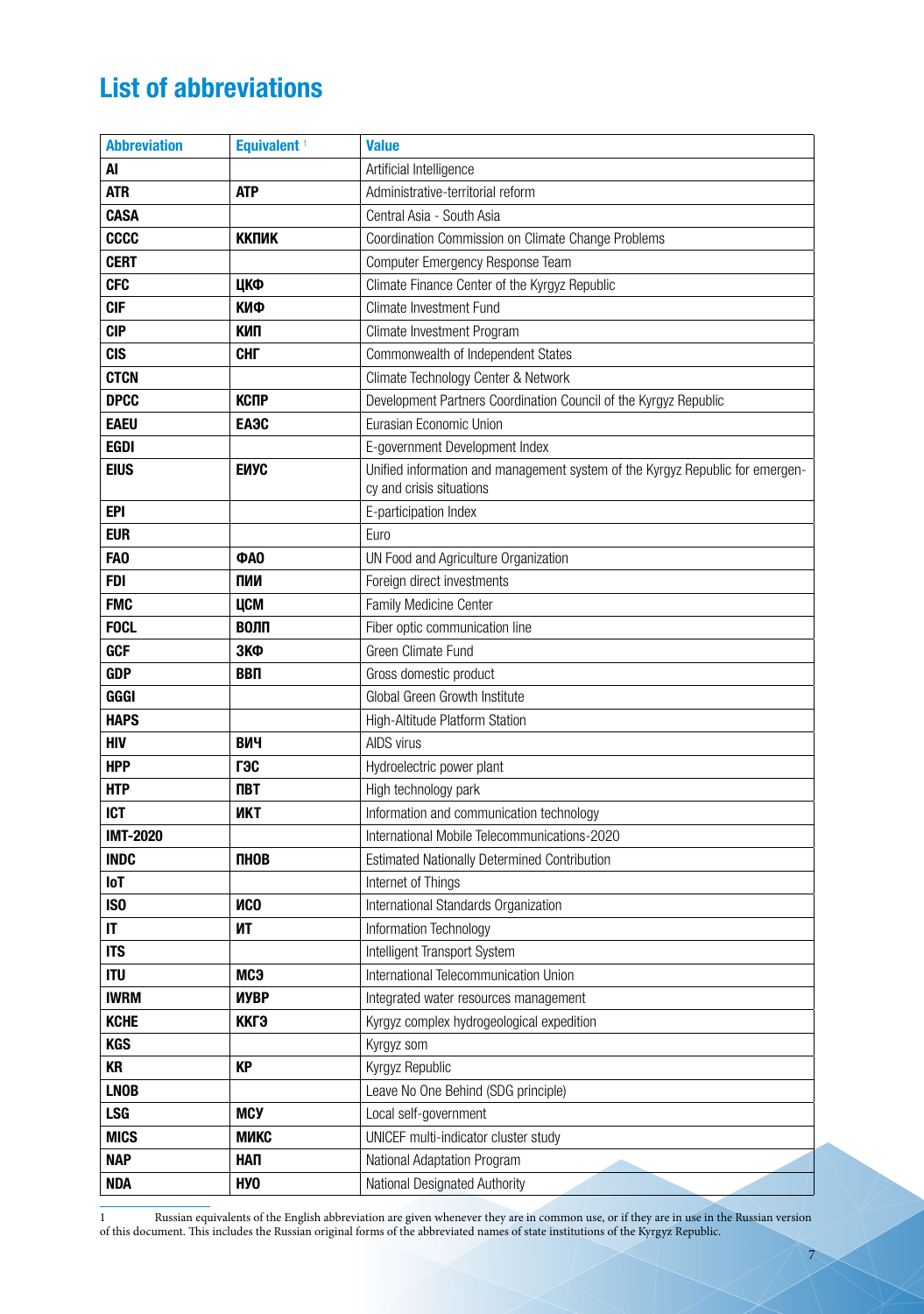| <b>NDC</b>       | <b>HOB</b>      | Nationally determined contribution                                                        |
|------------------|-----------------|-------------------------------------------------------------------------------------------|
| <b>NDS</b>       | <b>HCP</b>      | National Development Strategy                                                             |
| <b>NSC</b>       | <b>HCK</b>      | National Statistical Committee of the Kyrgyz Republic                                     |
| <b>NSDI</b>      | НИПД            | National spatial data infrastructure                                                      |
| <b>OSI</b>       |                 | Online Service Index                                                                      |
| <b>OXION</b>     | ОКСИОН          | National comprehensive information and alert system                                       |
| P <sub>0</sub> S | ФАП             | Paramedic-obstetric station (local first-line healthcare providers)                       |
| <b>PPCR</b>      | <b>ППАИК</b>    | Pilot Program for Climate Resilience                                                      |
| <b>PPP</b>       | ГЧП             | Public-private partnership                                                                |
| <b>PWD</b>       | <b>ЛОВЗ</b>     | Persons with disabilities                                                                 |
| <b>R&amp;D</b>   |                 | Research and Development                                                                  |
| <b>SAEPF</b>     | <b>ГАООСИЛХ</b> | State Agency for Environmental Protection and Forestry of the Kyrgyz Republic             |
| <b>SALSGIER</b>  | <b>TAMCYMO</b>  | State Agency of Local Self-Government and Interethnic Relations of the Kyrgyz<br>Republic |
| <b>SAWR</b>      | <b>TABP</b>     | State Agency on Water Resources of the Kyrgyz Republic                                    |
| <b>SCIES</b>     | <b>ГКПЭН</b>    | State Committee for Industry, Energy and Subsoil Resources of the Kyrgyz<br>Republic      |
| <b>SCITC</b>     | <b>ГКИТС</b>    | State Committee for Information Technologies and Communications of the Kyrgyz<br>Republic |
| <b>SDG</b>       | ЦУР             | Sustainable Development Goals                                                             |
| <b>SE</b>        | ГП              | State enterprise                                                                          |
| <b>SECO</b>      |                 | Swiss State Secretariat for Economic Affairs                                              |
| <b>SGP</b>       | ПГГ             | State Guarantee Program (to provide citizens with health care)                            |
| <b>SME</b>       | МСБ             | Small and medium enterprises                                                              |
| <b>UN</b>        | 00H             | <b>United Nations</b>                                                                     |
| <b>UNCTAD</b>    | <b>ЮНКТАД</b>   | United Nations Conference on Trade and Development                                        |
| <b>UNDP</b>      | <b>ПРООН</b>    | United Nations Development Program                                                        |
| <b>UNFCCC</b>    | <b>PKWK OOH</b> | UN Framework Convention on Climate Change                                                 |
| <b>UNICEF</b>    | <b>ЮНИСЕФ</b>   | United Nations Children's Fund                                                            |
| <b>USA</b>       | США             | United States of America                                                                  |
| <b>USD</b>       |                 | US dollar                                                                                 |
| <b>VAT</b>       | НДС             | Value added tax                                                                           |
| <b>WEF</b>       | ВЭФ             | World Economic Forum                                                                      |
| <b>WFP</b>       | ВПП             | World Food Program                                                                        |
| <b>WGEO</b>      |                 | World Green Economy Organization                                                          |
| <b>WMO</b>       | <b>BMO</b>      | World Meteorological Organization                                                         |
| <b>WUA</b>       | АВП             | Water User Association                                                                    |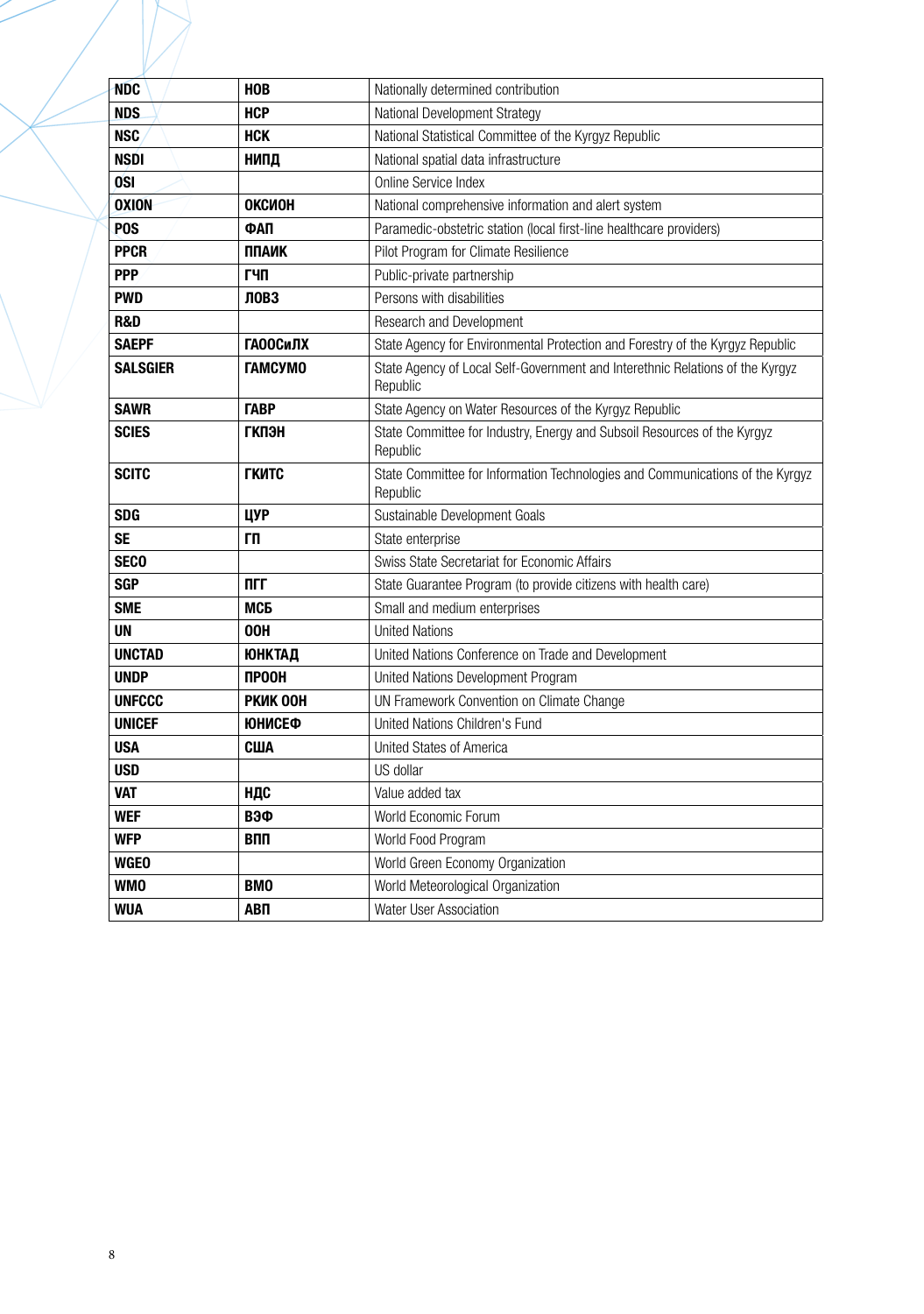# **INTRODUCTION**

In November 2018, the Government of the Kyrgyz Republic initiated the High-Level Development Forum. This Forum, which will be held on 19 November 2019, is a continuation of the previous High Level Development Conference "A Reform-Based Development Partnership 2013-2017" held in Bishkek on 10-11 July 2013.

The leading line of the 2013 Conference was to provide a joint Development Agenda to support the transformation processes that took place after the 2010 Revolution and the change of the country's political system into a parliamentary democracy. As a result of the Conference, a Development Agenda was elaborated for the period until 2017, according to the National Development Strategy for 2013-2017.

Since the previous 2013 Conference, the context of the Sustainable Development Agenda in Kyrgyzstan has changed significantly. There are several examples of such major changes over this period. In 2014, Kyrgyzstan joined the Eurasian Economic Union. In 2015, Kyrgyzstan, along with other UN member countries, adopted the 2030 Agenda and the 17 Sustainable Development Goals at the United Nations General Assembly, and took up the subsequent integration of the SDGs into its national strategic processes. The recent ratification of the Paris Agreement of the United Nations Framework Convention on Climate Change, adopted by Kyrgyzstan in 2015, demonstrates Kyrgyzstan's recognition of the overarching importance of climate change and its commitment to integrate climate change adaptation into its political processes.

Such comprehensive changes are reflected at the national policy level. In November 2018, Kyrgyzstan adopted the National Development Strategy of the Kyrgyz Republic, which aims to provide a long-term strategic perspective for the country's development until 2040. This long-term perspective was further complemented by the "Unity. Trust. Creation" Development Program of the Kyrgyz Government for 2018-2022. At the political level, issues began to gain importance that at the 2013 Conference were not yet of a strategic nature. Examples of such topics include the announcement of 2018 as the Year of Regional Development, and the subsequent announcement of 2019 as the Year of Regional Development and Digitalization of the Country.

### **Goals**

In the light of the significant changes that have taken place in the context of the development of the Kyrgyz Republic, the High-Level Development Forum represents an important opportunity for a high level dialogue on various areas of the country's development strategies and programs between the Government of the Kyrgyz Republic and development partners. Thus, in order to conduct this dialogue, the High-Level Development Forum pursues three main objectives:

- **1.** To discuss the main changes in the development of the country during the period 2013-2018 after the previous 2013 High-Level Development Conference;
- **2.** To set a number of strategic priorities and programs on the development agenda of the Kyrgyz Republic for the next four-year period until 2022;
- **3.** Through the Conference resolution, to adopt a set of joint principles and approaches that will further govern relations between the Government of the Kyrgyz Republic and the development partner community, as well as to confirm mutual commitment to key intersectoral issues, such as the rule of law, gender equality, the cross-sectoral nature of administrative reforms and climate change.

### **Structure and preparation**

The 2013 High-Level Development Conference was organized along sectoral lines. This approach is reflected in the structure of the 2013 Conference document, where the entire width of the spectrum of the development agenda of Kyrgyzstan is organized into 19 relatively narrow chapters.

Compared to the agenda of the 2013 Conference, today it is becoming more relevant to discuss development issues in a broader, intersectoral and interagency perspective. Many of the country's current development priorities, such as digitalization, regional development, or climate change, going beyond sectors and institutional boundaries and cannot be discussed in relation to only one sector or government agency. Many of the modern administrative approaches are necessary for the integrated management of important resources in an increasingly complex environment, such as, for example, Integrated Water Resources Management (IWRM), are inherently cross-cutting, cross-sectoral in nature.

Also, important cross-cutting development challenges outlined in the 2013 document remain relevant to this day. The list of such cross-cutting issues includes reforms in the context of digitalization, administrative and territorial reforms, structural reforms to ensure transparency and the rule of law, and to strengthen public and private institutions and interdepartmental political processes at different levels. It also includes the promotion of gender equality in all areas, which remains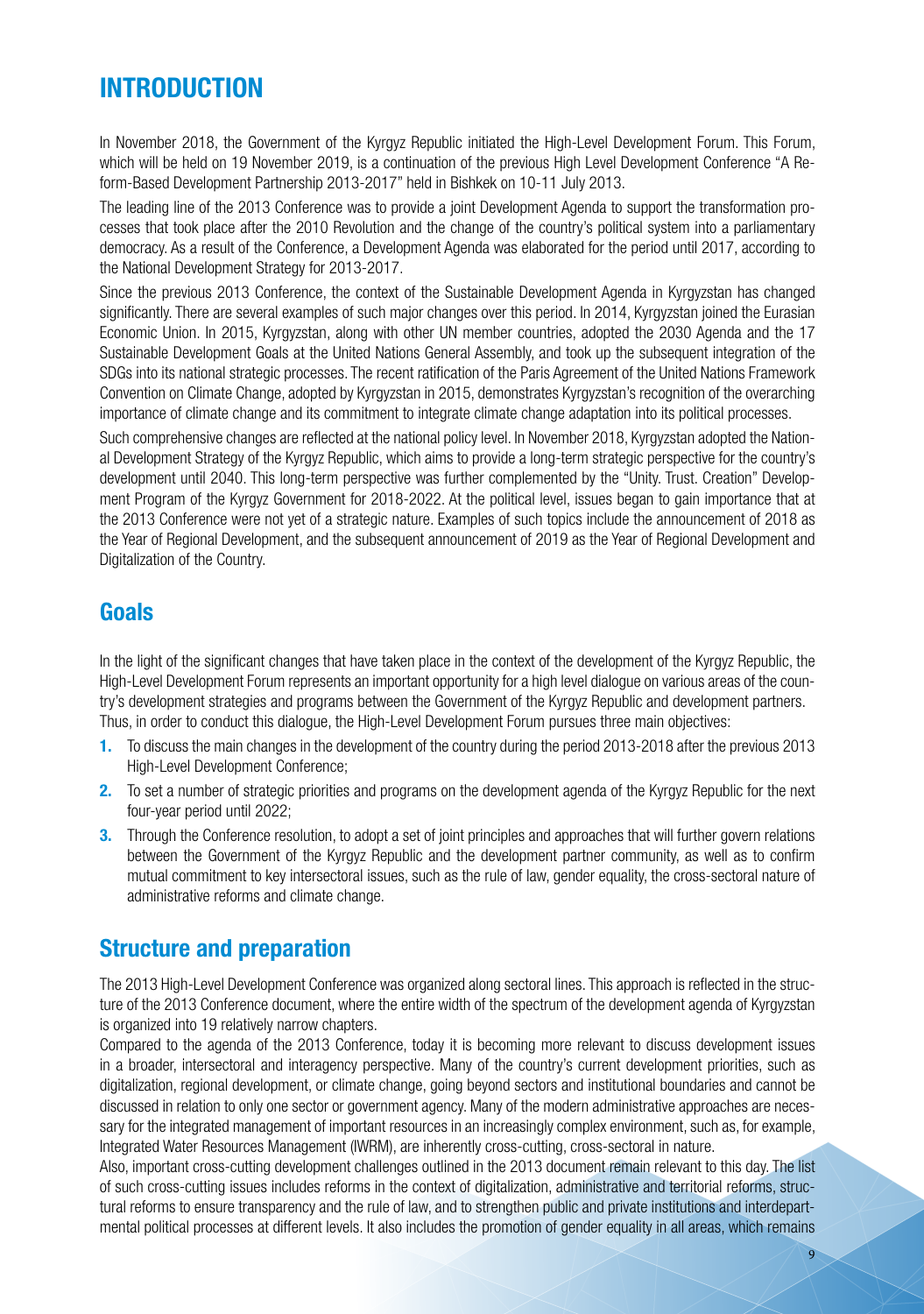a priority in 2019, as well as the implementation of the principle "leaving no one behind" as one of the fundamental principles of inclusive development and SDGs. Other cross-cutting topics that have remained relevant for the current period are the mobilization of domestic financial resources for development and the continuation of political dialogue between the state, private sector and civil society at all levels.

To achieve this broader perspective, the High-Level Development Forum was prepared by a Steering Committee, established in May 2019 under the leadership of the Government of the Kyrgyz Republic and the Development Partners Coordination Council (DPCC). The Steering Committee, in turn, identified the following six areas in the role of the leading sectoral lines of this Forum:

- **1.** Digitalization;
- **2.** Regional development;
- **3.** Investment climate:
- **4.** Human capital;
- **5.** Integrated Water Resources Management;
- **6.** Climate change and disaster risk management.

For each of these thematic areas, the Steering Committee appointed a Working Group. Each of these six working groups was composed of representatives of several representatives of government agencies, as well as representatives of the Development Partners, under the joint leadership of one representative of each of the parties. From May 2019, these working groups prepared thematic reports to prepare for this Conference based on the following approved structure:

- **1.** Sector analysis since 2013;
- **2.** Existing challenges;
- **3.** Summary of government policies and programs for 2019-2023;
- **4.** Priority reforms in need of support.

The thematic reports of the working groups were completed in September 2019 and submitted to the Government of the Kyrgyz Republic for reworking. They provide the basis for this Forum background paper, which is divided into six thematic sections for each of these six topics. Each section, in turn, is organized according to the above structure. The thematic reports also serve as the basis for the preparation and conduct of discussions at the Development Forum.

According to the results of the Forum, they are expected to serve as the basis for discussing new programs and initiatives on the six thematic areas in the near future. The results should also provide a joint framework and baseline for the government and the development to assess progress in the years to come.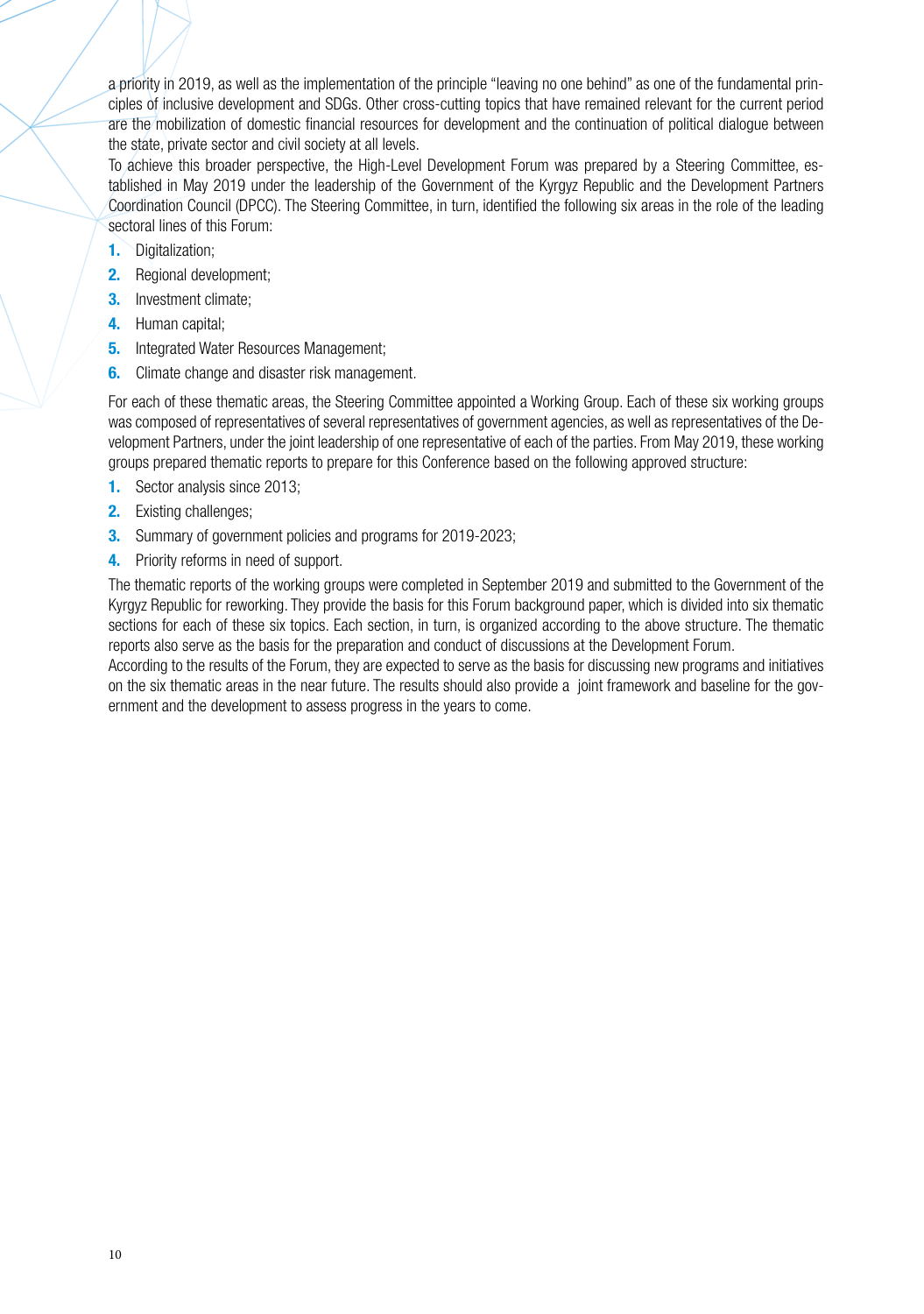# **1. DIGITALIZATION**

### **1.1 Sector analysis since 2013**

The use of information and communication technologies (ICT) is one of the key factors and catalysts for accelerating and promoting sustainable development and timely achievement of all 17 Sustainable Development Goals (SDGs) and related tasks. Realizing this, the Kyrgyz Republic for the period since 2013 has taken a number of initiatives and programs in order to obtain the transformational effect of the use of ICT for the successful socio-economic development of the country.

### 1.1.1 Digital State

According to the level of e-government development, according to the UN Global Survey on e-government for 2018, Kyrgyzstan ranked 91 out of 193 UN member states and has a high level in the E-Government Development Index (EGDI): 0.5835. The Online Services Index (OSI) is 0.6458 and has a positive trend. According to the e-participation index (EPI), Kyrgyzstan ranked 75th in the world out of 193 countries. The country's commitment to using ICT to address issues of public administration efficiency was confirmed by the adoption at the end of 2018 of the Digital Transformation Concept "Sanarip Kyrgyzstan" ("Digital Kyrgyzstan"), when large-scale work on the digital transformation of the activities of government bodies was launched.

Thus, today, about 60 government services and facilities are provided in electronic format, and by the end of 2019 it is planned to increase their number. The state portal of electronic services has been launched, the state system of electronic payments (E-pay) has been developed, which allows online payments electronic services. The "Tunduk" electronic interagency interaction system has been fully launched, to which more than 60 government agencies have already been connected, and the number of transactions has already reached more than five million. The "E-Kyzmat" system has been launched and is expanding, providing a unified database of government and civil servants, and also the efficiency of data processing, relevance, completeness and reliability in making managerial decisions, to which 56 central offices of state bodies are already connected. In total, 256 organizations are connected to the system, including territorial and subordinate units, the data of more than 11 000 employees is digitized. On the basis of this system, the introduction of the state electronic document management system has already begun.

Earlier in the Kyrgyz Republic, a national campaign on biometric registration of the population was held, as a result of which 3 369 361 citizens of the Kyrgyz Republic were registered. The data obtained were used in the course of the election processes at all levels, up to the presidential elections. A project was also implemented to issue passports of a new eID type, with the ability to use electronic authentication and signature. To date, about 1.4 million passports of the new type have already been produced and issued. Passports of the eID format are used by citizens to obtain a range of electronic public services in electronic format.

As part of measures to introduce digital infrastructure in the activities of the judicial and law enforcement agencies, on 1 January 2019, the unprecedentedly large-scale automated information systems "Unified Crime and Misconduct Register" (russ. ЕРПП), as well as "Unified Register of Violations" (russ. ЕРН) were launched. Currently, from the moment of launch, the former has registered about 100 000 entries, and the latter, about 350 000 entries. In general, these projects have a positive effect on strengthening the work of supervisory authorities, entailing a reduction in the time for considering criminal cases, simplification of investigative procedures, reduction of concealment of criminal cases, and also allowing strengthening control over the activities of investigative bodies, openness and transparency for applicants.

### 1.1.2 Digital Skills Development, Innovation and Research & Development (R&D)

According to the 2018 UNDP Global Human Development Index, the Kyrgyz Republic is included in the group of countries with an average level of human capital development. The level of development of digital skills among the population of the Kyrgyz Republic remains at a rather low level - the country takes the 83rd position in the world.

According to the global innovation index, in terms of government spending on education, Kyrgyzstan is a leader among the EAEU countries and occupies 22nd position in the world (6 % of GDP). Even though the quality of the higher education system still remains inadequate (69th out of 126 countries) and universities in Kyrgyzstan are not included in the international ranking of universities, Kyrgyzstan is still strong among the Eurasian Economic Union (EAEU) countries in terms of the level of cooperation between universities and business in the field of Research and Development.

In terms of the level of development of innovations and research, Kyrgyzstan is ranked 94th (out of 126 countries) and inferior to Tajikistan and Armenia (leader in the EAEU) in terms of innovation efficiency. R&D spending is only 0.1 % of GDP.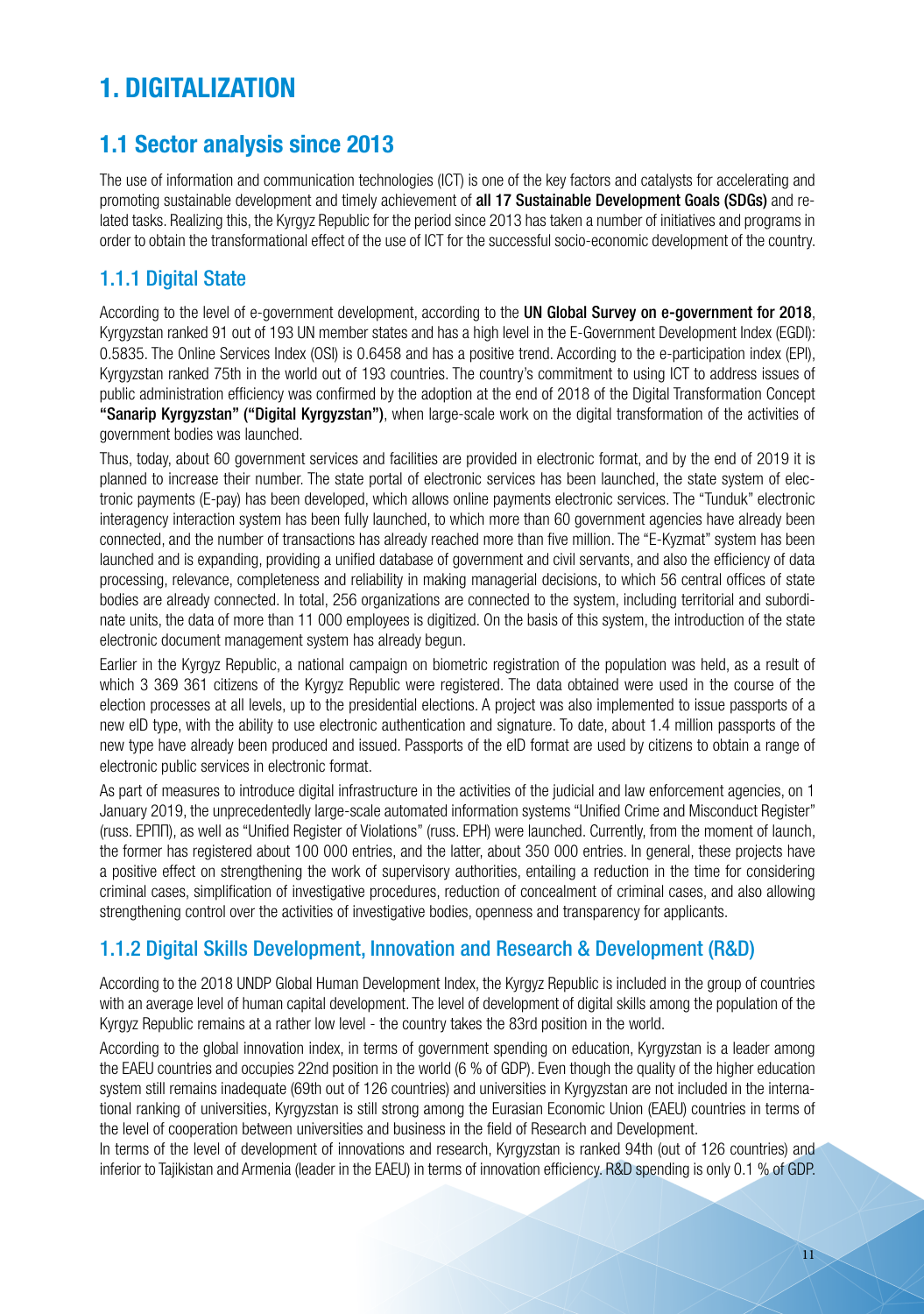### 1.1.3 Development of "smart" sustainable cities

Given the processes of urbanization and the problems arising from it, issues of the development of "smart" cities, where ICT plays a decisive role, are urgent due to the promotion of innovations such as intelligent transport systems, "smart" water use, "smart" energy and "smart" waste management. "Smart" sustainable cities are one of the most important areas of application of the Internet of Things (IoT) technologies, the integration of which into urban systems allows these systems to be displayed in the virtual world, contributing to a better understanding of how complex urban ecosystems behave. Internet of Things technologies, big data analytics, machine-to-machine interaction, etc. are already widely used in practice in the field of disaster risk management (monitoring and forecasting, prevention and elimination).

Modern ICTs are actively being introduced into the processes of monitoring climate change and mitigating its impact and consequences. In the local self-government bodies of Kyrgyzstan, the first digital projects of safe city, electronic ticketing by public transport, hybrid mail, etc. are being implemented or are just starting. Since the implementation of the "Safe City" project, a decrease in road accident deaths in the city of Bishkek has been recorded compared to the same period last year - by 45.0 %, and in Chuy Oblast - by 36.7 %. The approved concept of "smart city" is not yet available, although the city halls of the cities of Bishkek and Osh are under discussion and some developments are already available.

### 1.1.4 Digital Economy

In 2016, the EAEU adopted the EAEU Digital Agenda until 2025. According to this document, the economic effect of its implementation will increase the EAEU GDP by 2025 by approximately 10.6 % of the total expected growth of the aggregate GDP of member states by 2025, and will ensure an increase in employment in the ICT industry in the EAEU space by 66.4 % by 2025, or a million new jobs in the field of ICT. In turn, employment growth in the ICT industry will provide an additional growth of total employment by 2.46 % by 2025. At the same time, it is possible to achieve an increase in labor productivity up to 1.73 % by 2025. However, according to the WEF Global Competitiveness Index, in 2018 Kyrgyzstan took 97th position in the world out of 140 countries. Factors that impede development include poor innovation, low level of technology adoption, underdeveloped infrastructure, small market size, and underdeveloped institutions and businesses.

In terms of ease of registering a business, Kyrgyzstan is in the top 30 countries of the world, but the country takes one of the last position in terms of growth of innovative companies (134 out of 140). At the same time, in terms of the export of ICT services, Kyrgyzstan is in the top 50 countries and occupies the 35th place in the world out of 126 countries, mainly due to the activities of the High Technology Park (HTP) of the Kyrgyz Republic. Exports of ICT services exceed imports by three times (as a percentage of total trade). The government provided tax incentives for IT companies resident in the High Technology Park to implement digital innovations, but there are no such benefits for IT companies that are not part of the HTP. There is a need for large-scale implementation, including in the public sector, of the international quality standard ISO 9001, because Kyrgyzstan in this direction holds one of the last positions in the world (124 of 126). In terms of the growth of patents and patent applications in the field of ICT, the country is at the initial level.

The introduction of an electronic system of fiscalization of tax procedures has been implemented by the government since 2016, including as part of the EAEU digital initiative to improve interstate traceability of goods. Currently, the project is being actively implemented by authorized state bodies, a number of priority regulatory legal acts have been signed, and a national infrastructure segment of this system is being created. It is planned to create a national database on a unified electronic labeling of goods, a traceability system for goods from the manufacturer to the end consumer, launched the use of electronic invoices, as well as virtual cash registers, introduced electronic tax reporting, electronic patent, and electronic registration of legal entities.

For a more objective measurement of the development level of electronic commerce in the Kyrgyz Republic, virtually no data are available, and an accounting system has not yet been formed. The statistical accounting system for measuring the digitalization level of traditional sectors of the Kyrgyz economy requires significant modernization, since currently only some statistics on the number of computer equipment and standard software at enterprises are collected by national statistical authorities, which today is not enough to fully assess the digitalization level of the economy.

#### 1.1.5 Development of digital ICT infrastructure for the period 2013-2019

For the successful progressive development of the digital economy, the access to a modern digital ICT/IT infrastructure is a basic requirement. Since recently, important components of the digital infrastructure are not only digital telecommunication networks, including fifth-generation networks, but also data centers, cloud computing services, the Internet of things infrastructure, etc. Telecommunications operators and Internet providers in Kyrgyzstan make a significant contribution to the development of telecommunications structure of the country's and for the access to advanced communications services. The government has launched the "Digital CASA - Kyrgyzstan" project, which includes, inter alia, a component for the construction of fiber-optic lines, increasing cross-border connectivity and introducing new PPP mechanisms. According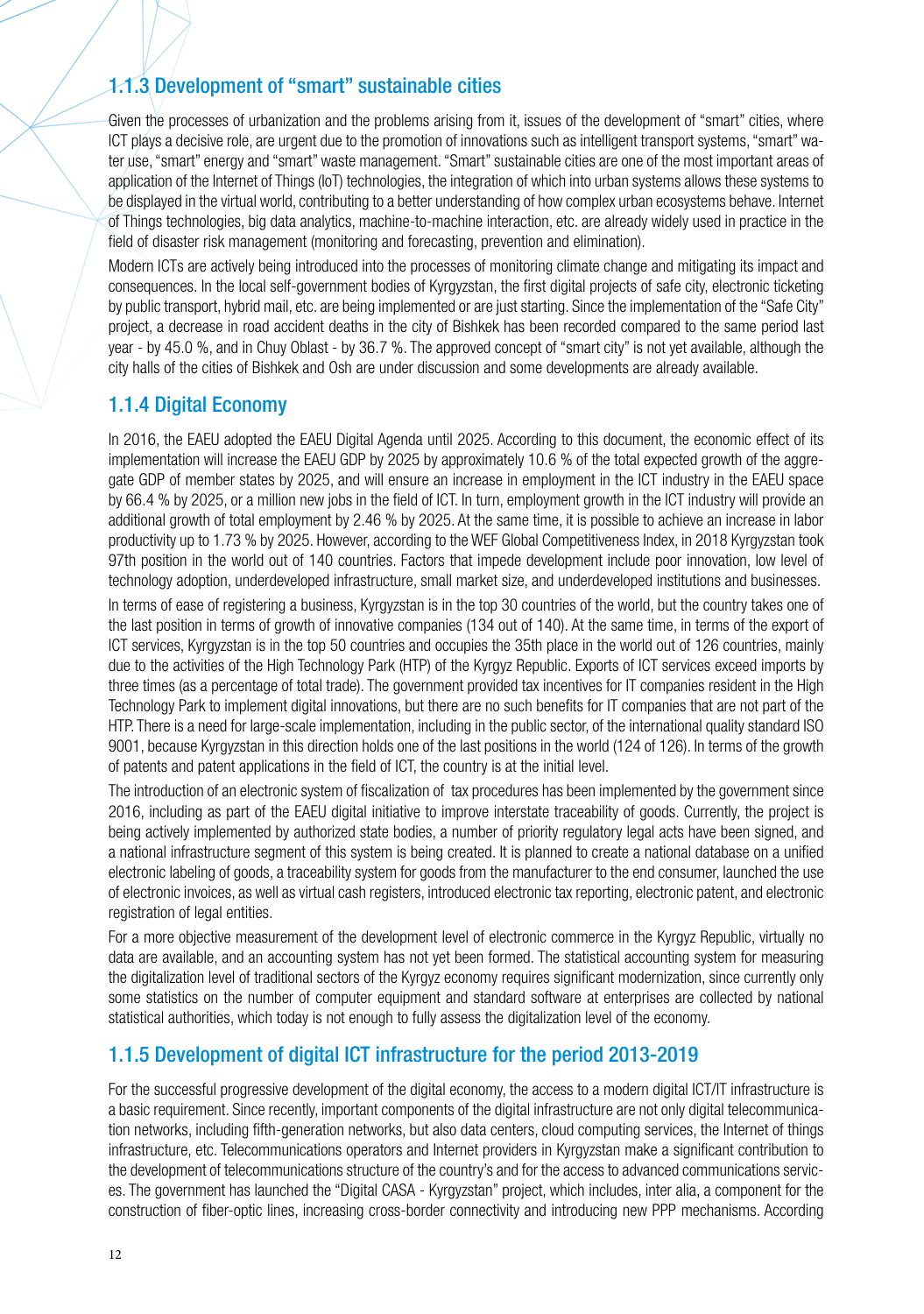to a preliminary study, today less than 20 % of the population of the Kyrgyz Republic have access to high-speed access to the Internet via fiber optic communication lines. In turn, as a result of the implementation of the "Digital CASA – Kyrgyzstan" project, more than 1 200 km of fiber-optic communication line (FOCL) will be laid across the country to provide more than 60 % of the population (mainly rural), as well as more than 4 000 social facilities of the republic to high-speed Internet access.

Also, measures are being taken to provide educational institutions with access to the Internet. So, today more than 600 educational institutions already have a physical connection. During the implementation of this project, OJSC "Kyrgyztelecom" connected in parallel 288 municipalities, 580 medical institutions (hospitals, clinics, family medical centers [FMC], parametric-obstetric stations [POS]). Work is underway to connect post offices. According to the 2018 ITU Global Cybersecurity Index for the Kyrgyz Republic, the country ranks 111th out of 193 in the world and 8th out of 9 in the CIS region. Regarding the development of cybersecurity, Kyrgyzstan belongs to the category of countries with a low level of state obligations. Since the National Cybersecurity Strategy of the Kyrgyz Republic was adopted only at the end of July 2019, practical systematic work on its implementation has only just begun.

# **1.2 Existing challenges for digitalization**

### 1.2.1 Change management issues in the public administration system of the Kyrgyz Republic

Digital transformation requires, first of all, effective change management mechanisms based on the 80/20 principle, where 80 % is accounted for by changing business processes and models, and only 20 % is by technology. Currently in Kyrgyzstan the process of digital transformation is only beginning to affect the processes of changing the system of government. The level of professionalism, competencies and skills of civil servants is insufficient for the effective functioning of the state apparatus in the digital environment. The system of training, skills upgrading and hiring of civil servants so far does not fully meet the current needs and challenges of digital transformation. Another issue is the low salary level, which makes it difficult for the public sector to compete with the private sector for skilled ICT professionals and retain them. This, in turn, jeopardizes capacity development efforts aimed at building the ICT skills of public servants, and thus the system as a whole.

The digital state strategy implies a variety of interaction models in which the participation and services of third parties in the service supply chain is allowed and encouraged. In 2019, the SCITS initiated the platform approach "Government as a platform" and has already begun implementation of the first projects with commercial structures of the Kyrgyz Republic. The full-scale functioning of the newly launched Open Data Portal of the Kyrgyz Republic with about 200 state datasets already uploaded, and this is a confirmation of a new "platform" approach in providing government services.

Even though political decisions have been taken by the country's leadership and projects have been initiated, the implementation of the digital agenda requires additional momentum. In practice, the departmental approach still prevails in ministries and departments, interdepartmental and intersectoral coordination is insufficient, and insufficient attention is paid to unification and standardization issues. In order to better manage and implement digitalization projects at an appropriate level in government bodies, the existing ones were reorganized and additional state enterprises and institutions operating in the IT sector were created. However, further consolidation of these efforts requires new approaches and reforms.

### 1.2.2 Digital Skills

Globally, due to robotization in the industrial sector and the introduction of artificial intelligence technologies and others in the social sector and the services sector, huge labor resources are being released, which contributes to imbalances in all sectors of the economy. There is a flow of labor and consumers into the digital economies of third countries and into the digital ecosystems of global digital platforms. Therefore, in order to ensure the country's readiness for global challenges, the development of digital skills among the population, retraining in accordance with the new requirements of the labor market is one of the key tasks of the state.

### 1.2.3 Development of digital telecommunications infrastructure

The data of global ICT development indices confirm the urgent need for further accelerated implementation of broadband access throughout the country, especially fixed, including remote rural settlements, and the need to lower prices for the population of ICT services and products. Thus, according to the ITU Global ICT Development Index for 2017, Kyrgyzstan ranked 109th out of 193 countries and the last place (10th) in the CIS region.

It is well known from international practice that 70-80 % of capital investments in the construction of new communication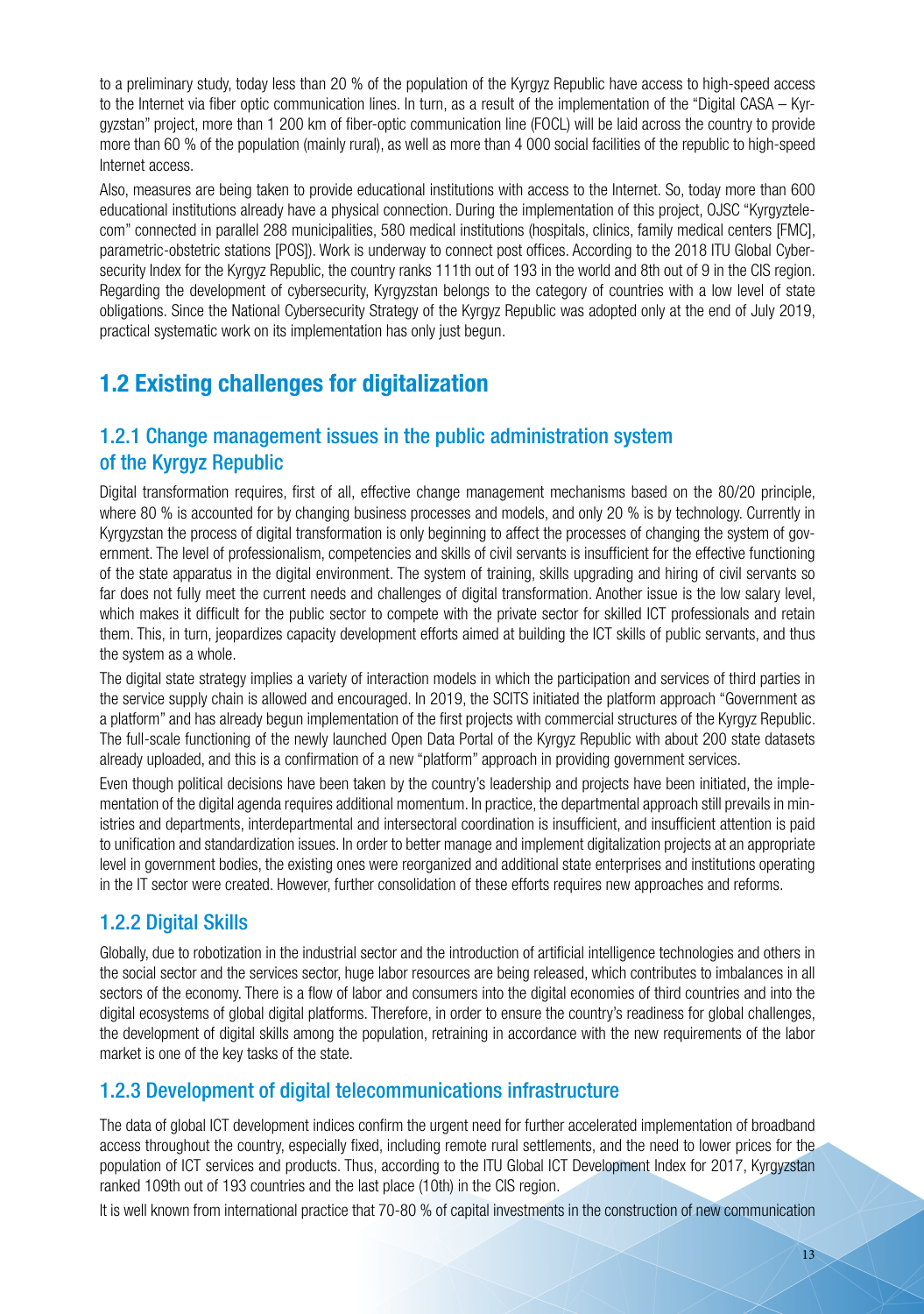lines are spent on construction and installation work on laying communication cables, and the cost savings in the joint construction and use of fiber optic links between telecom operators and infrastructure owners is about 55 % of all invested funds. The introduction of mechanisms for joint construction and joint use of infrastructure will significantly reduce capital investment in the construction and laying of communication lines, which will result in a significant reduction in the cost of communication services for end users. The implementation of such an initiative will require efforts to improve related sectoral legislation in terms of implementing the principles of mandatory access for telecom operators to any infrastructure, both in the planning, co-financing and in the implementation and use.

A review of technical norms and standards, requirements for the design and construction of infrastructure facilities is required. The same applies to the norms and requirements for the design and construction of buildings and structures in order to initially lay the construction of telecommunications infrastructure in the construction of new real estate, which will significantly increase access and use of broadband services. In addition, significant efforts will be required for cross-sectoral coordination between authorized government bodies and industry regulators. Telecommunications operators also experience significant difficulties in interacting with local self-government bodies in coordinating and allocating land and obtaining building permits. A package of draft legal acts on the simplification of obtaining permits for the construction of communication lines and land transformation has already been prepared.

The affordability of communication services is an important indicator of the inclusiveness of the information society development, as it allows equal access to ICT infrastructure to the most vulnerable sectors of society. According to ITU, the indicator of telecommunication costs as part of income in the Kyrgyz Republic is one of the highest in the CIS region. Thus, there is a need to further reduce the cost of communication services for end consumers, especially in terms of fixed broadband.

The prices of equipment and standard software, both for telecom operators and retailers, and for end consumers (especially for vulnerable groups of the population) also require efforts to further reduce them in order to ensure their affordability. Because since ICT/IT equipment is mainly imported into the country, government policy measures aimed at improving tax administration in terms of providing tax preferences for the ICT/IT sector will ensure faster growth of the sector and accelerated development of the country's digital economy.

### **1.3 Government strategies and programs**

The full-scale use of the achievements of digital technologies is referred to as a red thread through all components of the National Development Strategy of the Kyrgyz Republic until 2040, approved by Decree of the President of the Kyrgyz Republic no. 221 dated 31 October 2018. As noted in this document, Kyrgyzstan will actively carry out reforms to create a competitive digital economy through the creation of truly attractive conditions for entrepreneurs, the use of innovative and environmentally friendly technologies. The widespread adoption of information technology in production and management should become a priority of development policy.

The Development Program of the Government of the Kyrgyz Republic "Unity. Trust. Creation", approved by the Resolution of the Jogorku Kenesh of the Kyrgyz Republic no. 2377-VI dated 20 April 2018, also recognizes the cross-cutting nature of the technological aspects of national development priorities that affect all aspects of the life of institutions and citizens of the country.

The digital transformation concept "Sanarip Kyrgyzstan" ("Digital Kyrgyzstan") 2019-2023, approved by the Decision of the Security Council of the Kyrgyz Republic dated 14 December 2018, more focusedly defines the country's medium-term priorities in the field of digital transformation in accordance with NDS 2040 and sets the following priority tasks:

- **1.** creating new opportunities for the population through the development of digital skills;
- **2.** providing high-quality digital services, increasing the efficiency, effectiveness, openness, transparency, accountability and the fight against corruption in the public administration system, increasing the level of citizen involvement in state and municipal decision-making processes through the digital transformation of the state and municipal government system;
- **3.** ensuring economic growth through the digital transformation of priority sectors of the economy, strengthening international partnerships, and creating the new economic clusters.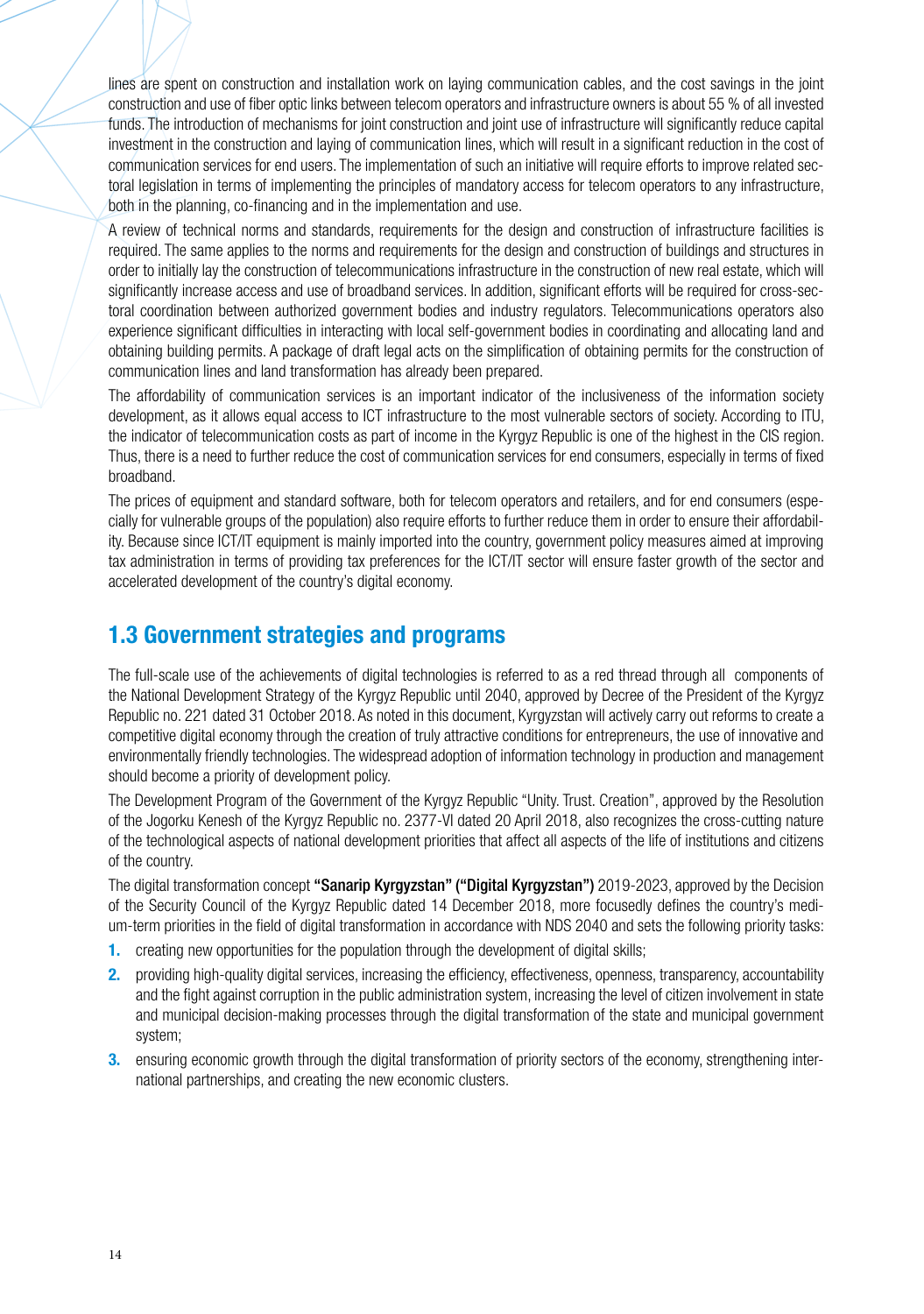# **1.4 Priority program areas in need of support**

### 1.4.1 Development of digital skills and digital education, innovation and R&D

- 1. Development and implementation of the National Strategy for the development of digital skills;
- 2. Development and implementation of professional and educational standards in the field of ICT and development of digital skills;
- 3. Digital skills development for state and municipal employees;
- 4. Creating a network of centers of excellence / professional excellence in digital development;
- 5. Support for the establishment and operation of non-governmental training centers and professional certification;
- 6. Conducting national and regional competitions in the field of innovation, including piloting digital innovations using the latest technologies aimed at stimulating entrepreneurship among young people;
- 7. Support for innovative projects to create jobs, including for vulnerable groups of the population people with disabilities, youth, women, and pensioners;
- 8. Promoting partnerships between academia and industry;
- 9. Development and implementation of the state program for the creation and use of digital content and digitization of the cultural and scientific heritage of the Kyrgyz Republic.

### 1.4.2 Digital State

- 10. Implementation of the Concept and Action Plan "Sanarip Kyrgyzstan" ("Digital Kyrgyzstan"), including the provision of digital state and municipal services, further development of the "Tunduk" interdepartmental e-interaction system, etc.;
- 11. Development and implementation of the comprehensive "Digital Justice" Strategy and Action Plan for its implementation;
- 12. Development and implementation of the comprehensive "Digital Parliament" Strategy and Action Plan for its implementation;.
- 13. Further development of the legislative basis for creating a stimulating environment for sustainable innovative development, strengthening of trust and security for digital technologies;
- 14. Implementation of the roadmap of the "Digital Kyrgyzstan" concept for 2019-2024.

### 1.4.3 Digital Economy / Digital Business

- 15. Implementation of "digital finance" the provision of digital financial services by the non-banking sector through the mechanisms of "regulatory sandboxes" in the provision of financial services (fintech);
- 16. Development of venture financing;
- 17. Development of e-commerce and creative economy;
- 18. Implementation of e-fiscalization system;
- 19. Development of "digital entrepreneurship" through the creation and support of the activities of IT hubs/business incubators, etc.;
- 20. Providing conditions for the rapid development of the telecommunication and IT sectors through tools to improve tax administration and the provision of tax preferences for all companies operating in the field of ICT/IT;
- 21. Introduction of the latest digital technologies in priority sectors of the economy (tourism, construction, agriculture, mining and light industry, healthcare, education, etc.).

### 1.4.4 Accelerating the development of "smart" sustainable cities

- 22. Development and implementation of the "Smart Cities" Development Concept;
- 23. Development of technical standards and building codes for the development of "smart" cities; while doing designing and urban planning, integrating the digital telecommunications infrastructure in various types of urban infrastructure (water and sewage, waste management, energy and road transport networks, lighting, etc.) with a single architecture and integrated planning, design and management of urban infrastructure using the latest digital technologies;
- 24. Development and implementation of mechanisms for practical cooperation of LSG bodies with the business sector to improve access to digital infrastructure, develop digital skills among the population, support initiatives to develop digital entrepreneurship locally, provide digital municipal services;
- 25. Introduction of modern ICT in the field of climate change and emergency response.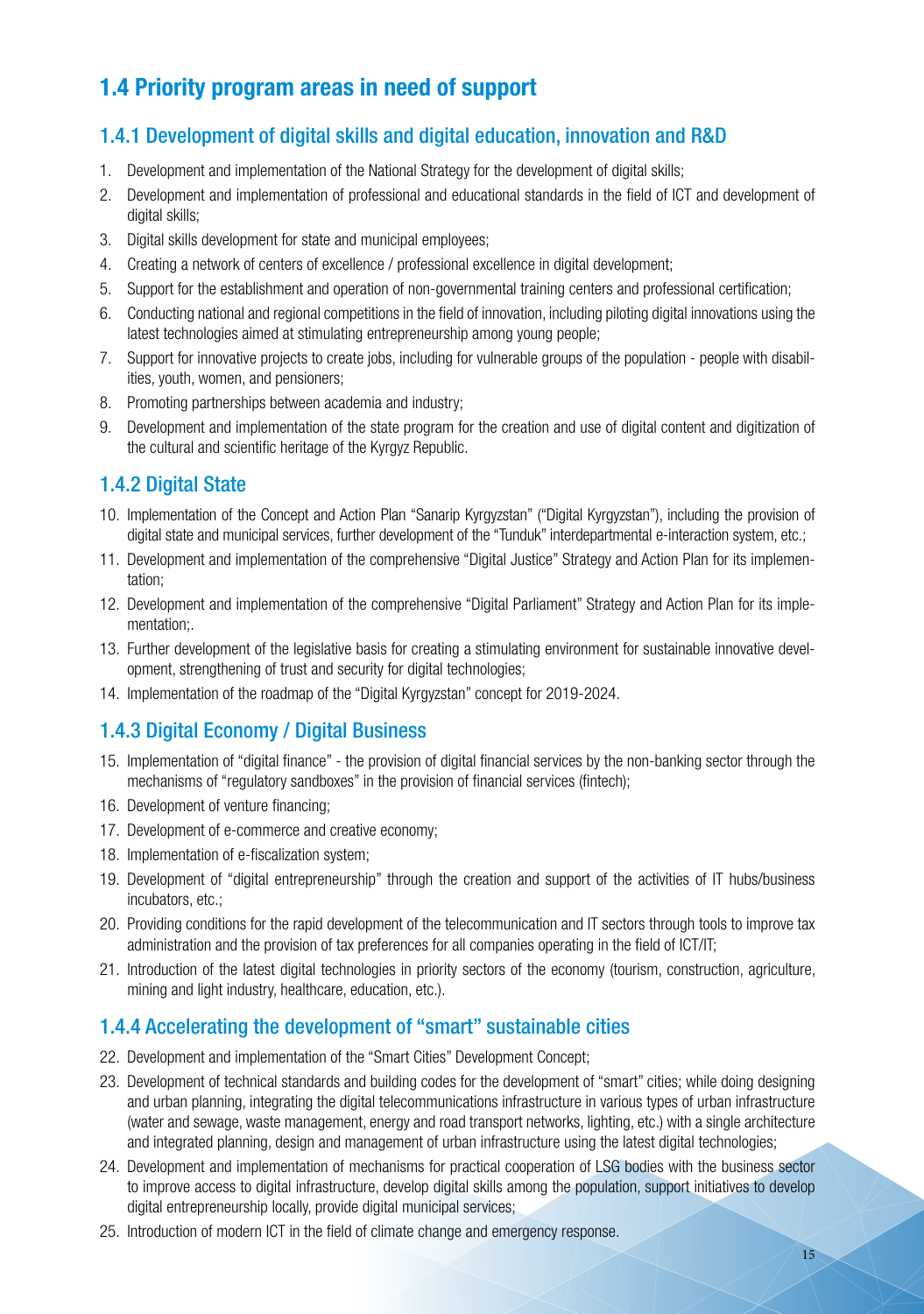### 1.4.5. Measuring the development of the digital economy and society of the Kyrgyz Republic

In 2019, SCITC carried out work on the development of a draft national index for measuring the level of development of the digital economy and society of the Kyrgyz Republic, which is proposed to be evaluated in terms of five main dimensions, 205 indicators have been proposed, and responsible government bodies have been identified. Further comprehensive systematic work is required to unpack these indicators from the point of view of reviewing the entire chain of their formation, starting with obtaining reliable and relevant data from the source and their further aggregation and analysis, changing reporting forms of the National Statistical Committee (NSC) and much more. Thus, there is a need for a significant modernization of the system of statistical indicators of the Kyrgyz Republic, the introduction of tools of the latest digital technologies for their collection and analysis;

### 1.4.6 Connectivity, Access, Price, Availability and Security

#### 1.4.6.1 Digital Infrastructure and ICT Services Price Availability

- 26. Development and implementation of the National Broadband Development Strategy and an action plan for its implementation;
- 27. Conversion and efficient use of the radio frequency spectrum, including for the effective development and use of the latest radio technologies;
- 28. Encouraging the sharing of infrastructure cross-sectoral interaction, regulation and coordination with the sectors of the electric power industry, the road transport and gas sectors, water supply, sewage, waste management, etc. for the joint construction and use of fiber optic lines, antenna and mast structures, cable ducts, etc. ;
- 29. Development of a network of data centers, unified digital platforms and cloud computing services;
- 30. Development/improvement and implementation of technical standards, requirements and rules for the design and construction of fiber optic lines and building regulations for real properties, including for the purpose of sharing infrastructure;
- 31. Ensuring the affordability of communication services and equipment for end consumers through tax preferences for telecom operators, retailers and Internet providers for the import of equipment and software, transit and termination of traffic, and mechanisms for sharing infrastructure both within the sector and with external infrastructure owners (electric power, gas and water supply, auto and railway sectors, etc.);
- 32. Creation and development of a national spatial data infrastructure (NSDI);
- 33. Accelerated implementation of the latest digital technologies, including IMT-2020 (5G) networks, the Internet of Things (IoT) infrastructure, "intelligent" transport systems (ITS), the use of Artificial Intelligence (AI) technologies, stratospheric platform solutions (HAPS), etc.

#### 1.4.6.2 Cybersecurity and Personal Data Protection

- 34. Implementation of the National Cybersecurity Strategy Action Plan;
- 35. Establishment of national and sectoral computer emergency response teams (CERT);
- 36. Creation of testing laboratories and cybersecurity certification centers;
- 37. Improving national legislation in the field of cybercrime and forensics (computer forensics, cybercrime investigation, digital evidence, etc.), procedural rules;
- 38. Development of national technical standards, requirements and instructions in the field of cybersecurity;
- 39. Implementing an initiative to protect children in the online space;
- 40. Partnership development at national, regional and global levels;
- 41. Creation and operation of an authorized state body for the protection of personal data.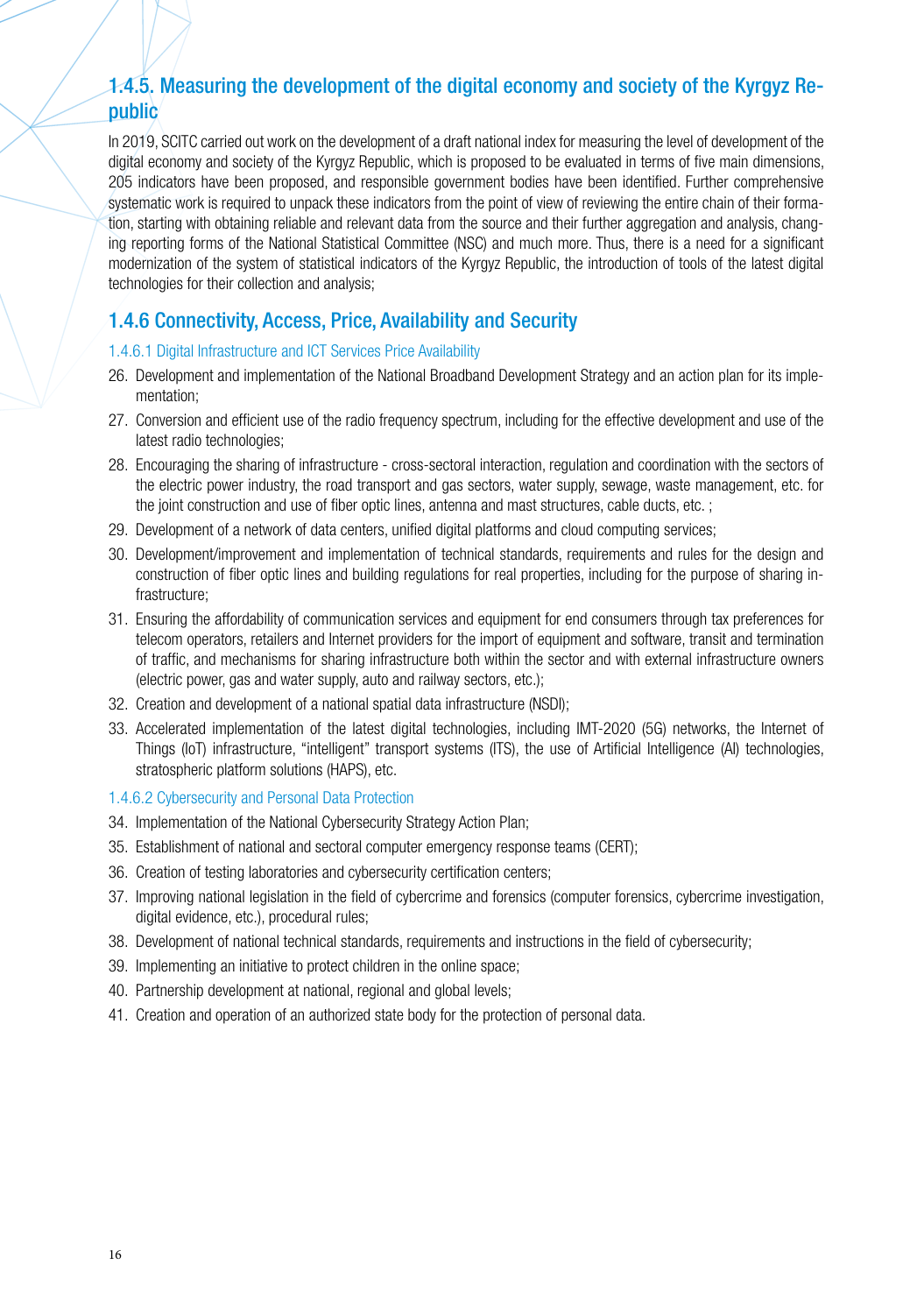# **2. REGIONAL DEVELOPMENT**

### **2.1 Sector analysis since 2013**

Today, the Kyrgyz Republic aims at the development of the economic potential of its regions in the context of Eurasian integration. It is an important priority of the Government and President that could provide new momentum to address several issues related to socio-economic development and the deepening of regional disparities in the republic.

From 2013 to 2017, the nominal growth of gross regional product in the country amounted to 111.3 %. Growth rates have surpassed the republican level in Chuy Oblast (by 16.2 %), Osh city (by 14.2 %), and the Issyk-Kul Oblast (by 13.3 %), but in other regions of the country growth lagged the republican level. The country's gross regional product per capita amounted to 89.3 thousand KGS in 2017. The highest gross regional product per capita is in Bishkek and equals to 196.8 thousand KGS. The Issyk-Kul Oblast (138.0 thousand KGS), the city of Osh (112.5 thousand KGS) and Chuy Oblast (98.2 thousand KGS) all exceed the national average. Today, the lowest level of gross regional product per capita is in Osh Oblast (31.1 thousand KGS) and in Batken Oblast (38.9 thousand KGS).

Most of the regions need to develop effective sets of measures to attract investments and financing. In 2018, almost half of all foreign direct investments were attracted to the city of Bishkek (43.1 %), a third – to Chuy Oblast (29.3 %) and a sixth of them  $-$  to Jalalabad Oblast (15.1 %).

740 000 Kyrgyz citizens are currently registered as migrants in foreign countries, and numbers have been increasing in recent years. The rural areas in the regions are disproportionately suffering from the loss of able-bodied labor force and at the same time dependent on the remittances sent by the labor migrants.

The level of poverty is one of the important indicators to measure poverty in the region and is defined as the proportion of the population with income below the subsistence level. The overall poverty level declined from 37 % in 2013 to 22.4 % in 2018. The highest levels are in the city of Osh (35.5 %), in Batken Oblast (33.8 %), in Jalalabad Oblast (32.2 %) and in Naryn Oblast (30.6 %). The most prosperous regions in terms of socio-economic development are Bishkek (15.4 %) and in Chuy (15.6 %), Issyk-Kul (21.5 %) and Talas Oblasts (22.1 %). Significant differences in the structure, level and pace of development of the regions mainly result from deficiencies in the system of regional management in the country. In view of Kyrgyzstan's commitment to the SDGs and the principle of leaving no one behind, the development of the regions, therefore, became a core priority for Kyrgyzstan's development strategy.

# **2.2 Existing Challenges for Regional Development**

Regional development requires multi-sectoral, multi-level governance and multi-objective (social, economic, environmental) strategies. The key challenges for regional development in Kyrgyzstan are linked to limited economic and private sector development in the regions, weak local and regional governance systems, as well as to the absence of systemic funding mechanisms to stimulate and support regional development.

To address these challenges, the Concept of Regional Policy of the Kyrgyz Republic for 2018-2022 identifies 20 Growth Point Cities as engine for regional socio-economic development. A number of key challenges remain regarding the implementation of the policy. For instance, the growth points should provide the basis for different economic production clusters. So far, integrated production clusters (covering entire value chains from raw material production to processing and marketing/sales in designated target markets) have been developed mainly around Bishkek and in Chuy Oblast. Also, growth points and economic clusters require an enabling environment with good-quality public services at the level of municipalities, cities, oblasts and central administration for their development. This relates to questions about the coordination and cooperation of different municipalities in growth point and cluster areas as well as about responsibilities, capacities and funding of the different levels of government to provide effective services to ensure an enabling business environment and investment climate (see also dedicated chapter on investment climate for a deeper analysis). At a country-wide level, additional questions relate to income, inequalities and disparities in the distribution of productive assets, public and private investments and wealth between different regions and municipalities and may benefit from further analysis and measures. Based on the above, the following sections will provide analyses on the situation, regarding economic cluster development in the regions, the institutional arrangements for regional development and the funding mechanisms for regional development.

### 2.2.1 Economic clusters

The cooperation among and between the state and private sector can be improved. This challenge covers the full range of actors, from smallholder farmers and individual entrepreneurs to SMEs and larger companies, and can hinder the strategic development of growth points and economic clusters. Measures taken by the Government of the Kyrgyz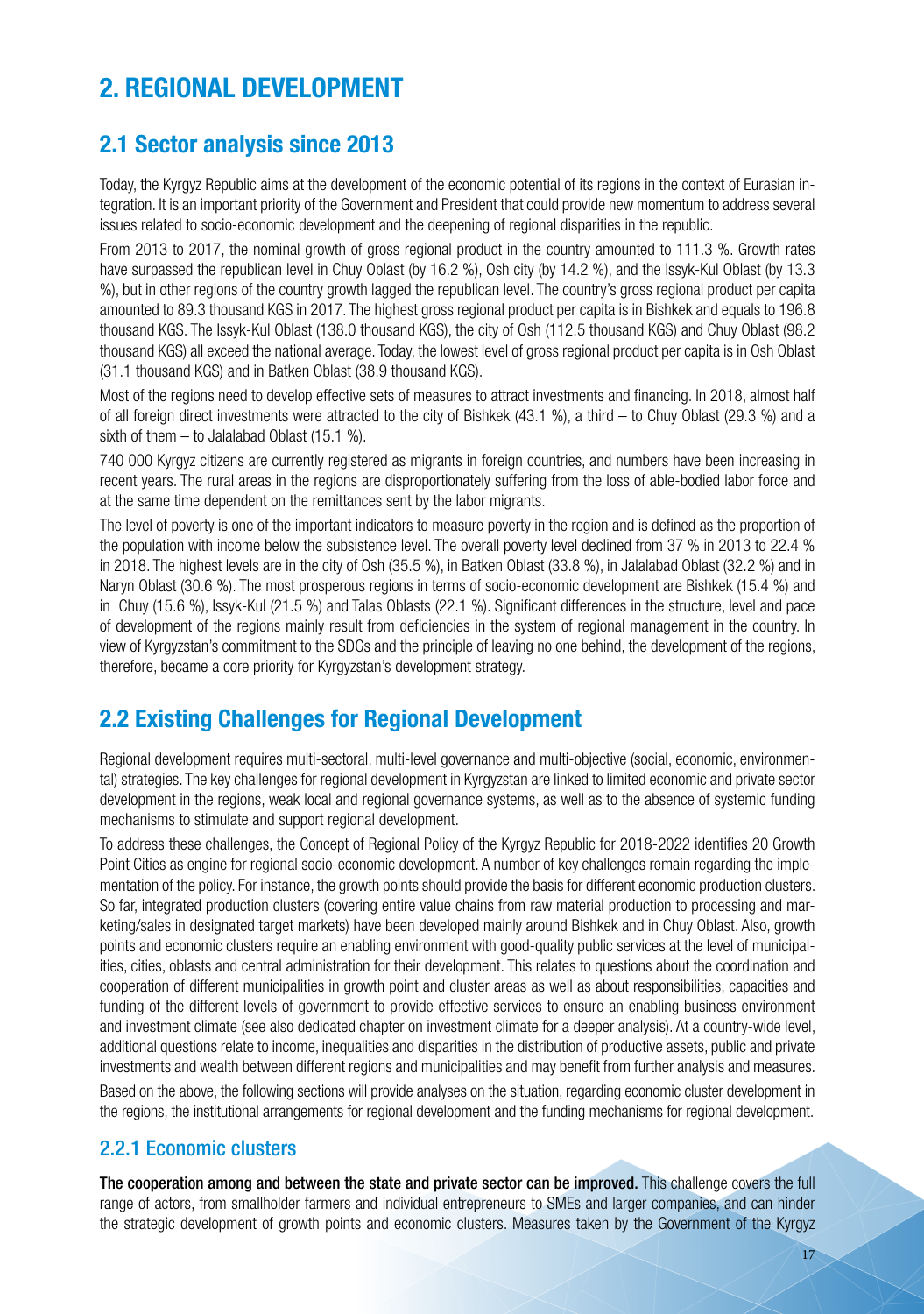Republic on aspects of business development and investments in regional platforms and Business Service Centers do not meet all the needs of businesses on the ground. Also, complex bureaucratic procedures and corruption risks lead to some entrepreneurs having a negative attitude towards public institutions making them unwilling to formalize any cooperation with the state.

There is room for improving both quality and availability of existing services along the developing value chains in the regions. Essential high-quality professional advisory services for the private sector need further development to fully employ innovative production and processing technologies, including for veterinary support, processing, logistics, technical advisory, testing and certification, credit, marketing and others. This has an impact on sales of products, on its processing, sorting and packaging preventing private companies from entering new markets. Often trade and processing infrastructure (slaughterhouses, vegetable storage facilities, trade and logistics centers, etc.) are not developed based on comprehensive value chain analyses, which would need to take place in partnership with private businesses around existing or developing production and cluster centers in the regions.

Infrastructure constraints remain regarding roads, irrigation, electricity and water supply, and limited access to related information (e.g. legislation, subsidies, export opportunities) restricts business growth. The present infrastructure for production and social services is not always being used effectively, and sometimes in contradiction to existing rules of zoning and land management. While in the industrial areas of the cities the basic conditions for development are there, there can be shortages of electrical power. At the same time, in the capital and in the regional capitals the concentration of businesses leads to a rise in the costs of production factors and to a shortage of land.

Private sector needs and local production realities are not always systematically taken into account when developing national strategies and programs. Existing strategies and programs already outline approaches and measures to promote the economic development of the regions. These are often developed in a top-down manner, at times with limited consideration of the actual needs of the private sector and the local production realities, although the national strategic documents highlight the importance of the private sector in the socio-economic development of the country. More support might be catered or the organic growth of production clusters, which should reflect the needs and priorities of local communities and/or vulnerable groups. In addition, some programs do not yet sufficiently consider the continuously changing requirements, and the opportunities and limitations of the markets in which the country's economy has a competitive advantage in. Additional state support is needed to raise equity and fairness for smallholders and farmers. The policies could be more explicit regarding functions/areas of responsibility and interactions of the involved governance bodies.

Good practice shows that the promotion of regional economic development should build on strategies that reflect the requirements of the private sector, provide flexible solutions to tackle complex and changing market conditions, creates openings for both public and private sector stakeholders to enter new markets, and to increase competitiveness and maximize the prospects for economic cluster development.

### 2.2.2 Institutional mechanisms

Institutional arrangements and governance structures are not yet strong enough to support regional development efforts. In addition to the economic aspects for regional development, it is crucial that the interactions and alignments of local self-government systems with rayon, oblast and central government administrations, are well designed and defined to allow for an effective and sustainable implementation of regional development efforts. To this end, it is essential to establish effective systems for intergovernmental relations and to ensure competent local self-governments. This section describes the challenges regarding intergovernmental relations to regional development.

Roles and responsibilities need further clarification. There are several state partners responsible for various areas related to regional development, however, the coordination among them is challenging. There is no clear delineation between tasks and functions of the central state and the municipal authorities, which can lead to information gaps, duplication of efforts, as well as limited implementation of necessary tasks due to deficiencies in the legislation.

Alignment of state planning with local planning remains challenging. Processes to align state planning with local planning are highly complex and depend on strong coordination. The programs that are produced by state organs at the national level are not systematically aligned with the local programs for socio-economic development that are being produced by LSGs. In addition, it is also a challenge for municipalities to translate the objectives of centralized sectoral and regional programs into local socio-economic development plans, since there are no dedicated implementation mechanisms for these programs at the local level, and no earmarked funds are available for their implementation. Municipalities often do not have the necessary skills to apply modern methodologies to ensure socio-economic and spatial planning based on data, and even at the national level there is not yet a model for data-based planning and forecasting. Furthermore, planning at all levels is mainly focused on the top-down implementation of infrastructure projects often without thorough analyses of the local needs and priorities. There is currently no systemic dialogue platform and interaction mechanism between the hundreds of LSGs and the Government to facilitate and coordinate budget and strategic planning for the local and regional levels.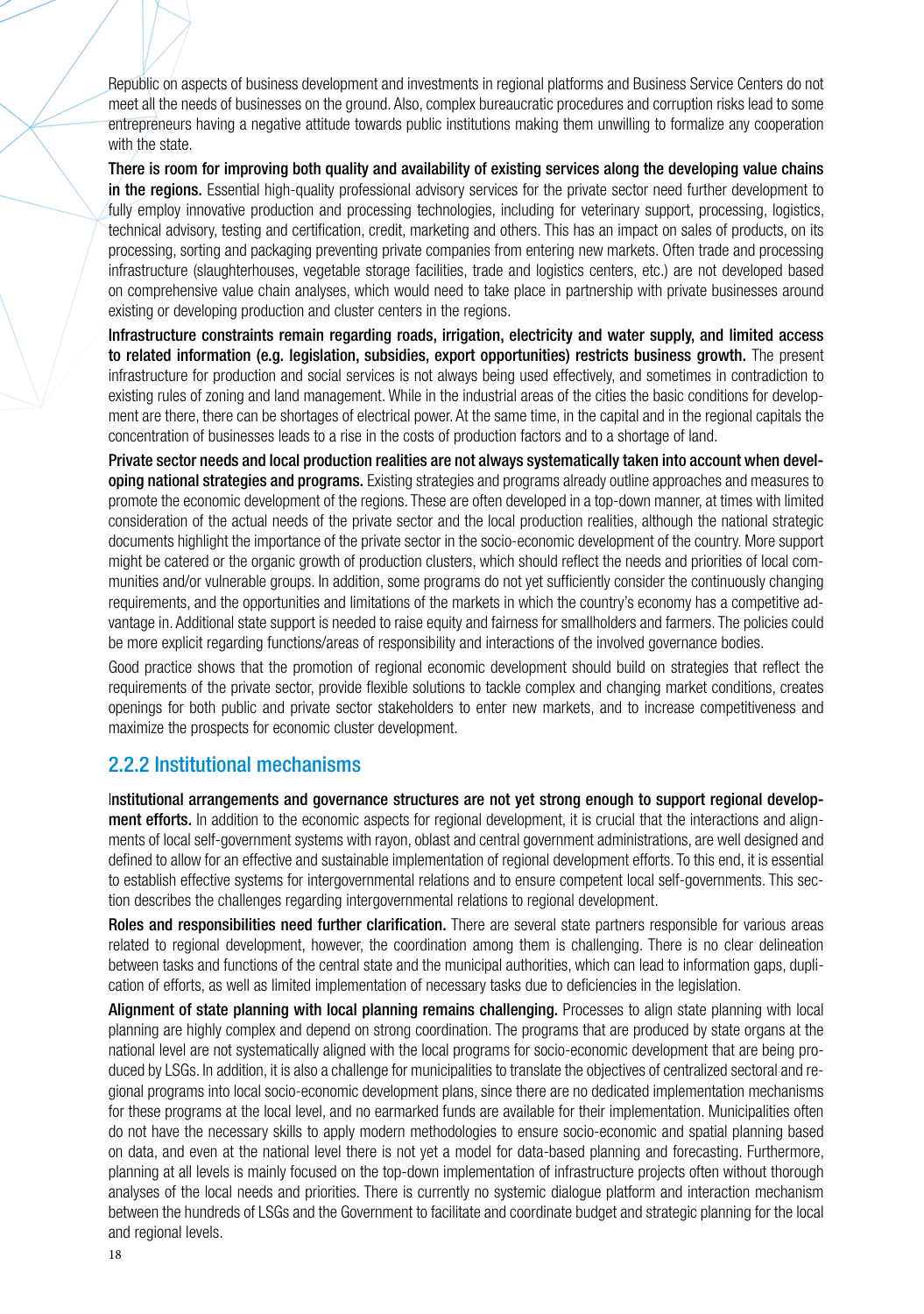Accountability of local authorities. According to legislation, the relationship between local authorities and the population is based on transparency and accountability. In practice, local authorities often operate without citizen oversight. Local council deputies are often not aware of the importance of being accountable to their electorate, and this, in turn, can lower their responsibility for implementing their obligations. Citizens, and in particular women, interior migrants, ethnic minorities and other vulnerable groups, often do not have the possibility to involve local leaders in the solution if important questions and decisions in the life of the community.

The existing system of fiscal relations at the various different budget levels can be improved to better promote development of the regions and local governance. The existing equalization system does not incentivize local governments to increase their revenues, since any increase will automatically result in the reduction of their equalization grant from the republican budget. Thus, increasing local tax revenues does not necessarily lead to a real increase in local budget expenditure on regional development priorities, improvement of local services, or addressing community priorities. In addition, there are some transparency issues with the equalization formula. Neither municipalities nor the public have access to detailed information on how equalization grants are allocated, which may increase the risk of corruption and makes it difficult for municipalities to plan their budget. Furthermore, LSGs spend human and financial resources on implementing functions that are delegated to them by state-level structures, in many cases without proper funding from the republican budget, which can negatively impact their ability to fulfill their mandatory core functions. In addition, the list of issues of local significance has been expanding, but financing schemes have not been adjusted yet to fund these additional tasks.

Service delivery and private sector development at the local level should be made more effective to support regional development. The current situation on the delineation of functions among state bodies and LSGs leads to differences in the understanding of responsibility lines between governance levels and structures regarding regional development. The existing administrative and territorial structure with 453 rural municipalities and 31 cities, all of them with different size and capacity, is also a challenge for effective regional development. In addition, low capacity and high staff turnover make it difficult for LSGs to promote regional development in a strategic and comprehensive way. Low levels of compensation as well as low quality of life in the regions contribute to this high staff turnover. Finally, LSGs often have limited experience or mechanisms to support and effectively interact with the private sector. Municipal enterprises, such as drinking water supply providers, often face efficiency constraints and are hard to make profitable.

### 2.2.3 Funding mechanisms

The existing funding mechanisms do not allow for country-wide strategic investments to promote regional development. Regional development depends on private sector initiative but support from Government is needed to relieve binding constraints on development and growth. Constraints include a lack of local infrastructure, market facilities, services to support businesses, access to financing, and absence of a supportive policy environment. Effective investment programs to alleviate these constraints on private sector growth should be developed and funded.

There are significant disparities among the existing regional development funds. The existing system for financing regional development in the Kyrgyz Republic builds on seven Regional Development Funds (RDFs) and 36 District Development Funds. These development funds are primarily funded by resource extraction industries<sup>2</sup> and distributed by the Ministry of Finances of the Kyrgyz Republic but regional disparities in natural resource development has led to vast differences in the level of resources dedicated to regional development priorities in different regions.

The current dependence on financing of international development partners to implement infrastructure pro**jects is unsustainable.** Most state bodies and local self-governments do not have enough funds to cover repair and rehabilitation of infrastructure let alone fund new capital construction. Transfers to local governments from the republican budget are not enough to finance priority projects for regional development such as water/wastewater treatment, energy, roads, educational and health, and public buildings and facilities. In addition, local governments lack the capacity to identify which projects are most needed to enable development of local areas and to ensure accountability that funds are used well.

Allocation procedures for state funds to support regional development can be made more effective. Since 2018, regional development has been a major priority for the Government. Since the beginning of 2019 there are 512 million KGS in the regional development funds allocated for the support of development projects of local authorities and local communities. Two billion KGS have been allocated from the republican budget to promote SME development in the regions, however, it takes considerable time to implement the funds. In addition, at the local level there is a deficit of well-grounded projects that will contribute to real development.

<sup>2</sup> A Decree of the Government of the Kyrgyz Republic no. 633 on the "Order of formation of regional funds" dated 10 November 2014 was adopted with the intention to facilitate the transfer of resources from extractive companies to support regional development. According to this Decree, subsoil users make regular transfers of two % of their revenues to the national budget. Additionally, there are flat payments from extractive companies when they obtain licenses.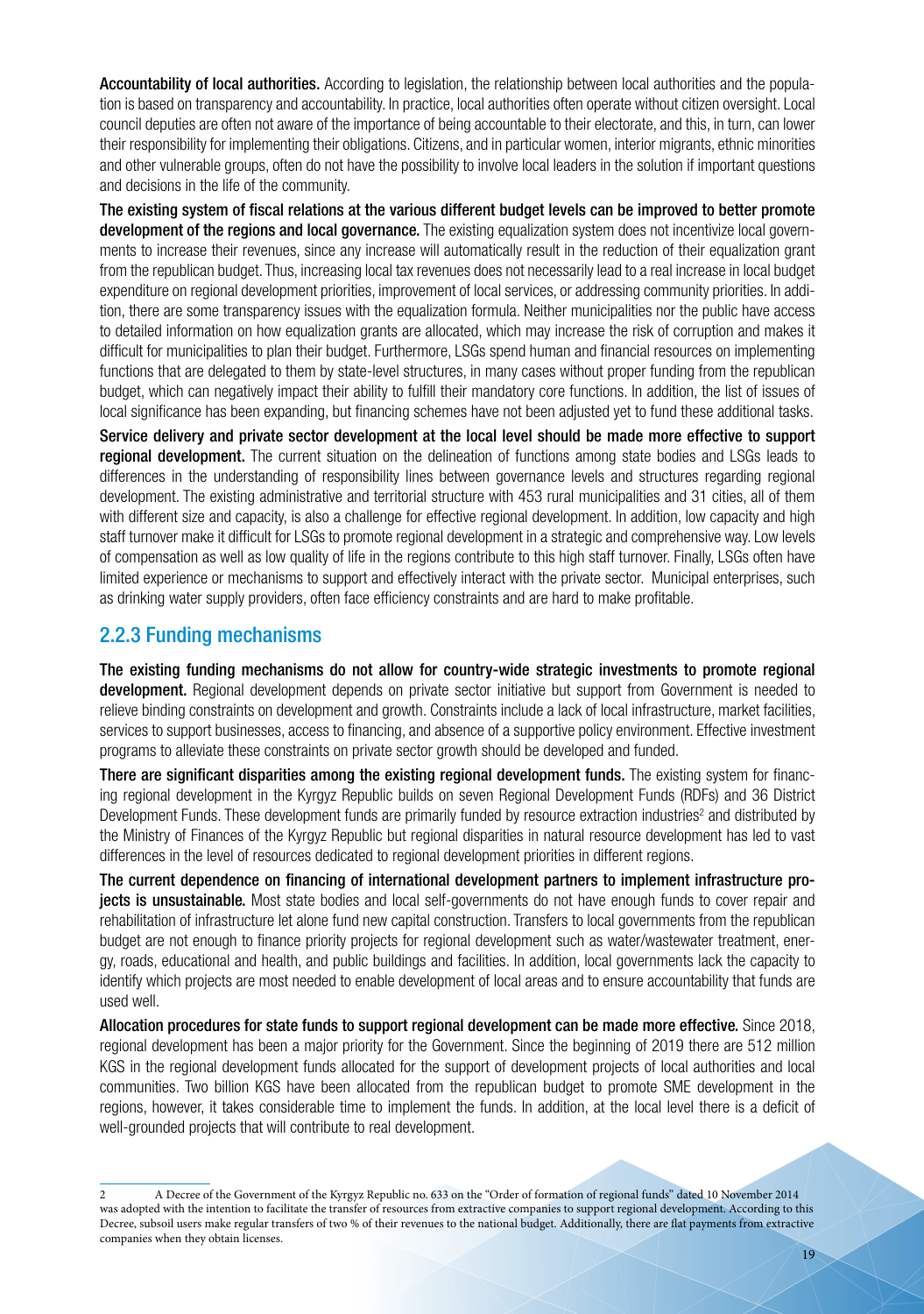### **2.3 Government Strategies and Programs**

In 2017, Kyrgyzstan completed the implementation of the National Development Strategy of the Kyrgyz Republic for 2013-2017, in the framework of which the development of each region was linked to the implementation of 77 national projects that are directed towards the development of the economy of the country and regions. Special focus was put on agriculture: the efforts were aimed at addressing the lack of irrigation water, the development of transport infrastructure, implementation of the projects related to exploration and production of gold and other mineral resources at existing mineral deposits and those being prepared for development as well as the implementation of large-scale projects to ensure energy security of the country.

The National Development Strategy of the Kyrgyz Republic for 2018 has identified a priority direction of the regional policy focused on building the basic infrastructure of settlements that will improve the living conditions of the population. The administrative and territorial reform is planning to assess the correlation between the administrative boundaries and functional areas.

The medium-term program of the implementation of the national strategy for the period 2018-2023 provides for the implementation of 155 investment projects in the regions for a total amount of 13.1 billion USD. The projects aim to develop the following 12 areas: drinking water supply, irrigation, energy, industry, transport and logistics, mining, environment, processing of agricultural products, animal husbandry, crop production, horticulture, trade and logistics centers, information technologies, and social sphere.

The development of regions has become a central priority of state policy since 2018. The years 2018 and 2019 have been announced by the Decree of the President as the years of regional development and digitalization. The Concept of Regional Policy of the Kyrgyz Republic for 2018-2022 was approved by the Government resolution no. 194 dated 31 March 2017. An Action Plan has been implemented in the framework of these documents. It consists of 152 tasks and measures aimed at developing the regions, including the construction and launch of new enterprises, the development of transport infrastructure, construction of irrigation facilities, rehabilitation of drinking water supply and sanitation system as well as infrastructure development in healthcare, education and culture.

On 24 September 2018, the President of the Kyrgyz Republic issued decree no. 189 "On measures to conduct an administrative and territorial reform (ATR) in the Kyrgyz Republic," in order to support more effective territorial administration and regional development. Government regulation no. 461 was issued on 28 December 2018 to adopt a Roadmap for a gradual reform of the administrative and territorial organization of the country.

In the framework of the priorities and tasks of the unified state policy of the country, sectoral program documents aimed at regional development have been implemented by joint efforts of the Government of the Kyrgyz Republic and international development partners.

In addition, a number of strategic documents are being implemented with the aim of creating an enabling environment and providing the state support to entrepreneurs:

- the Export Development Program of the Kyrgyz Republic for 2019-2022,
- the State Irrigation Development Program of the Kyrgyz Republic for 2017-2026,
- the Program for the creation and development of trade and logistics centers for agricultural production in the Kyrgyz Republic for 2019-2023,
- the Concept of development of the agricultural cooperatives' movement in the Kyrgyz Republic for 2017-2021,
- the Concept for creation and launch of service centers for entrepreneurs for 2019-2022,
- and the Concept for the development of organic agricultural production for 2017-2021.

To solve issues related to local self-governments and the needs of the population in the regions the following programs/ strategies are being implemented:

- the Program for Local Self-Government Development for 2018-2023,
- the State program to ensure the security and socio-economic development of particular border areas of the Kyrgyz Republic,
- the Strategy for development of drinking water supply and sanitation systems of settlements of the Kyrgyz Republic until 2026,
- the Program for the development of the irrigation system of the Kyrgyz Republic for 2017-2026,
- the Program for the development of master plans for cities and settlements of the Kyrgyz Republic for 2017-2030,
- the Government Program for Tourism Development for 2019-2023,
- and the Concept for Digital Transformation "Digital Kyrgyzstan 2019-2023".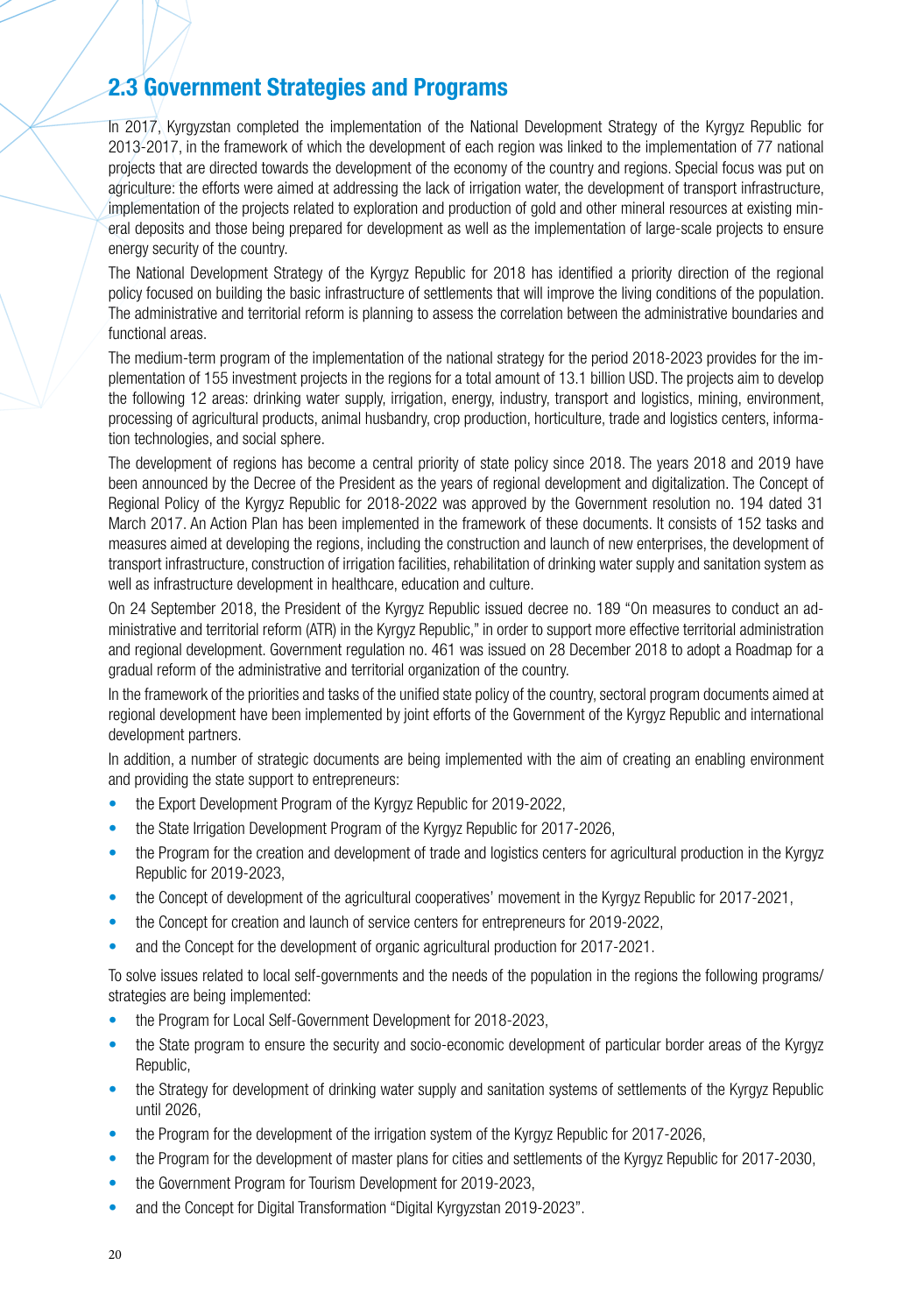In addition, the National Development Strategy of the Kyrgyz Republic for 2018-2040 notes that Kyrgyzstan will strive to achieve the Sustainable Development Goals (SDGs). Kyrgyzstan is committed to mobilizing efforts to end all forms of poverty, malnutrition, fight inequality and tackle climate change while ensuring that no one is left behind.

### **2.4 Priority program areas in need of support**

To address the key challenges for regional development in Kyrgyzstan identified in Chapter II, additional targeted and strategic efforts are needed by the national, regional and local stakeholders, as well as by the national and international business community and international development partners. It is important that the efforts are focused on key priorities for reform and change and are well aligned among all stakeholders. Thus, the Kyrgyz Government and the international development partners are committed to strengthen their efforts and collaboration to promote regional development, namely in the areas of: a) economic cluster development in the regions; b) institutional arrangements for regional development; and c) funding mechanisms for regional development. The paragraphs below outline the identified reform orientations to be considered for following up as a result of the Development Forum.

### 2.4.1 Economic clusters

The Government and the Development Partners together with the private sector and civil society acknowledge the need to develop an implementation framework for economic clusters as drivers of regional economic development. The government with development partners, civil society and the private sector should develop such a framework with the following key principles in view:

Market-Driven Economic Cluster Development. Markets with Kyrgyz competitive advantage should be identified and mapped, the opportunities and requirements of these markets should be benchmarked, and the consequential actions and interventions should be developed keeping these requirements in mind. This is to ensure that private stakeholders have access to realistic business opportunities where they are able to create jobs and increase income.

Private-Sector-Led Economic Cluster Development. The business interests and market opportunities of private stakeholders should be the key driving force in the development of a given cluster. This will ensure a sustained impetus for development that is carried by the private sector and not dependent on (or limited to) public funding or changing political priorities. In fact, the cluster should ensure sustainable growth of regional economies through the formation of effective combination of multiple value chains as catalysts.

Private-Sector-Focused Enabling Business Environment. Government institutions should further focus on the needs and opportunities of the private sector as a starting point, and strive towards providing the necessary legal framework, needed services and required infrastructure with special focus on the vulnerable groups, including smallholders, with regard to social and environmental resilience to promote development.

Gradual, Bottom-Up Economic Cluster Development. Bearing in mind the complex and constantly changing market requirements, private stakeholders (with government support) should avoid planning 'from the end', but rather begin small and evolve in scope and complexity with lessons learned and needs identified. This also allows for a gradual growth in trust between cluster stakeholders, thus providing the time and opportunity for social capital to grow towards increased business co-operation and mutual learning.

Enhanced Cooperation and Competition ('Co-opetition') Between Stakeholders of Economic Clusters. While cooperation is crucial among the private stakeholders to achieve e.g. the quantity, quality and time needed to comply with the requirements of advanced markets (e.g. large retailers in the EAEU), an element of competition – both between producers, processors and service providers - should be maintained to ensure that there is an intrinsic motivation for all to perform to the best of their ability. A special attention should be given to the needs of the small entities, whereas the current policy is mainly oriented to the big actors.

### 2.4.2 Institutional mechanisms

The Government and Development Partners acknowledge the need to establish an inclusive consultation mechanism to advise on improving institutional arrangements to support regional development, which should include civil society and the private sector. The consultation mechanism should serve as dialogue platform to assess and address challenges and limitations related to institutional arrangements, including both horizontal and vertical issues within the public sector. This should include a clear delineation of duties and responsibilities at different governance levels with a view to regional development are important prerequisites for the design and implementation of the planned administrative and territorial reform as a key instrument of regional development.

Based on identified priorities and need for action, development partners could provide technical assistance at the request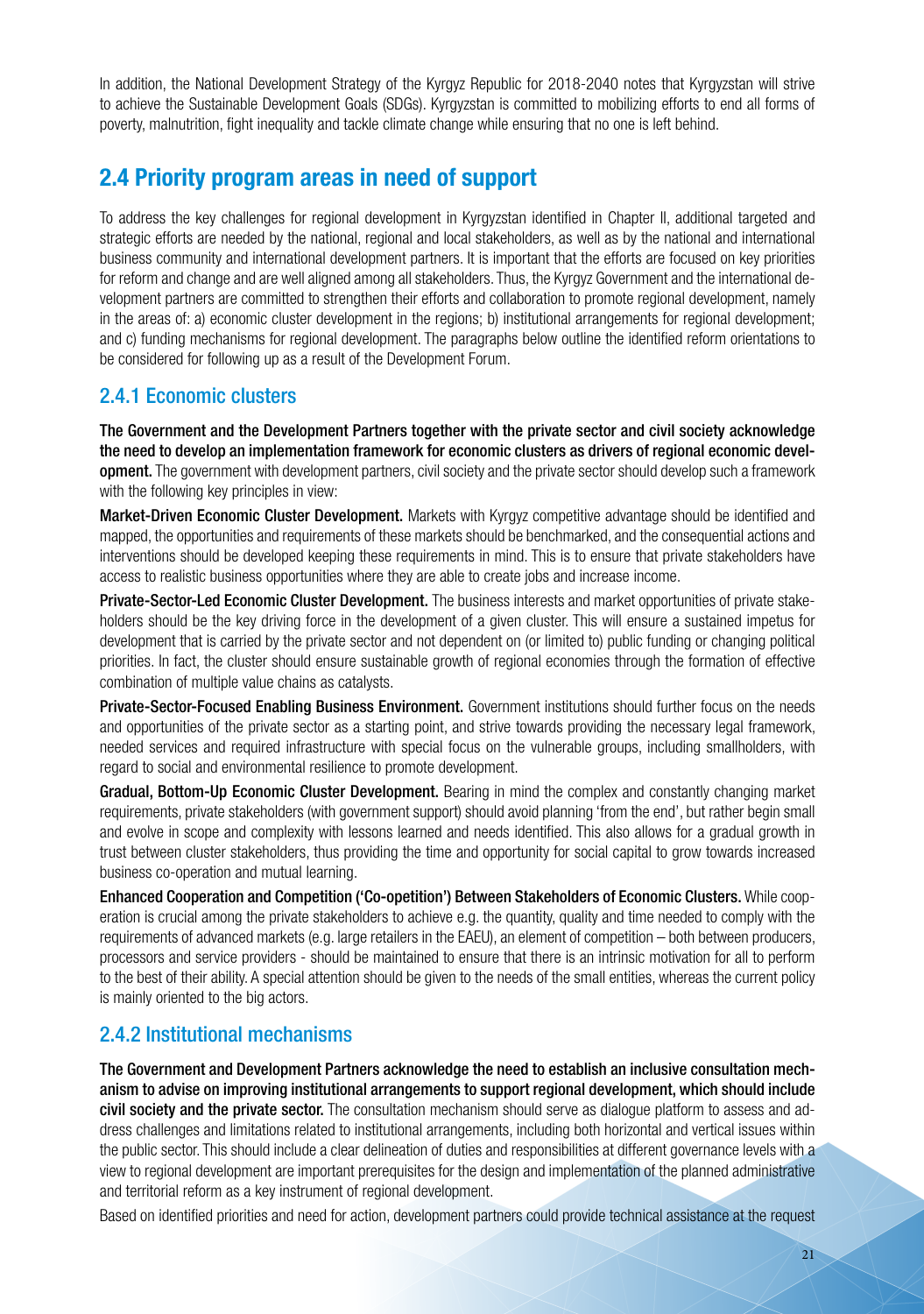of the Government to support the revision of ineffective institutional arrangements and preparing the ground for an administrative and territorial reform.

Core issues with a need to be discussed and addressed in the consultation mechanism relate, for instance, to the following:

Designation and confirmation of clear responsibilities for regional development within relevant and involved state bodies. The concept of the "region" and subsequent functions and responsibilities for regional development should be translated into the existing administrative and territorial structures (municipality, rayon, oblast, and national level) of the Kyrgyz Republic.

Harmonization of state planning with local planning, as well as local socio-economic planning and spatial planning based on the interests and needs of local population. Social and economic planning should be based on a national spatial and governance model that links the various levels of governance. It should ensure the implementation of national programs and interests, while also considering the consideration of the interests and needs of local communities. The development of mechanisms for building dialogues or interactions between local governments and the national level (including through municipal associations) should receive support. This is also highly relevant in view of monitoring the achievements of the SDGs. To ensure sustainable effects, the strategic planning and local development should take climate change dimension into consideration. Climate change will foremost affect the water resources which are a crucial resource for food production, energy security and for economic growth. Thus, coordination by the water agency, basin authorities and other national stakeholders and involvement of affected communities and municipalities in integrated water resource management planning processes needs to be applied (see also dedicated chapter on water resources for a deeper analysis). The implementation of the Agenda 2030 in Kyrgyzstan builds on a strong ownership and guidance from the national Government and the civil society but involving regional and local stakeholders will be critical as many of the efforts are needed at the subnational level.

Improvement of the accountability of local governments. An enabling political environment should be created for strengthening accountability to the citizens. Good interaction practices of local governments with the local population should be replicated and replication mechanisms established or strengthened by the Government, with the support of development partners and civil society. Mechanisms and practices of public monitoring and evaluation of LSG work should be further developed and promoted. Capacity and competence of local council members should be strengthened by introducing a compulsory training system on their functions and mandates.

Improvement of the budget equalization system. There is need for support from the development partners in improving the budget allocation formula for equalizing grants, so that new budget policies can be formulated at the local level. This will include development budgets in all rural municipalities of the Kyrgyz Republic, with dedicated funding sources. The Ministry of Finance and the LSGs should promote, and the development partners should support, gender-responsive and socially inclusive budgeting.

Promotion of management structures for effective service delivery and private sector development at the local level. The Government, with support from development partners as needed, should seek to optimize the governance structures and better delineate the functions between state bodies and LSGs as well as specify the list of issues of local significance (incl., through the development of the LSG Code). Development partners should support the Government also to assess the capacities of the regions for managing regional development (e.g. through inter-municipal cooperation, territorial consolidation, or assessment of functional areas<sup>3</sup> to inform an administrative and territorial reform). Some service delivery functions should be transferred to a regional level, e.g. waste disposal and environmental protection. Mechanisms should be established by key stakeholders (LSGs, civil society, state agency) to improve the capacity and motivation of local government employees through horizontal interaction and knowledge exchanges, including through unions and associations. A comprehensive performance evaluation of state bodies, including local self-governments, should be introduced to assess achievement of development indicators. Specific formats and platforms for public-private dialogue should be developed.

Support to the development of the 20 growth point cities within the framework of the implementation of the regional development concept. It is important to continue working towards the production and implementation of programs for the socio-economic development of the growth point cities. From the development partners' side, support can be directed towards reforming the municipal administrations, as well as towards direct investments into key economic objects that will give an impulse to the development of growth point cities.

<sup>3</sup> The term 'functional area' refers to the understanding of a space – whichever this may be (municipalities, regions etc.) – because of how various interactions happen within that space: how it is used by inhabitants, and how various government or economic entities collaborate within it. The identification of functional areas based on the interests of citizens might be a good basis for consolidation of territories during the administrative-territorial reforms.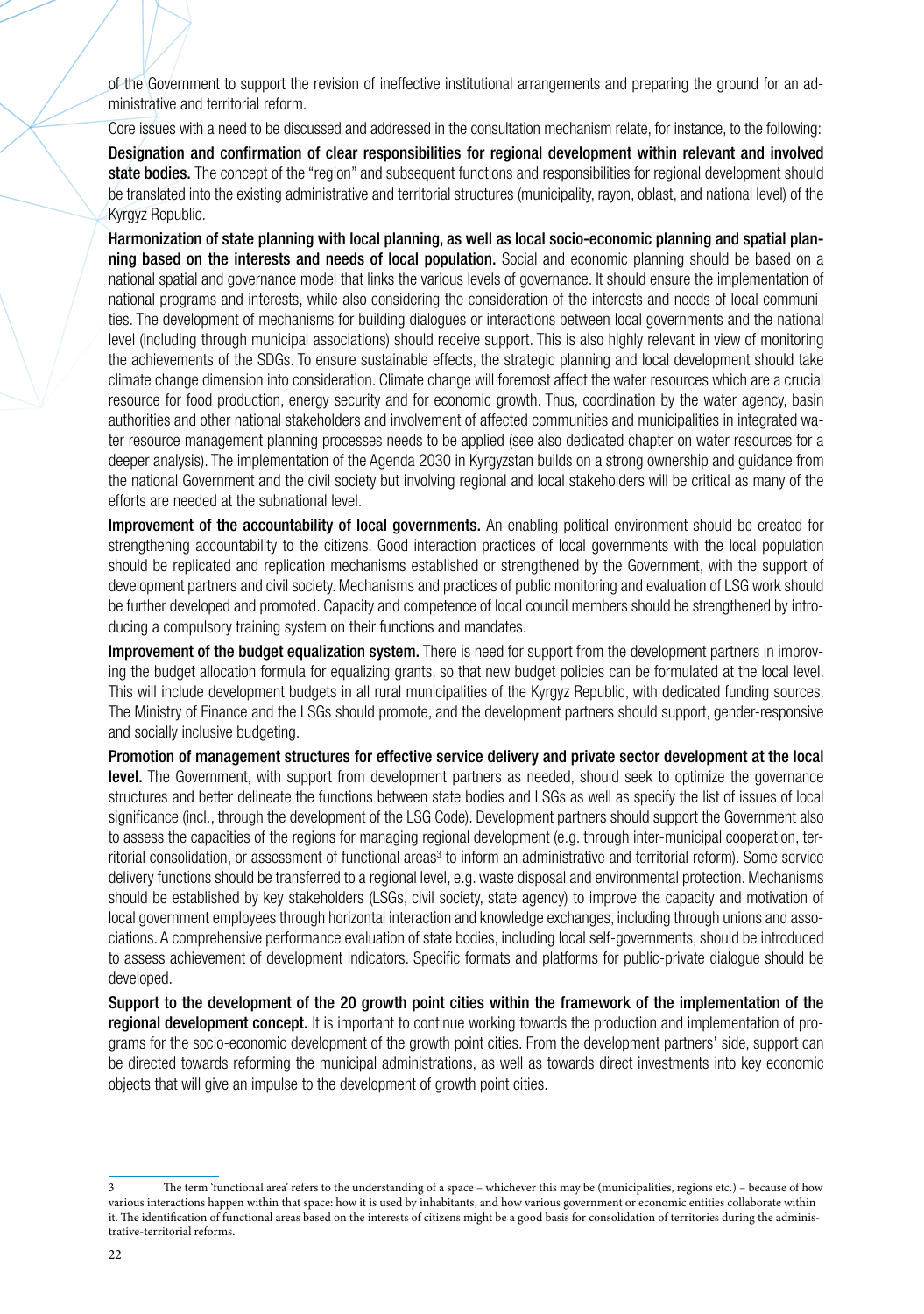### 2.4.3 Funding mechanisms

The Government and the Development Partners acknowledge the need to establish a program-based system to finance the operation and maintenance of the country's assets and ensure effective investment in the regions with civil society participation and public oversight. The Government should continue its efforts to establish a program-based system with dedicated funding sources to fully fund the operation and maintenance of the country's infrastructure and effectively allocate funds to investment projects needed to support regional development. A programmatic approach to financing regional development would dedicate sector revenues sufficient to ensure sustainability without depending on uncertain annual budget allocations. The current budget allocations and domestic sector revenues are based on fees, user charges, taxes and utility tariffs. The existing system often does not allow for infrastructure cost recovery and makes it hard to ensure sustainability in most sectors, especially with regards to maintenance, rehabilitation and new investments into infrastructure. The steps needed to develop a fully funded sector program are as follows:

Identification of sector revenues. As a first step to rationalizing and stabilizing funding for regional development, existing sector revenues, such as for agriculture, tourism, and transport, should be ring-fenced to help stabilize sector financing and clearly expose the financing shortfalls in each key sector.

Establishment mechanism to program regional development projects that is integrated into a national system of comprehensive planning. Government financing for regional development needs to flow through sector and regional programs that are transparent and accountable. Existing regional development funds could be adapted to this purpose or a new regional development program could also be established. In either case, the regional development programs need to be aligned with the National Development Strategy of the Kyrgyz Republic till 2040 and regional development strategies and coordinated with other ongoing investments. Whatever the mechanism, the Government needs to establish a transparent and accountable system to plan, prioritize and select regional development projects based on sound economic analysis. Full application of the planned technical assistance for program-based budgeting by the Ministry of Finance with support by development partners will be a critical milestone. Efforts to digitalize financial management and planning processes should be further promoted as basic tools allowing to improve comprehensive planning.

Increased domestic financing to ensure sustainability and fund regional development projects. After the operations and maintenance needs of existing infrastructure are estimated and the highest priority investment to support regional development are identified, a government strategy to balance funding needs and revenues should be developed. The initial program may incorporate development partner financing for new investment, but domestic resources should cover operations and maintenance needs of each sector to ensure sustainability. Sectors that require ongoing subsidies to be sustainable, such as energy, transport and water will need to identify reliable domestic funding sources.

Establishment of a local funding share to finance local projects which could vary by Oblast to provide high subsidies to poorer regions and lower national transfers for wealthier Oblasts. Local government contributions and involvement improve ownership and local accountability for regional development. However, to more effectively use resource extraction royalties to promote the development of the regions, the funds of regional development funds or other regional development initiatives, should be pooled nationally and allocated strategically in line with the development strategies and based on need rather than concentrated in the Oblast in which the resources are extracted.

A transition away from development partner financing for investments is a longer-term proposition. But establishing a system for ensuring that existing investments are sustainable will provide a structure that can scale and grow with the economy of the Kyrgyz Republic, in order to take over an increasing share of future investment needs.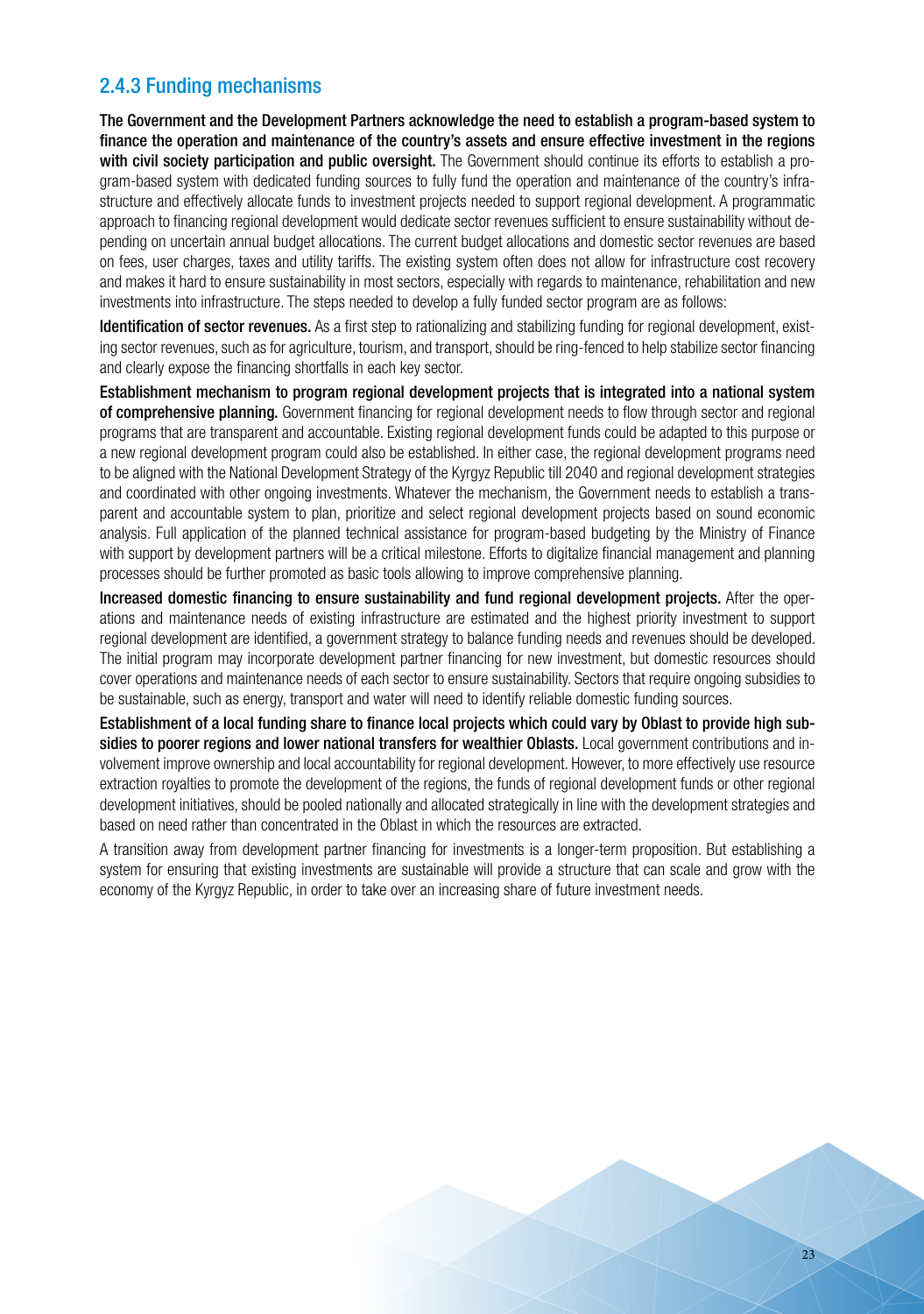# **3. INVESTMENT CLIMATE**

### **3.1 Sector Analysis since 2013**

There are some common factors that potential investors consider when deciding which country to choose for their investments. As a rule, they concern macroeconomic indicators, security, political and financial stability, market size, access to world markets, legal environment, taxation requirements and etc.

In 2015, Investment Climate Project of the World Bank Group carried out a survey of foreign investors in the Kyrgyz Republic. Similarly, in 2016 and 2018, the Chamber of Commerce and Industry of the Kyrgyz Republic conducted a survey among its members on the topic "What stands in the way of your business development?". The survey included 112 participants. The results of these surveys are almost similar and the main internal barriers for investors are the following:

- the high level of corruption;
- excessive red tape in doing business;
- underdeveloped infrastructure;
- shortage of skilled labor, and others.

Another problem concerns the actions (or, in part, inaction) of state authorities regarding the settlement of investor complaints. One of the reasons for this are the frequently changing and sometimes intransparent rules for submitting documents and obtaining licenses, as well as frequent changes in legislation. As a result, as of 1 August 2019, according to data from UNCTAD's Investment Dispute Settlement Navigator, the Kyrgyz Republic was involved as a defendant in 14 publicly known arbitration disputes: six cases were resolved in favor of investor, three cases were settled, two cases were dismissed, and three cases are still pending. Apart from the question of the impact on the investment climate, such international trials are also an expense for the budget of the Kyrgyz Republic.

However, it should be emphasized that these surveys were conducted four years ago, after which the Government managed to make significant efforts to address the problems, as evidenced by the international recognition and statistics. For example in Doing Business 2020 Kyrgyzstan entered the top 20 reformer countries, thanks to improvements on the indicators: "Getting Electricity", "Paying Taxes" and "Getting Credit". In the World Bank Doing Business 2020 ranking for 2018-2019 period, Kyrgyzstan was placed 80th, a ten-place drop. By comparison, it had been placed 70th in Doing Business 2019 and 77th in Doing Business 2018, respectively.

Investment climate improvements are evidenced by the growth of foreign direct investment inflows: at the end of 2018 it amounted to 851.7 million USD, and compared with 2017 it increased by 38.1 percent. At the same time, the inflow exceeded the outflow by 144.2 million USD.



**Figure 1.** FDI inflow for 2011-2018 and the first half of 2019 (in million USD)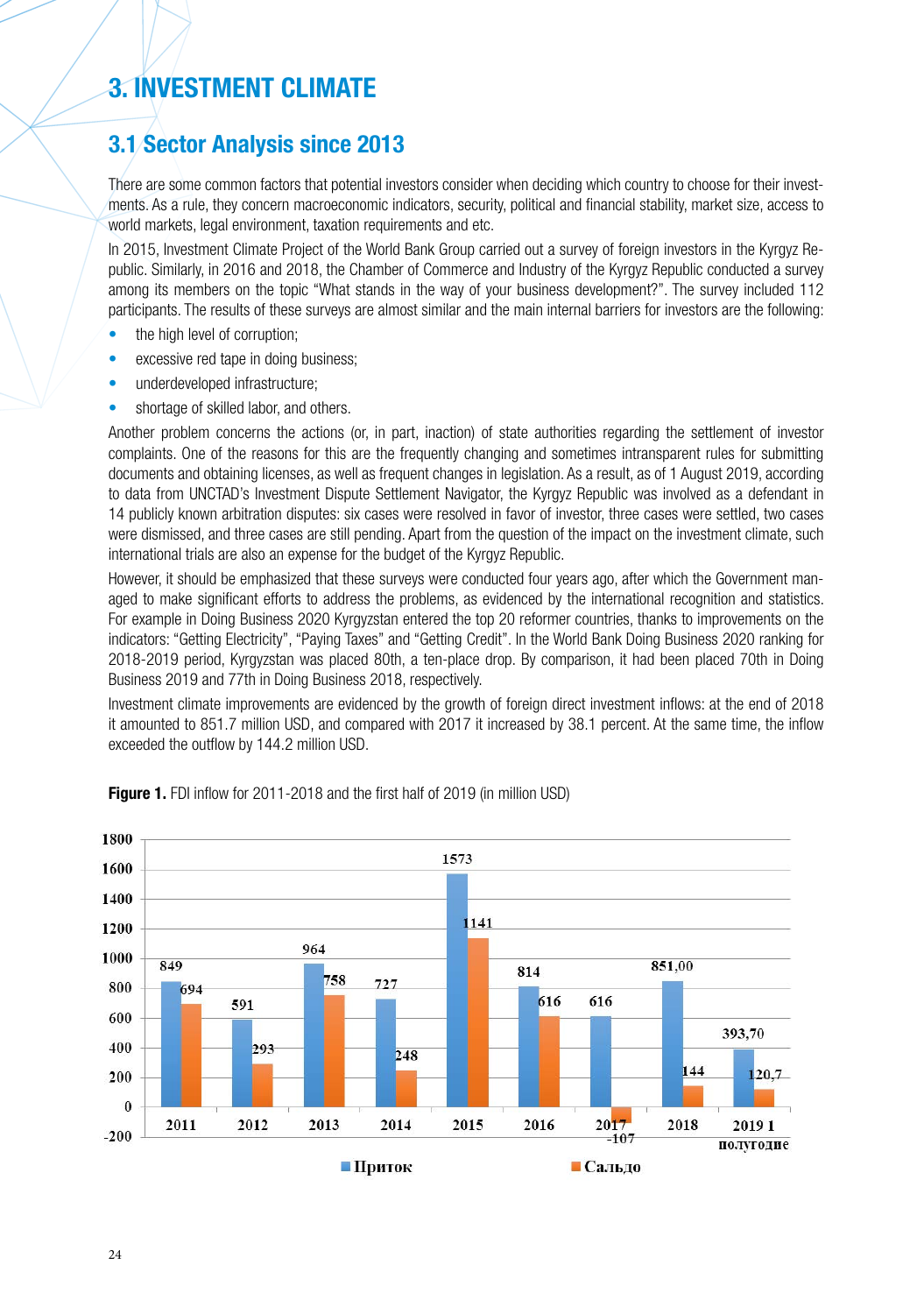# **3.2 Existing investment climate challenges**

In spite of measures undertaken by the state to improve the investment climate in the country, there are certain barriers to foreign investment inflow that adversely affect the investment image of the state and have an impact on investor interest in doing business in the Kyrgyz Republic. One contributing factor is the sometimes imperfect implementation and enforcement of existing laws. Whenever gaps exist between legislation and the regulatory framework on the one hand, and their implementation and enforcement on the other, it places major constraints on long-term investments. Other contributing factors are the significant levels of corruption and excessive red tape. This, in turn, results in the growth of the shadow economy, depriving the state of budget revenues. Yet other barriers have to do with the difficulty to prepare good feasibility studies and business plans, especially for infrastructure projects, and the difficulty of acquiring long-term financing for such projects.

### 3.2.1 Corruption and red tape

The high level of corruption and excessive red tape that investors complain about when launching and doing business are caused by the following factors:

- Lack of investor confidence in government agencies regarding investor protection and rights. Investors do not trust the current system for complaint handling by judiciary, and they also experience discrimination in rendering pre-trial and judicial decisions. In addition, there are reports about a lack of guarantees from the state in terms of protection of property and in matters of tax administration, including the return of VAT on exports. There is room for improving the coordination between different levels of government, as well as the implementation of laws and regulations as well as the enforcement of agreements.
- Interference of law enforcement and fiscal authorities in the operation of business entities, which results in departure of entrepreneurs into shadow sector, increased corruption, loss of tax revenues, reduced business activity and, ultimately, net capital outflow from the country.
- Difficulties associated with obtaining connections to utilities (power, heating, other utilities), as well as long procedures of land transformation. In practice, investors are faced with bureaucratic red tape and spend a lot of time and effort to overcome administrative barriers. The main processes delaying the start of construction are associated with obtaining permits and access to utilities, as well as land transformation. As a result, it can take one to three years for an investor to prepare the necessary documents and launch a production enterprise.
- Lack of communication with the local population, and conflicts caused by poor awareness about the future project and its possible benefits. Conflicts of investors with local population are becoming a real obstacle to direct investment inflow. The main reasons why local communities are protesting can be explained by the presence of environmental risks, by the deterioration of infrastructure facilities (such as roads), by a lack of local community awareness of the technologies being used, and by pressure on natural resources, such as, for instance, cutting down especially valuable tree species during implementation. Conflict situations between foreign companies and local population arise not only from environmental risks, but may also stem from differences in cultural practices, traditions and mentality between the representatives of foreign investors and the local population that compound over the years. As a result, protests of the population sometimes even lead to clashes, and the state is not always capable of providing security for the investors.

### 3.2.2. Infrastructure projects and funding

There is strong competition for attracting investment into long-term infrastructure projects in the world. Holders of foreign capital have wide choices, and they normally prefer to invest in more mature and larger markets and into countries with developed infrastructure and skilled labor. In order to be able to compete better, the Kyrgyz Republic should try to overcome the following challenges:

• Lack of quality business plans and feasibility studies to attract investors to infrastructure and other investment projects. One of the main obstacles to attracting foreign investment is the fact that potential investors or representatives of foreign capital mostly do not yet receive specific proposals for investment projects that are already accompanied by feasibility studies and business plans that conform to the requirements of financial and lending institutions. Only for public-private partnership projects has this issue been partially resolved, thanks to the identification of clear requirements and and the standardization of a project preparation sequence, as well as through the introduction of tools to finance the preparation of feasibility study preparation for PPP projects (by the Law of the Kyrgyz Republic "On Public-Private Partnership in the Kyrgyz Republic", no. 95 of 22 July 2019 and by the recently-established Fund for financing the preparation of PPP projects).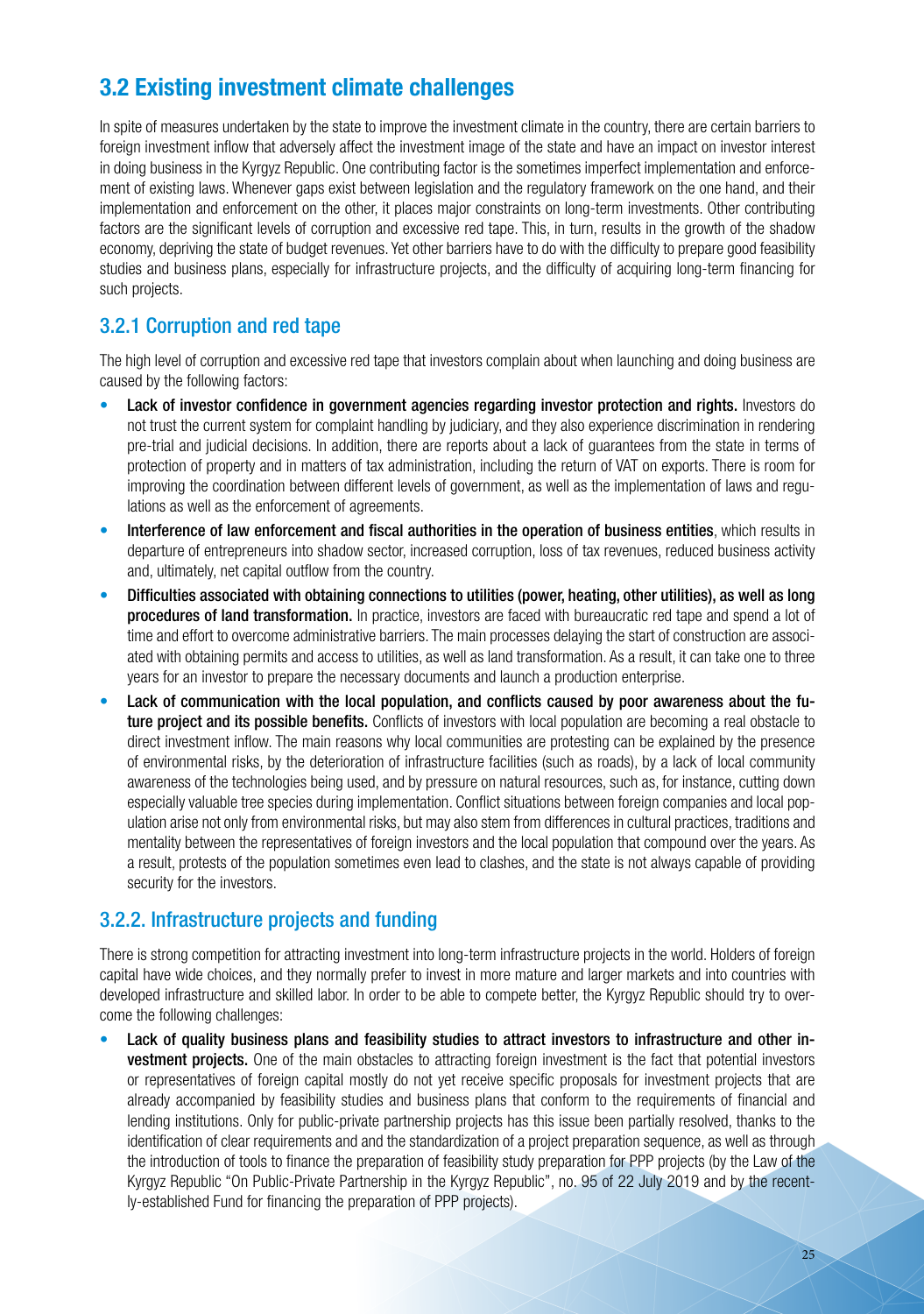However, even if for PPPs the issue of supporting the preparation of feasibility studies and business plans has been partially resolved, in the case of direct investment projects this problem remains unsolved.

• Sources of funding. Currently most government investments are funded by the development partners and other donors, mainly through concessional loans to the government and, to some extent, through grants. However, such financial support through loans has strong limitations because of the threshold for maximum external debt enshrined in the fiscal policy of the government of the Kyrgyz Republic.

The limits of the state budget in the Kyrgyz Republic therefore remain an obstacle also to the development of PPPs and attracting foreign investment. There are practically no domestic sources for private infrastructure financing, and the weak economic basis of the country means that the Government only has limited options to issue long-term securities to finance infrastructure.

Lack of long-term funding of the private sector. The structure of lending is dominated by short- and medium-term lending, and debt financing comes at a high cost. With high interest rates on loans, projects are harder to make profitable, as the requirements of servicing the debts incurred for the initial investment are higher.

### **3.3 Government strategies and programs**

The following strategic documents in the Kyrgyz Republic address the objective of improving the investment climate.

- 1. In order to improve the investment climate within the framework of the National Strategy for Sustainable Development 2018-2040, a range of tasks was included, including improving the judicial system and anti-corruption policies, diversifying the economy, stimulating the development of the private sector, promoting formalities and ultimately reducing poverty. The role of domestic and foreign investors is identified as key in this strategy.
- 2. In the Program of the Government of the Kyrgyz Republic "Unity. Trust. Creation" approved by Resolution no. 2377-VI dated 20 April 2018, the formation of legislation acceptable to the investor and the minimization of investment risks are defined as the basis of the investment policy of the country. At the same time, the Government provides access to economic information and implements the principle of an investment package or lot for an investor, which will include basic infrastructure (transformation and allocation of land, connection to water, electricity, etc.). The introduction of new tools of fiscal and administrative stimulation of the economy through the introduction of tax preferences, changes in the audit system, as well as simplification of reporting forms in priority areas are also presented in the Government program, thus aiming to stimulate the improvement of the country's investment climate.
- 3. The program for public-private partnership development in the Kyrgyz Republic for 2016-2021 also aims at makes a contribution to improving the investment climate in the Kyrgyz Republic. Thus, the Decree no. 327 of the Government of the Kyrgyz Republic, dated 16 June 2016, clearly defines the requirements and the sequence for preparation of projects, as well as the tools for funding the preparation of a feasibility study for PPP projects (Law of the Kyrgyz Republic "On Public-Private Partnership in the Kyrgyz Republic" no. 95 dated 22 July 2019, and the Fund for Funding the Preparation of PPP Projects).

### **3.4. Priority reform areas in need of support**

Based on the identified problems and challenges, the following reforms and solutions are proposed to improve investment climate in two priority areas that deserve attention. It is important that these reforms will be aligned with state policies and strategies in the field of regional development, in particular with regards to attracting investment to the development of economic clusters in the regions

### 3.4.1 Creating favorable conditions

It is recommended to conduct a set of reforms to create favorable conditions for attracting investments and to strengthen protection mechanisms and guarantees for investors. In particular, it is recommended to:

- 1. Develop a national investment program or strategy for attracting investments;
- 2. Broaden the functions of the state organ with the mandate to protect investors' rights with respect to complaint handling. It should have the right to coordinate government bodies, including local governments;
- 3. Develop efficient mechanisms for extrajudicial dispute settlement through institutions of mediation, such as the business ombudsman, but also others;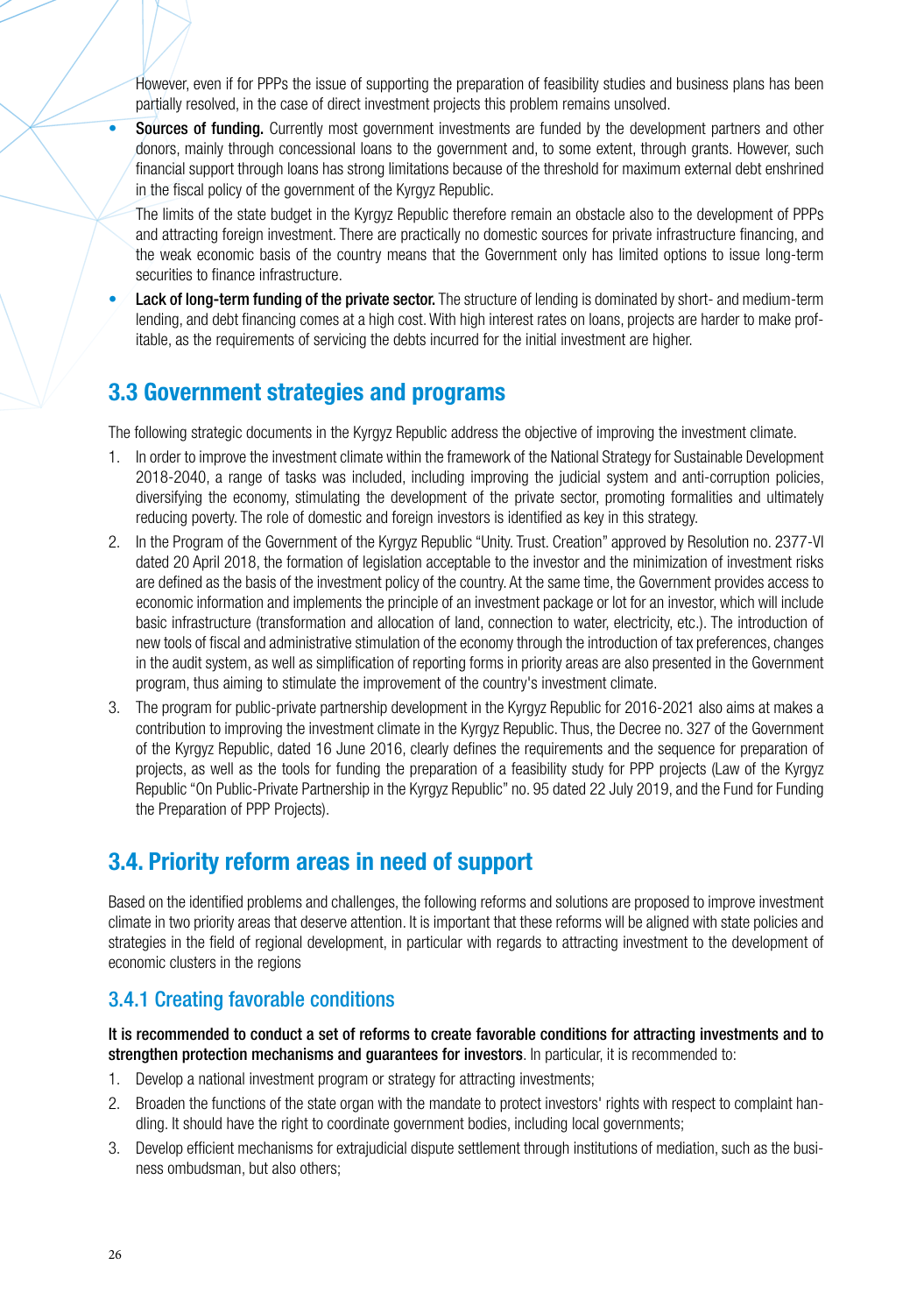- 4. Implement reforms in the judicial system: economic and investment cases should be considered by individual courts (for example, an arbitration court may be an alternative court), thereby increasing the impartiality and professionalism of the national judicial system;
- 5. Eliminate legislative provisions that provide loopholes for, or sometimes even stimulate, interference by law enforcement and fiscal authorities in the operation of business entities;
- 6. Strengthen the responsibility of state organ tasked with explaining to investors the requirements for compliance with environmental and technical standards, so that compliance is assured before production activities are started. This also includes corporate social responsibility, so as to ensure that a company's operations are flanked by initiatives resulting in positive social effects;
- 7. When granting the right to develop investment projects, the relevant state authorities should include elements of corporate social responsibility of investors already in the tender documentation;
- 8. Develop a program or instructions for entry of foreign nationals planning to stay in the Kyrgyz Republic with work or investment visa and for working with the local population.

#### 3.4.2 Infrastructure projects

It is recommended to stimulate the implementation of infrastructure projects in social and real sectors by various investment mechanisms. In particular, it is recommended to:

- 9. Establish a Kyrgyz Fund for Infrastructure Projects, or merge existing Funds at the central level to provide long-term borrowings in national currency, due to limited ability to provide such funding by the domestic banking sector. Possible sources of financing the operation of the Fund may include the state budget, financial development institutions, pension funds and social insurance funds, the capital market and so on;
- 10. Enshrine in law the function of the state organ mandated to prepare business projects and feasibility studies for investment projects, after these projects have been initiated and proposed by line ministries and state institutions, so that the projects comply with the requirements of financial institutions;
- 11. Make an inventory of the availability of land by district and region, and designate "free" plots or lands that do not have agricultural value for quick and immediate transformation for implementation of any investment project (industry, construction of renewable energy facilities, etc.), where potential investors will be attracted; simplify the procedures for land transformation at the legislative level.

Develop a program for providing educational services for school, vocational and higher education within the framework of public-private partnership.

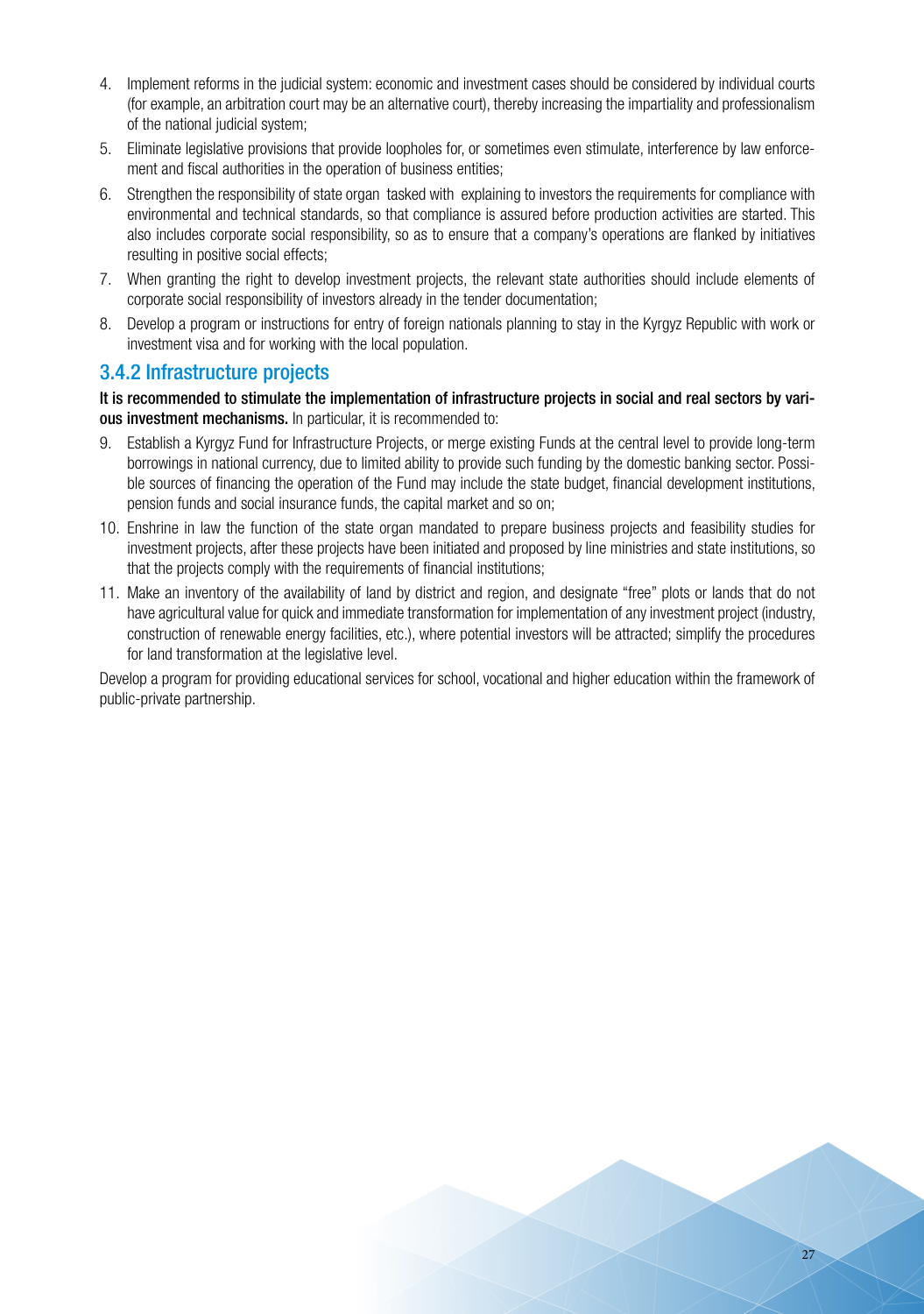# **4. HUMAN CAPITAL**

# **4.1 Sector analysis since 2013**

### 4.1.1. Dynamics of SDG 1, 3 and 4 for the period from 2013 to 2018

The development of human capital means that citizens should have access to services that improve the quality of life and allow them to develop skills. This especially includes modern skills that will allow them to be competitive and effectively participate in labor or other socially recognized activities. Within the framework of the Development Forum, the Human Capital sector encompasses issues related to education, health and social protection.

In general, it should be noted that the population growth rate of Kyrgyzstan in 2018 amounted to 1.9 %. Out of a total population of 6.3 million people, the proportion of children aged 0-18 years is 42 %, 59.8 % of the population is of working age, and 7.5 % are over working age. The total fertility rate is 3.9 births per woman, while the percentage of mothers under 20 in 2018 was 5.0 % (according to NSC). According to UNDP, Kyrgyzstan ranks 122nd out of 189 countries and is included in the group of countries with an average Human Development Index, while in 2013 it ranked 125th out of 186 countries.

#### SDG 1: End poverty in all its forms everywhere

For the period 2013-2018, this indicator shows a positive dynamic is noted for this indicator: the poverty rate has decreased from 37.0 % to 22.4 %; extreme poverty decreased from 2.8 % to 0.6 %; the poverty level among the employed population decreased from 30.2 % to 15.5 %, with indicators of 16.6 % for men and 13.6 % for women.

The share of informal sector employment decreased from 72.0 % to 68.5 % (74 % for men, 59.7 % of women), and for children aged 5-17 years involved in child labor, it decreased from 27.8 % to 26.7 % (33.6 % for boys, 19.0 % for girls).

Labor productivity (gross value added per employee) increased from 172 247 to 250 827 KGS, the overall unemployment rate decreased from 8.3 % to 6.2 %, and the average nominal **monthly wage** increased by 39 %, from 11 341 to 15 778 KGS. The guaranteed minimum income increased by 40.6 %, from 640 to 900 KGS.

#### SDG 3: Ensure healthy lives and promote well-being for all at all ages

Over the current period, the average life expectancy of the population in Kyrgyzstan increased from 70.2 years in 2013 to 71.3 years in 2018: with the expected life expectancy, the probability of surviving to retirement age is 90 % for women and more than 70 % for men. Child mortality under the age of five years decreased from 23.3 deaths per 1000 live births in 2013 to 17.3 cases in 2018, and the MDG goal of reducing child mortality by 2/3 compared with 1990 was achieved in 2015. Maternal mortality per 100 000 live births decreased from 50.1 cases in 2014 to 30.4 cases in 2018. At the same time, 92 % of women aged 15-49 are covered by different types of health insurance. Infant mortality per one thousand live births also decreased from 19.9 cases in 2013 to 14.8 in 2018. However, the main causes of death of children under the age of one year in 2018 (affecting more than 50 % of newborns who died) were diseases and conditions that occur in the perinatal (postpartum) period.

Mortality from cardiovascular diseases decreased from 308.2 cases in 2013 to 265.7 in 2018. The incidence of tuberculosis from 102.4 cases per 100 thousand of the population in 2013 to 83.0 cases in 2018. Mortality from tuberculosis decreased from 8.1 cases per 100 thousand of the population in 2013 to 4.6 in 2018. At the same time, the **HIV indicator** increased from 8.4 per 100 thousand in 2013 to 13 in 2018. There has been an increase in cases of sexual transmission of HIV infection, which makes up 46.7 % of all new cases, compared to the parenteral transmission route at 41.3 %.

#### SDG 4: Ensure inclusive and equitable quality education and promote lifelong learning opportunities for all

According to the 2009 Census, the literacy rate of the population aged 15-24 was 99.3 %, while the literacy rate among women was 0.1 % higher than among men. Nevertheless, functional literacy of youth remains a problem. The total **edu**cational enrollment rate for the population aged 7-24 years increased from 70.4 % in 2013 to 76 % in 2018.

The number of kindergartens has increased from 819 in 2013 to 1 497 in 2019, providing pre-school education coverage from 17.5 % to 26.2 %, respectively. The number of variable forms of providing early child education in the form of short-term kindergartens is expanding. Preschool education has been introduced, which covers almost 100 % of children aged 6-7 years. In total, according to MICS, 40 % of children are covered by all forms of early child education.

Since 2013, there has been an increase in **school enrollment** for children of the corresponding age (grades 1–11) from 90.2 % to 98.8 % in 2018, or from 1 012 000 students to 1 268 000. The gender disaggregation of the net indicator "Attendance at a basic general school" remains at 50/50. At the same time, at the high school level (in grades 10-11) a decrease in attendance is observed to 87 %, and among girls this indicator is 85 %.

Primary vocational education is attended by 10.2 % of the population aged 15-17 years, 70 % of them men and 30 %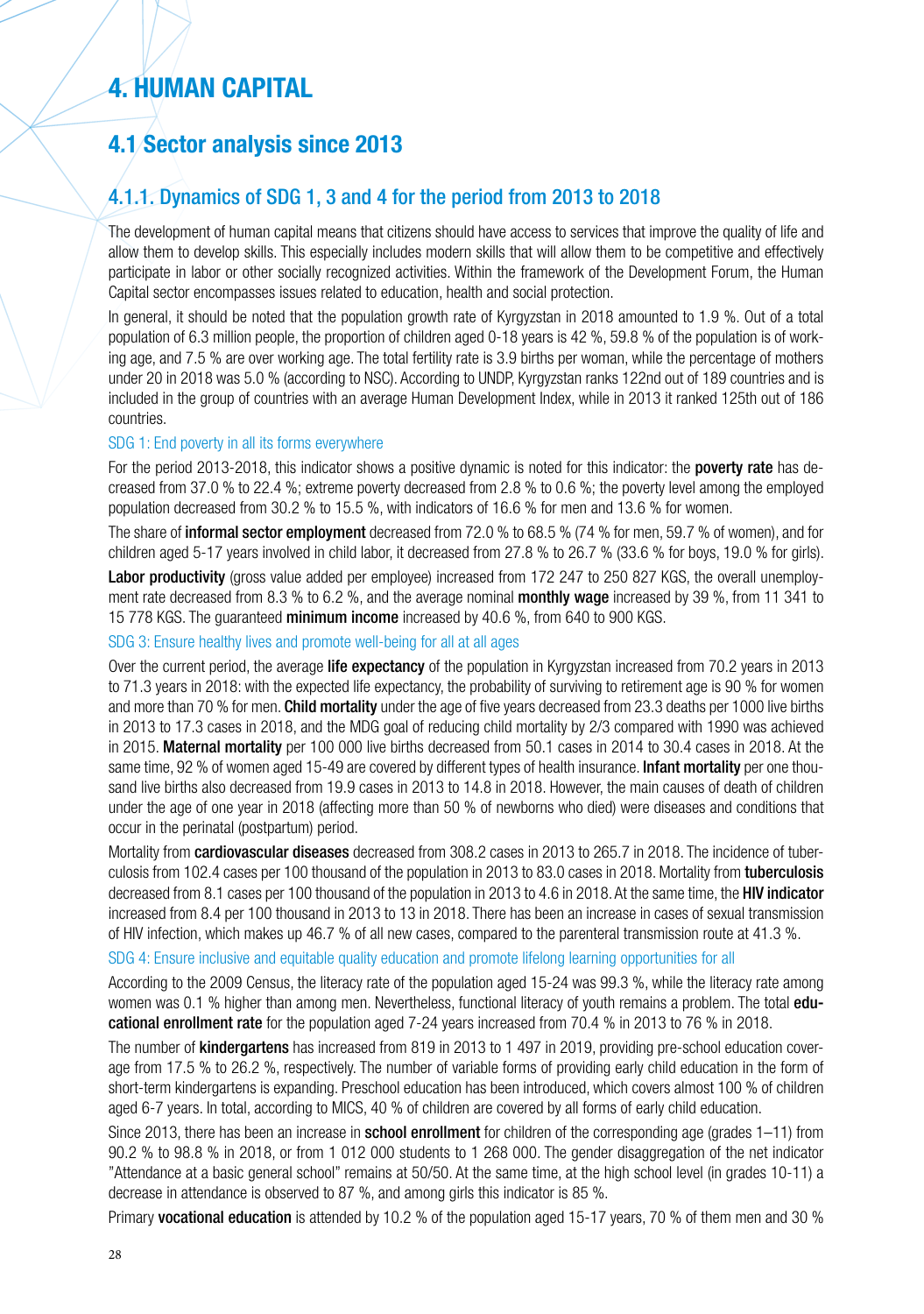women. Secondary vocational education is attended by 22.5 % of the population aged 17-20 years, among which men make up 43.8 % and women 56.1 %. Higher educational institutions are attended by 19.6 % of the population aged 17- 24, among them 47.1 % are men and 52.8 % are women.

25.74 % of the total population are youth (aged 14-28 years).

### 4.1.2. The most important changes in the sectors for the period 2013-2018

In order to alleviate poverty and improve the situation of socially disadvantaged citizens, the Government of the Kyrgyz Republic is actively using the provision of state social benefits and services, taking into account the real capabilities of the state. Despite the economic difficulty, the state fully implements its social obligations. According to MICS-2018, 52 % of all households are covered by various benefits. For the period 2013-2018, measures were taken to improve state support for socially unprotected categories of citizens, by increasing the size of social benefits (low-income benefits, benefits for people with disabilities), by introducing new types of support (personal assistant, baby bonus [balaga suiunchu]), by developing a market for social services, creating conditions for obtaining education and training, employment, social services etc. The state has implemented a system of procurement of social services from the non-state sector that has shown good effects for vulnerable groups. For the period 2013-2018, the volume of financing of state social procurement increased from 13.8 million to 36.0 million KGS.

In 2019 Kyrgyzstan ratified the UN Convention on the Rights of Persons with Disabilities, which will expand the participation of people with disabilities in the civil, political, economic, social and cultural life of the country. Drafts of the Priority Action Plan for the implementation of the provisions of the Convention on the Rights of Persons with Disabilities for 2019- 2022 and the "Accessible Country" Program have been developed. In the field of eradicating gender and family violence, legislation has been toughened regarding early and forced marriages, and a comprehensive set of measures (including legislation) have been taken to guard and protect against domestic violence, including work with perpetrators of violence.

In order to create the conditions necessary to protect and strengthen the health of the population, the "Den Sooluk" National Program for Health Care Reform of the Kyrgyz Republic for 2012-2018 was implemented. Its objective is to reach the entirety of the population, regardless of social status and gender. In the field of food security, a Food Security and Nutrition Program in the Kyrgyz Republic for 2019-2023 was adopted.

The state adopted competency-based educational standards, safety standards for the educational environment, and a Concept for the development of inclusive education in the Kyrgyz Republic. In order to support young people, a youth policy development program is being introduced. A number of initiatives are related to digitalization and innovation, such as the electronic queue for kindergartens, electronic enrollment of children in 1st grade, pilot sites for multilingual education, innovative schools, both state and independent accreditation, digital educational platforms for the supplementary education of schoolchildren, and a national repository of open educational resources. 94.7 % of schools have Internet access, 60 % provide hot meals. The salaries of teachers became equal to the mean salary in the country and have received another 30 % increase (on average) since 1 October 2019. Private kindergartens and schools are exempt from income tax, and 50 % of educational institutions of primary vocational education have been reconstructed with facilities for people with disabilities. Electronic licensing of educational activities is being introduced, and seven research institutes at the country's universities have been created to accumulate scientific potential.

### **4.2. Existing human capital challenges**

Key issues that still need improvement are the limited financial resources, corruption risks, coordination, and access to basic public and social services.

### 4.2.1 Management, coordination and financing

68.9 % of the population's income is generated from labor activity. This indicator is associated with a high share of employment in the informal sector, which is characterized by low quality jobs, low wages and lack of access to social protection. Unfortunately, despite the growth of labor productivity, its level continues to be quite low, which explains the low growth rate of real wages, as a result of which poverty among the employed population is still a problem that needs to be addressed.

At the same time, violations of labor legislation are also observed, and there are wage arrears. In addition, the wages of public sector employees are two times lower than the general wage level in the economy. The minimum wage is almost ten times lower than in other CIS countries. The overall unemployment rate among women is higher than among men: 8.9 % versus 5.6 %, and the average ratio of women's wages to men's is 71.6 %. Young people make up a significant part of the unemployed population and do not have the opportunity for decent work, which forces many of them to migrate to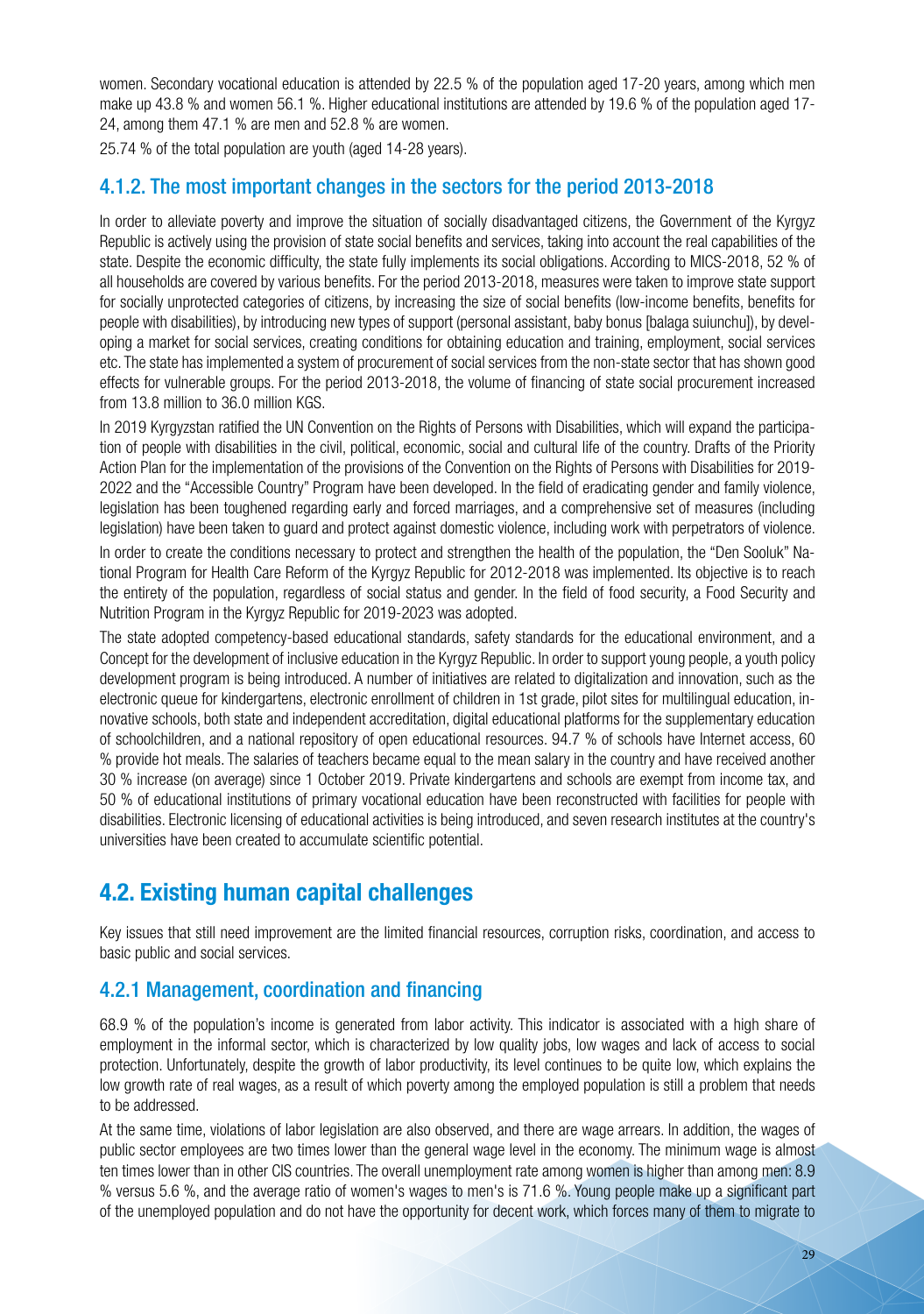other countries in search of work. Among workers, more than 1000 citizens annually report a violation of their labor rights, and about 130 accidents are investigated annually in different industries.

Early marriages remain a problem in the country. According to the results of MICS-2018, every 11th teenage girl aged 15- 19 years is currently married. About 13 % of women aged 20-24 years first entered into a civil or official marriage before the age of 18 years. According to the results of the "Gender in the Perception of Society" survey in 2016, bride abductions are still very widespread. The issue of violence against women remains relevant. According to the results of MICS-2018, 35 % among women aged 15-49 in rural areas and 22 % in urban areas consider it justifiable when a husband beats his wife.

The State Guarantees Program in the field of health care (SGP) does not cover all expenses, which is compensated by cash payments to the population.

Despite the high coverage of children in educational institutions, the main challenges for the education sector remain the lack of funding, highly qualified teachers and the need to improve the management of the sector. Schools are financed at 86.6 % of the minimum standards for normative financing, which corresponds to a deficit of two billion KGS per year. The minimal funding requirements of schools for computers are covered to 10 %, the professional training of teaching staff to 42.5 %, ongoing repairs to 24 %, and school meals to 84 %. Equipping schools with furniture and laboratories is not financed from the republican budget at all, while in about 30 % of those schools that do not offer hot meals there is no water supply and sewage. 30 % of professional lyceums need new material and technical equipment.

The volume of funds allocated to science as a percentage of GDP decreased from 0.12 % of GDP in 2013 to 0.08 % of GDP in 2018. In scientific institutions basically only two protected items of expenditures are financed: wages and social security payments. No funds are available for equipping scientific laboratories and conducting quality research.

#### 4.2.2 Access and coverage of services in education, health and social protection services

A significant part of citizens continues to experience difficulties with access to services, especially in remote regions, as well as in slums. In addition, some groups of the population, such as HIV-positive persons, are faced with stigma and discrimination when applying for social or medical services.

The mechanisms for involving low-income and needy families in active measures for employment promotion need further development. Here more men are living below the official poverty line than women, at 26.3 % vs. 25 % respectively. The employment rate for people aged 15 years and older is significantly higher for men than for women, representing 71.1 % and 41.9 %, respectively. There remains a negative dynamic of the share of women in the economically active population, which dropped from and 43.0 % in 2014 to 39.1 % in 2017. The systems for preventing and lowering the risks of disability is still need improvement. In particular, people with disabilities often do not have physical access to receive the necessary services.

Despite existing state policies of support for families with children, protection of children's rights and interests, there are problematic issues that require a more integrated approach. For example, the MICS-2018 study shows that 12 % of children have at least one parent abroad among migrant workers. However, the share of all crimes committed against children where the children had been abandoned by labor migrants is 47 %, and the share of crimes committed by children of migrants among all crimes committed by children is 28 %. 47.5 % of children had been subjected to physical punishment at least once, and 5.4 % of children to severe physical punishment. One of the problems here is related to decentralization, because in the system of protecting families and children, the district administrations of the respective ministries do not have a primary representative (such as a social worker) in the municipalities. The financial and human resources that are available at the district level are not sufficient to cope with the burden of identifying, tracking and monitoring the situation of children in difficult life situations and their family, making it hard to implement measures to guard and protect against family and gender-based violence.

The State Guarantee Program does not provide the level of effective universal access to quality health care that would be necessary to achieve significant improvements to public health indicators. In particular, there is not yet an optimal network of medical institutions with a clearly defined interaction of primary, secondary and tertiary levels. Medicines in the health care system are not adequately managed, which affects the health of the population and the achievement of goals in financial protection and universal health coverage. The incidence rate among the main classes of diseases with a newly diagnosed disease is higher among men than among women (58.5 % versus 41.4 %). The incidence of anemia is higher among women (64 %) than among men (36 %).

According to the MICS-2018 study, 12 % of children in Kyrgyzstan under the age of five years are stunted due to chronic or periodic malnutrition. 26.7 % of children are involved in child labor. Moreover, the prevalence of child labor is higher among boys, representing 33.6 %, than girls, representing 19 %. 73.8 % of children aged 3-5 do not have access to early childhood education due to the lack of places in kindergartens. It is necessary to build at least 162 kindergartens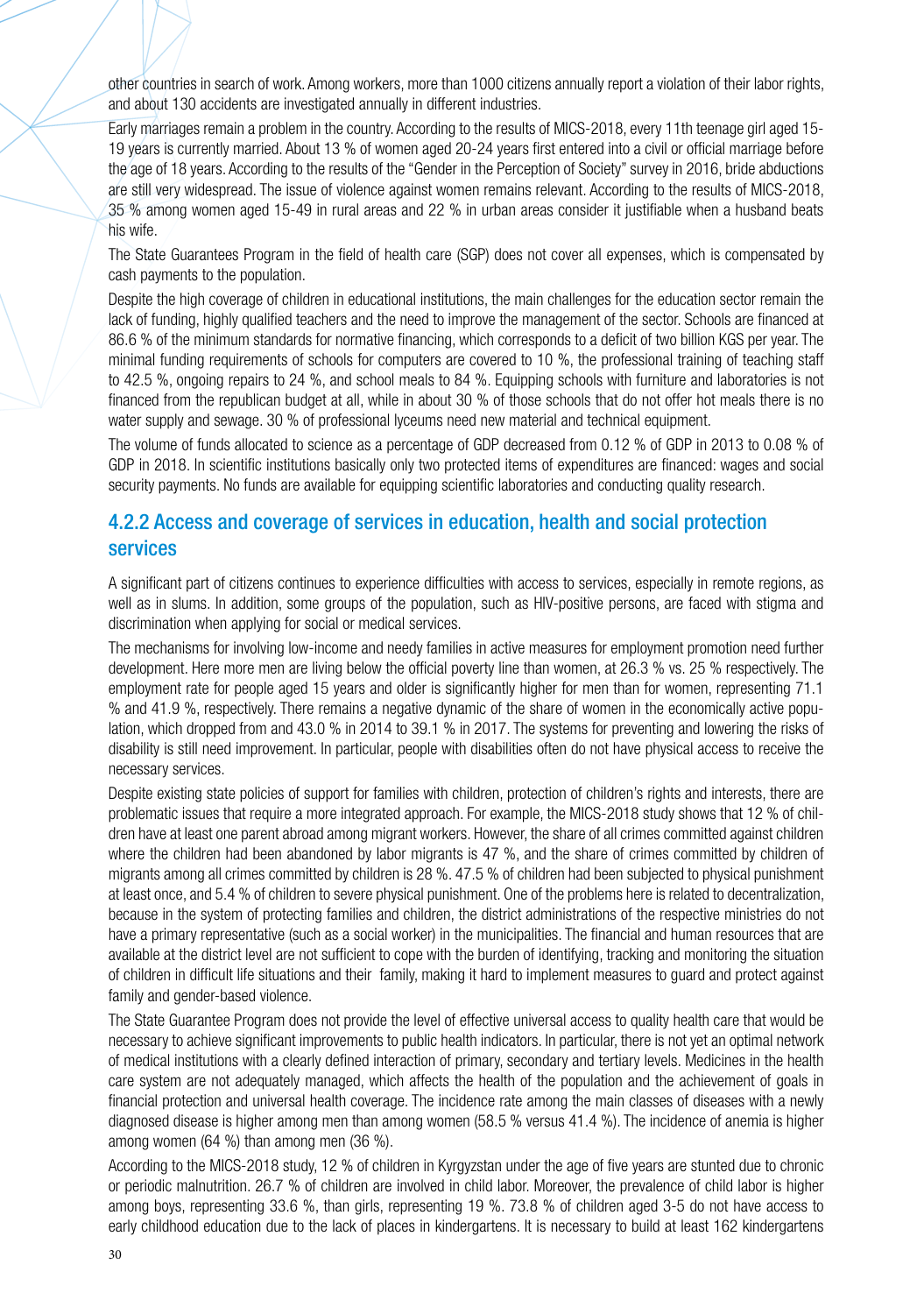for a total cost of 11.3 billion KGS. The gender ratio in children participating in the Early Learning Programs, according to MICS-2018, is 38 % of girls to 40 % of boys.

Out of 2265 schools in the republic, 385 require major repairs, another 198 are classified as dilapidated and require new construction. From 2012 to 2018, the number of three-shift schools in the country increased from 66 to 158 with coverage for almost 30 thousand children. According to demographers, a stable population growth will continue until at least 2035, which will constantly increase the burden on the education system. The textbook requirements of schools are covered to 73.4 %, the computer requirements to 57.9 %.

In order to be able to systematically teach people with disabilities, there is a need for extra resources for changes in school infrastructure, for introducing medical staff in educational institutions, as well as for creating training and resource centers for trainings and education of students with special educational needs.

### 4.2.3 Quality of services in the field of education, healthcare, social protection

The quality of services in the field of social protection, education, and healthcare is negatively affected by high staff turnover and the resulting weak institutional memory, as well as by a lack of employee motivation due to low wages and high workloads. It would be important to implement a monitoring and evaluation system in management, but it has not yet received proper implementation in all state bodies, although some positive changes have occurred in the education system and in the social protection sphere.

There is no specialization of social workers on child protection in the republic. This function has to be performed by social workers who provide home services to the elderly, single citizens and persons with disabilities, which leads to a weakening of the child protection system.

In terms of quality of health care services, access to quality primary health care services and laboratory diagnostic services in rural and remote areas remains limited. The maternal mortality rate remains one of the highest in the region. Access to contraceptives and quality family planning services remain insufficient.

Despite the high enrolment rate among children, education quality remains one of the main challenges for the educational sector. National and international surveys demonstrate low levels of school students' functional literacy. This is especially the case for math (64.9 % of which is below basic), for reading and text comprehension (51.5 % below basic) and natural sciences (76.6 % below basic level). There are also reports about a gap in terms of education quality in general education institutions in different regions of Kyrgyzstan, as well as between rural and urban schools.

In the labor market, the outdated workplace equipment, as well as the absence of strong links between the employer and educational institutions make it hard for graduates to obtain professional competencies demanded in the labor market. As a result, there is a higher risk of unemployment. The poorly developed methodology and tools of labor market research makes it difficult to analyze the market and forecast recruitment needs in advance. The lack of a national qualifications system makes it difficult to understand the level of competencies of job applicants and workers. Moreover, it does not allow comparing the level of their qualifications, especially for those who goes abroad. Conducting research in higher education institutions is complicated because of wear and tear of scientific equipment, scientists' unfavourable working conditions and resulting lack of motivation, and the lack of joint research and development centers with business.

### **4.3. Government strategies and programs**

The National Development Strategy of the Kyrgyz Republic for 2018-2040 states that human development is the basis of public policy. The measures are aimed at improving Kyrgyzstan's human development rating by implementing activities in accordance to SDG targets. Accordingly, in the field of labor and social development the main emphasis will be made on strengthening and developing the institution of family, motherhood, fatherhood and childhood, as well as ensuring a minimum basic level of social protection guaranteed by the state. This list of social protection services includes:

- care of children and families in difficult living situations, including children without parental care, working children, children of migrant workers;
- reduction of child poverty and investment in early childhood;
- application of more efficient measures to implement the right of children to a family environment;
- security and protection from gender and family violence;
- addressing the problems of people with disabilities;
- protection of rights and improving the quality of life of elderly people;
- promotion of quality employment and creation of conditions for decent work, including by reducing the share of employment in the informal sector,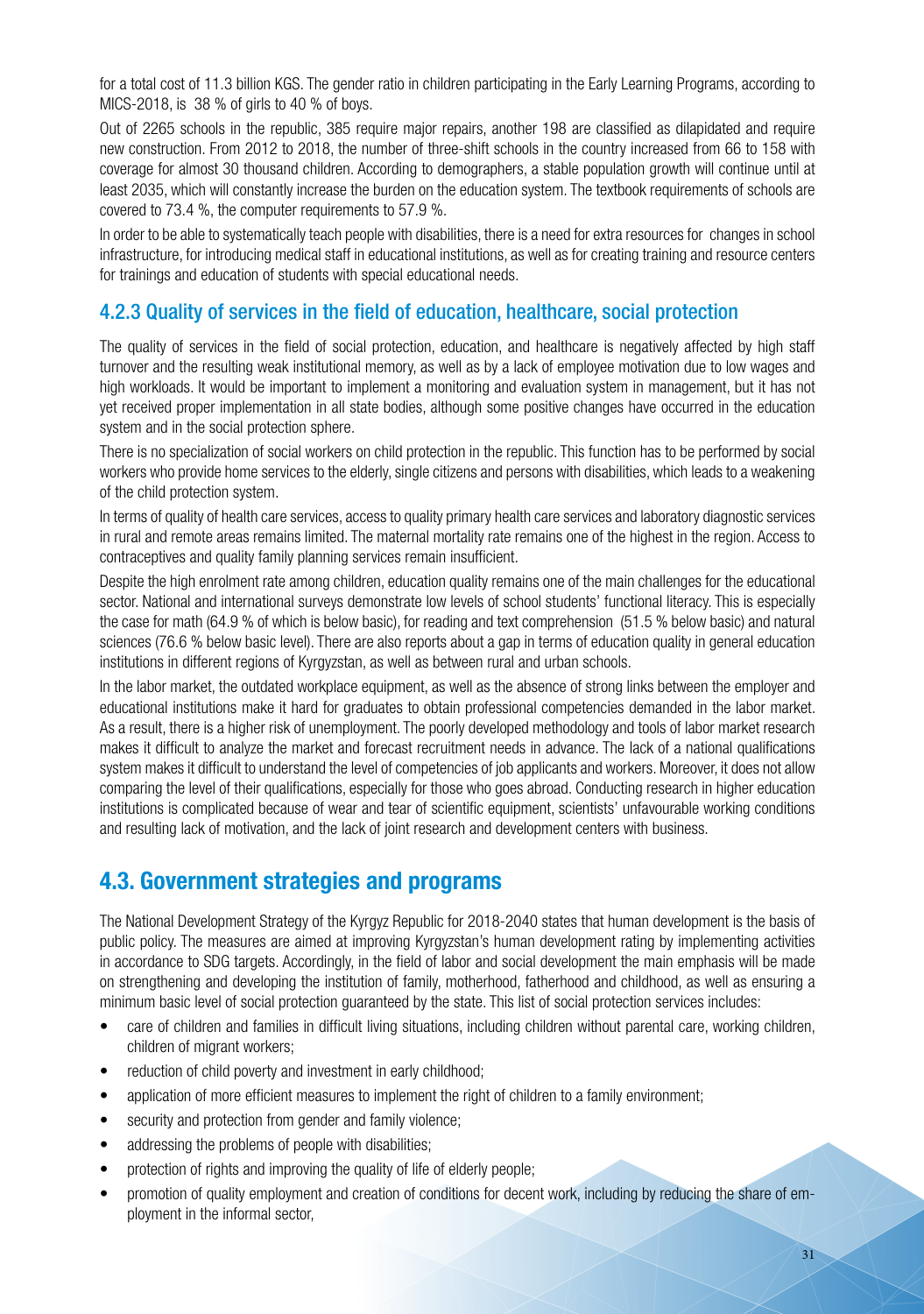- introduction of social contracts system with recipients of state benefits who have labor potential,
- development and implementation of new norms and rules, standards for labor protection and safety, working conditions, the introduction of international classification of occupations, including occupations in social services.

The following priority steps were identified in the education sector:

- $\bullet$  increase the preschool education enrolment rate:
- improve education quality and teacher motivation;
- create a system "educational institution production", organization of the educational process built around scientific research;
- integration of computer technology, software and online services into the learning process;
- ensuring coordination between vocational education system and the labor market;
- formation of a multilingual learning environment;
- ensuring maximum inclusion of people with disabilities and special educational needs.

In December 2018, the Government of the Kyrgyz Republic approved a new Health Development Program until 2030 in accordance with NDS-2040, whose motto "A healthy person means a prosperous country" is intended to emphasize the importance of healthcare as an investment into achieving economic development. The Program identifies the following priority areas with key objectives.

- ensuring quality of services rendered on prevention, monitoring, health protection and promotion;
- development of primary health care, updating the ambulance system, strengthening protection of motherhood and childhood. Rationalization and optimization of hospital system and laboratory services. Creating a system to manage and regulate prices for vital medicines and medical devices;
- increased medical staff provision in remote regions; increase coverage of health insurance, including those employed in the informal sector, more targeted provision of benefits to patients in difficult living situations.

### **4.4. Priority program areas in need of support**

The SDGs concern important elements of human well-being and opportunities that underpin human development. Kyrgyzstan has achieved significant results in these vitally important areas, but in order to accelerate the progress, it must address a number of key issues by implementing the following development priorities.

#### 4.4.1 Ensuring adequate access and quality of services for human development

Ensuring adequate access and quality of services for human development involves a range of priority areas that cover a wide range of different departments. Since the very theme of human capital is inherently interdepartmental in nature and echoes with other topics, such as digitalization, regional development or investment, these reforms should also be implemented on a broad interdepartmental basis. These include, but are not limited to, the following reforms:

- 1. Creating a safe environment for people at a wide intersectoral level to preserve and develop human capacity (including environment, ecology, safe roads, waste disposal, etc.), making efforts to ensure capacity enhancement of services recipients in terms of their rights and guarantees, planning their life, human development in the field of safety and resilience to shocks and emergencies of natural, social and technogenic nature, maintaining psychological balance of the population;
- 2. Support to attract *investment and PPP projects* in the sphere of education, health and social protection, liberalization of service providers market by procuring services from the private sector;
- 3. Introduction of *innovative information technologies* electronic education, healthcare and electronic social security services, as well as enhancing ICT competencies of all people who should provide these services;
- 4. Development of efficient and fair systems of social protection of the population, especially for persons affected by social risks (disability, single-parent family, loss of parents, placement in boarding institution, old age). The systems should stimulate economic activity of the able-bodied population, while helping to get out of a difficult living situations through social contracts, and the development of a social services market based on the population's actual needs;
- 5. Creation of conditions to improve the quality of social protection services by regulating the processes of service provision, introducing the "single window" principle, increasing the level of information transparency, and optimizing organizational structures;
- 6. Prevention of gender-based violence, achievement of gender equality, ensuring wider coverage, quality and expansion of service providers network in the field of security and protection from family and gender-based violence,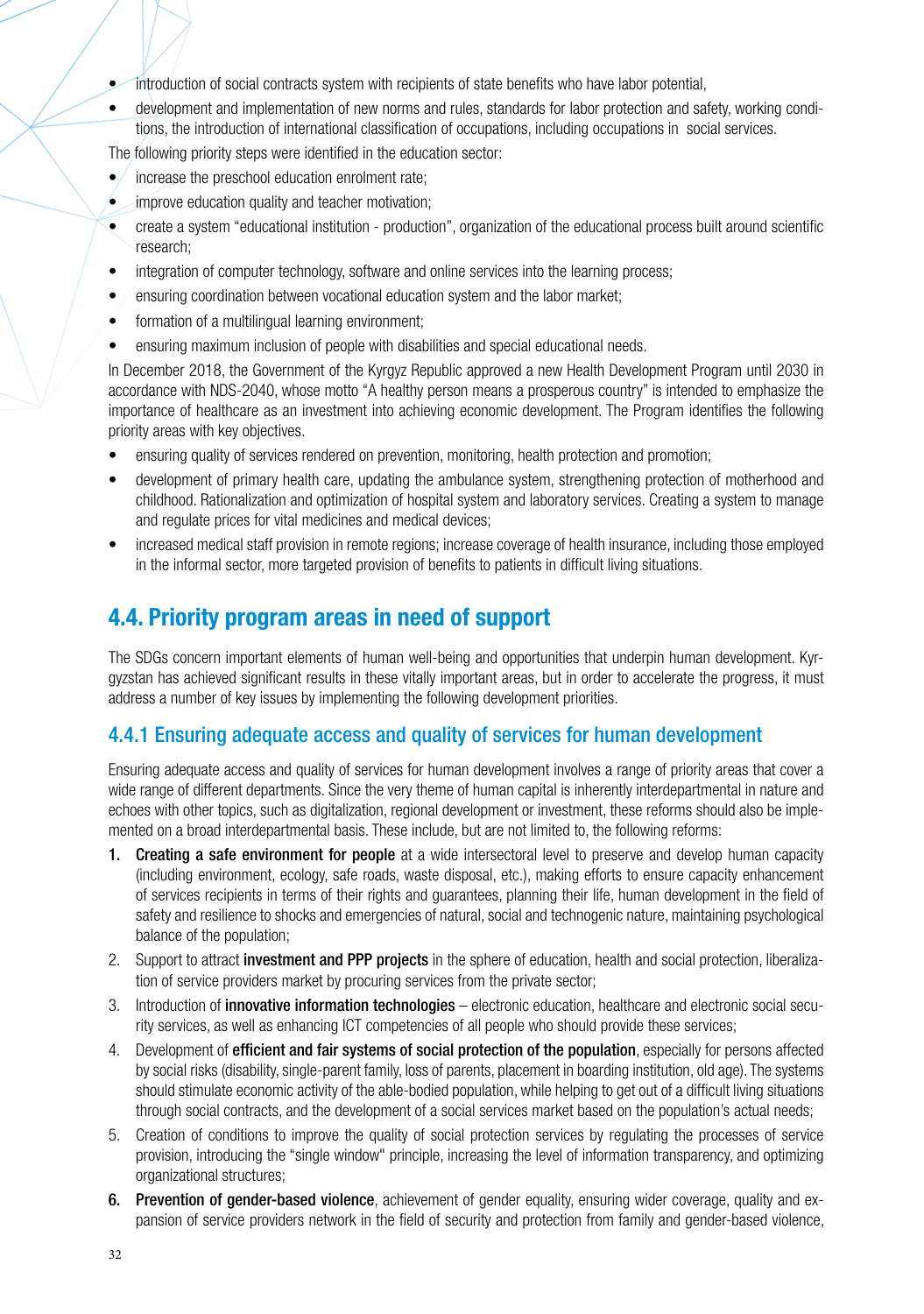especially in rural areas;

- 7. Expanding sound and cost-effective public health measures;
- 8. Optimization and rationalization of medical services provision, including hospital networks, modernization of inpatient care, ensuring an adequate supply of key medicines through an integrated approach to drug policy, strengthening primary health care, improvement of care of mothers and motherhood services, including family planning, and universal application of combined HIV prevention methods;
- 9. Implementation of measures to ensure access to safe drinking water and food for the population, informing the population about proper nutrition, especially at an early and reproductive age to prevent stunting and high prevalence of anemia, as well as bringing access to hot meals in schools in the Kyrgyz Republic to 100 %, which will require addressing problems related to water supply, sewage and replacing obsolete equipment in schools;
- 10. Broader access to education at all levels for persons with disabilities, especially to school and primary vocational education.
- 11. Education quality Improvement through the **introduction of competency standards**, implementing the program "New School / School of the Future". Sectoral labor market research should be conducted by industry. Centers of excellence should be created in the regions to implement the concept of on-the-job training, developing short-term training and retraining programs for adults.
- 12. Providing young people with educational opportunities, access to health services and decent work, enabling young people to participate in the workforce for sustainable development.
- 13. Equipment and renovation of scientific and research laboratories at higher education institutions to develop the exact sciences, in order to create opportunities for students and teachers to conduct experiments and research.

#### 4.4.2 Sector management, coordination and financing

In addition to these questions of sectoral content, the intersectoral nature of human capital issues also requires a number of changes in management. The following reforms can be attributed to this complex:

- 14. Implementation of efficient mechanisms to facilitate intersectoral interaction in the social sphere (health care, social protection, education, local government) through the digital transformation of management and financing, which will ensure a transparent operation of government bodies and reduce corruption risks. This also includes the broad implementation of monitoring and performance evaluation;
- 15. Implementation of a coherent **policy for human resources management** for persons involved in social protection, education and healthcare, while strengthening the administrative capacity of the relevant government agencies;
- 16. Reforms to teaching through a set of measures, including changing the systems of payroll accounting, training, retraining and advanced training for teachers;
- 17. Introduction of standards for decent work (decent wages, decent employment, social partnership) as the basis of human well-being and development of the country;
- 18. Strengthen the **financing systems** for social protection, education and health sectors on a programmatic basis, with the aim of achieving 100 % cost coverage in accordance with the minimum requirements;
- 19. Creation of new **approaches to strengthen disease prevention** and to develop the public health system;
- 20. Strengthening the autonomy and professionalization of educational and health institutions;
- 21. Creation of a national system of qualifications and professional standards for priority professions and specializations with participation of employer associations;
- 22. Implementation of **state procurement in science** based on decentralization principles (depending on the needs of regions and industries in development and digitalization).

### 4.4.3 The strategic importance of human development

In general, human development is of key importance, since investments into human capital are a necessary prerequisite to achieve all 17 Sustainable Development Goals. The social sector should be considered as a sector into which it is necessary to invest, and not just one that costs the budget money. This is because economic, regional, infrastructural or any other progress cannot be achieved without human capital. Only a clear understanding that right now is the time to invest in human potential and concrete steps will allow us to achieve sustainable economic growth, create a workforce ready to occupy jobs requiring high qualifications in the future, and effectively compete in the global economic arena.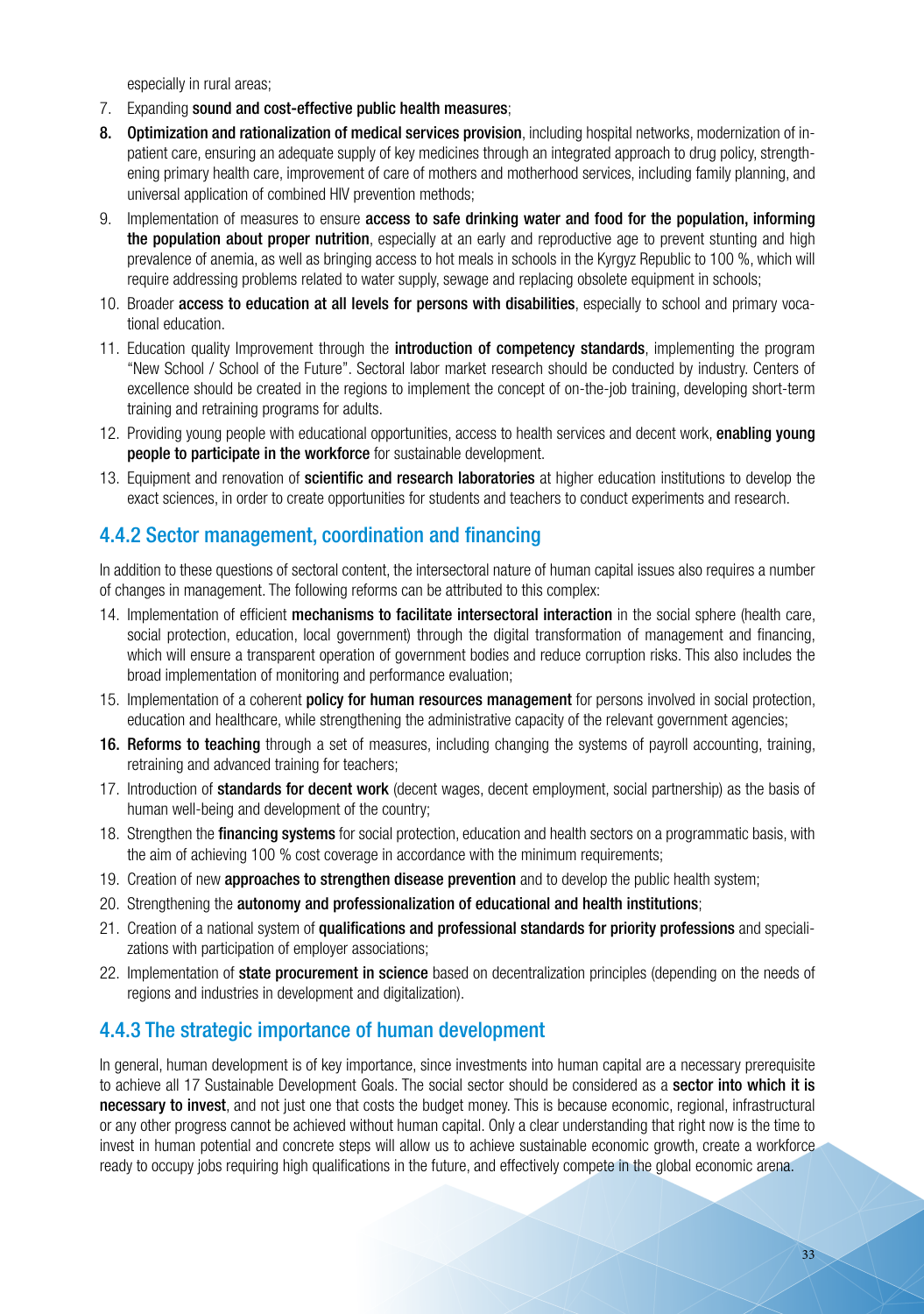# **5. INTEGRATED WATER RESOURCE MANAGEMENT (IWRM)**

Despite the abundance of water resources, about 50.0 km<sup>3</sup> per year, Kyrgyzstan periodically faces water shortages for the agricultural, energy sectors and for drinking needs. Due to **irrational use and pollution of water resources**, degradation of river ecosystems and a decrease in the hydrobiological diversity of water bodies are noted. Due to the importance of water resources for the livelihoods of the population, ecosystems, development of the state, the vulnerability of water resources to the consequences of Global climate change, this issue is included for consideration at the High-level Development Forum.

### **5.1 Sector analysis since 2013**

### 5.1.1 IWRM: definition and relevance for Kyrgyzstan

Water resources and ecosystems are under pressure, mainly due to anthropogenic factors. This is a serious problem that needs to be addressed through intersectoral cooperation and collaboration at both the national and local levels. Integrated Water Resources Management refers to a comprehensive system of measures, norms and rules that ensure the development, rational use, protection of water resources and the environment, the protection of human health, as well as the protection of settlements, industrial territories and all types of property from the dangerous effects of water.

The word "integrated" in this context refers to the integration of various different aspects of managing the same resources under a common approach. The scope of this document is IWRM in the Kyrgyz Republic. The discussion of IWRM here is unrelated to other issues of managing resources in a transboundary or regional Central Asian context.

The **relevance of applying IWRM** within the Kyrgyz Republic increases as a result of the following threats.

- **Effects of climate change.** A change in the mode of precipitation, accumulation and distribution of precipitation, a decrease in its amount is predicted, which will reduce the population's access to water and may limit the country's economic development. Also, an increase in the number of floods and landslides can lead to economic damage. So, annually about 80 thousand people suffer from floods, and the expected annual economic losses due to floods are estimated at 70 million USD;
- Water security. An increase in air temperature, a decrease in glaciers and a decrease in river flow are expected, which together will entail a shortage of water for irrigation, agriculture, hydropower and ecosystems;
- **Energy security.** Vulnerability of rich hydropower potential from changes in the hydrological regime of rivers. Hydropower will satisfy more than 90 percent of domestic needs, while energy is characterized by high losses (installed capacity of hydropower plants (HPPs) is approximately 3 030 MW);
- **Food Security.** The increase in demand for water resources due to an increase in population and the development of sectors of the economy at the national and regional Central Asian levels. The need to address the challenges of providing drinking and irrigation water;
- Depreciation of infrastructure and irrational use of water resources. Depreciation of infrastructure reaches 70 %, which reduces efficiency and increases losses. The ratio of the volumes of water taken and used indicates a large volume of losses (up to 40 %), which can be considered as an additional volume of water resources. Over the past five years, the total water withdrawal from surface water bodies in the republic amounted to  $7.30$ -8.32 km<sup>3</sup> and 0.108-0.344 km<sup>3</sup> (according to NSC) from the underground horizon, the total volume of use is 4.67-5.20 km<sup>3</sup> per year, or 64 % of the water intake.

#### 5.1.2 IWRM-based Water Code - basic elements

In spite of the adoption of the Water Code in 2005, the slow pace of the implementation of the Code has resulted in a fragmented sectoral approach (drinking water, irrigation, disaster risk reduction, glaciers, Hydromet, quality and quantity, hydropower). This is although it is impossible to manage water as a resource, with its movement in nature and its omnipresence in all aspects of human life, with a fragmented approach. It is no longer possible to postpone the implementation of a comprehensive approach to water management, because the risks related to climate change in the short and long term are becoming ever more urgent.

The adoption of the Water Code of the Kyrgyz Republic created the legal framework for the implementation of IWRM, which provides for:

1. Creation of a State body for water resources management and its basin structures. It is important that the creation of the State body for water resources management will allow for the efficient coordination of the activities of ministries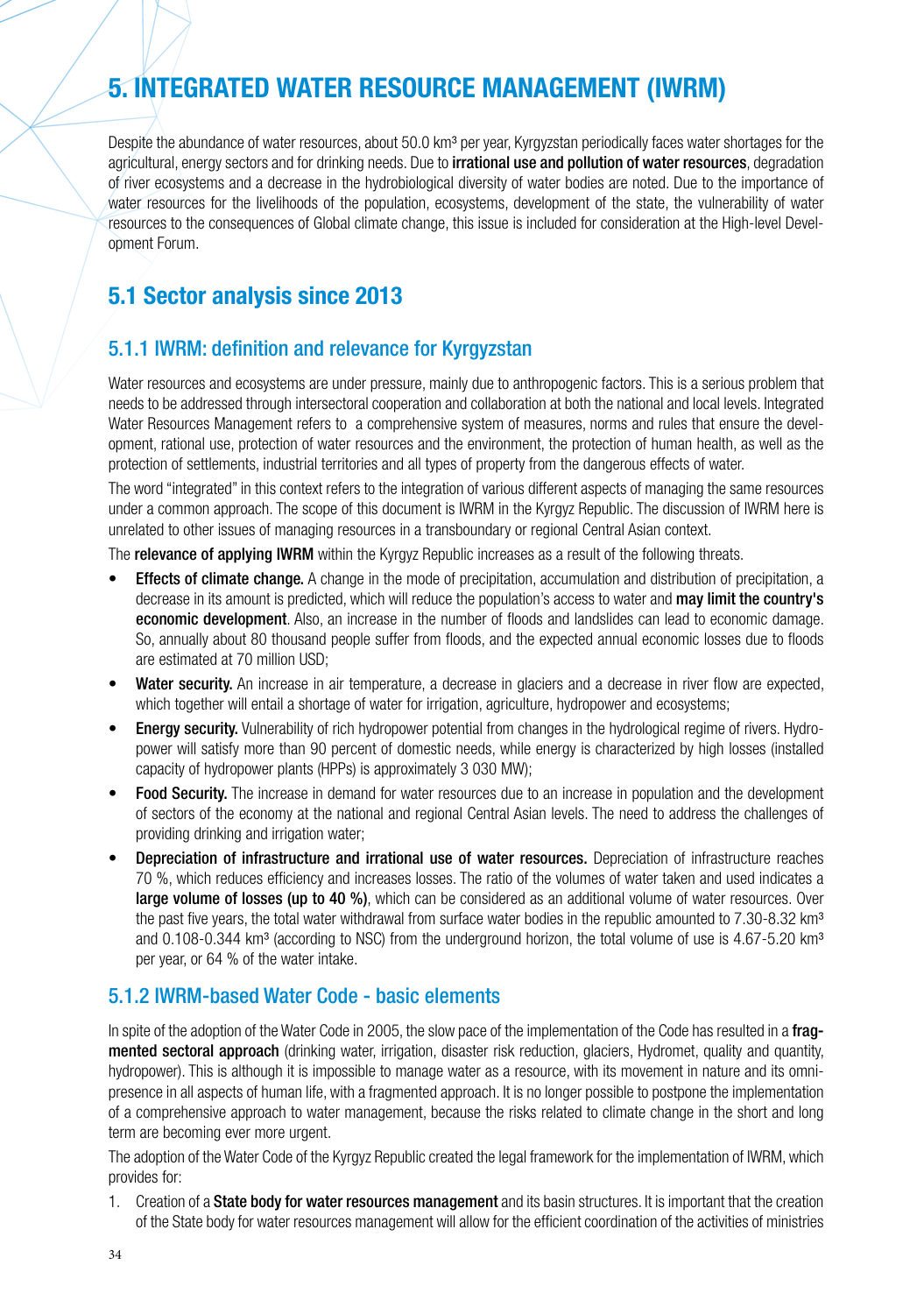and departments involved in the management of the water fund and more efficient use of investments and financial resources allocated to the sector. As part of the implementation of the provisions of the Water Code, it is planned to develop and adopt the National Water Strategy 2040, which will determine the main necessary areas of activity in all areas of the state related to water resources for the long term;

- 2. Implementation of the basin approach (basin administrations, basin community councils, basin plans) will contribute to an integrated approach to water resources management, which means rational management, use, improving the quality of water resources and the state of ecosystems, reducing damage from the effects of mudflows, landslides, and preventing conflict over water. In essence, the basin approach means moving away from a fragmented approach, when often one spectrum of water issues can be addressed to the detriment of another, which is especially unacceptable in the face of climate change. Also, an important condition for the implementation of IWRM is to involve the public in the decision-making process through the creation of Basin Councils, in which women are represented within 10 % of the total composition, which is an indicator of insufficient consideration of gender potential.
- 3. The practice of water use should be based on a permit system and on the principles of economic value of water as a natural resource, which will contribute to the rational and economical use of water and accounting for water resources. In this context, work is underway to create a unified water information system that also has the goal of raising awareness among all sectors of society.

#### 5.1.3 Why is the Kyrgyz Republic's Water Code not implemented?

The insufficient pace of implementation of the provisions of the Water Code is explained by the fact that the goals and objectives set for that period of time by the provisions of the Water Code were distinguished by ambitious objectives, contrasted by a lack of awareness about IWRM and climate change, weak political will, lack of a mandated structure, and a lack of financial and human resources.

As a result, the Kyrgyz Republic continues to use a fragmented, sectoral approach to water resources, which are viewed mainly through the prism of infrastructure, although the Water Code, based on the principles of IWRM, provides an appropriate basis.

The performance of water management functions is entrusted to the recently created State Agency on Water Resources under the Government of the Kyrgyz Republic (SAWR, established by government order no. 383 dated 30 July 2019), under whose leadership it is planned to re-establish a permit system for water use and establish a fee for the use of surface water resources as a natural resource. Based on the fact that the SAWR is the Secretariat of the National Water Council, it is planned to coordinate the necessary work to monitor surface and groundwater, climatic parameters, and improve the licensing system for the use of water resources.

### 5.1.4 IWRM in the documents of the Development Forum and in the reform agenda

At the High-Level Conference in 2013, water resources were considered in terms of the state of infrastructure. It was noted that Kyrgyzstan ranks second in Europe and Central Asia among the countries most vulnerable to climate change. The need was also expressed to strengthen water management institutions: the National Water Council and the Kyrgyz Hydromet. At the time of the Conference, the concept of IWRM was not fully integrated in the documents of the country's development; there was no clear understanding yet of the need to implement the principles of IWRM.

In recent years, a number of projects have been implemented in Kyrgyzstan with the support of development partners, within the framework of which strategic documents have been prepared. Most of these documents still show a fragmented, sectoral approach, which also determined the sectoral approach that used to be common in development partner support.

### **5.2 Existing water challenges**

#### 5.2.1 Legal and strategic framework

The main current regulatory documents in the field of water resources are the Water Code, the Laws "On Water", "On Subsoil", "On Drinking Water", "On WUAs", "On the Interstate Use of Water Objects, Water Resources and Water Management Facilities of the Kyrgyz Republic", Presidential Decree "On the basis of foreign policy of the Kyrgyz Republic in the field of water resources of rivers formed in Kyrgyzstan and flowing on the territory of neighboring countries", and others. In connection with the transition to IWRM principles, there is a need to align the provisions of the current legislation with the provisions of the Water Code, or to develop a new unified Code covering all sectors, as well as to correct the contradictions, the controversial provisions of the Water Code and to modify some of the wordings. It is necessary to provide,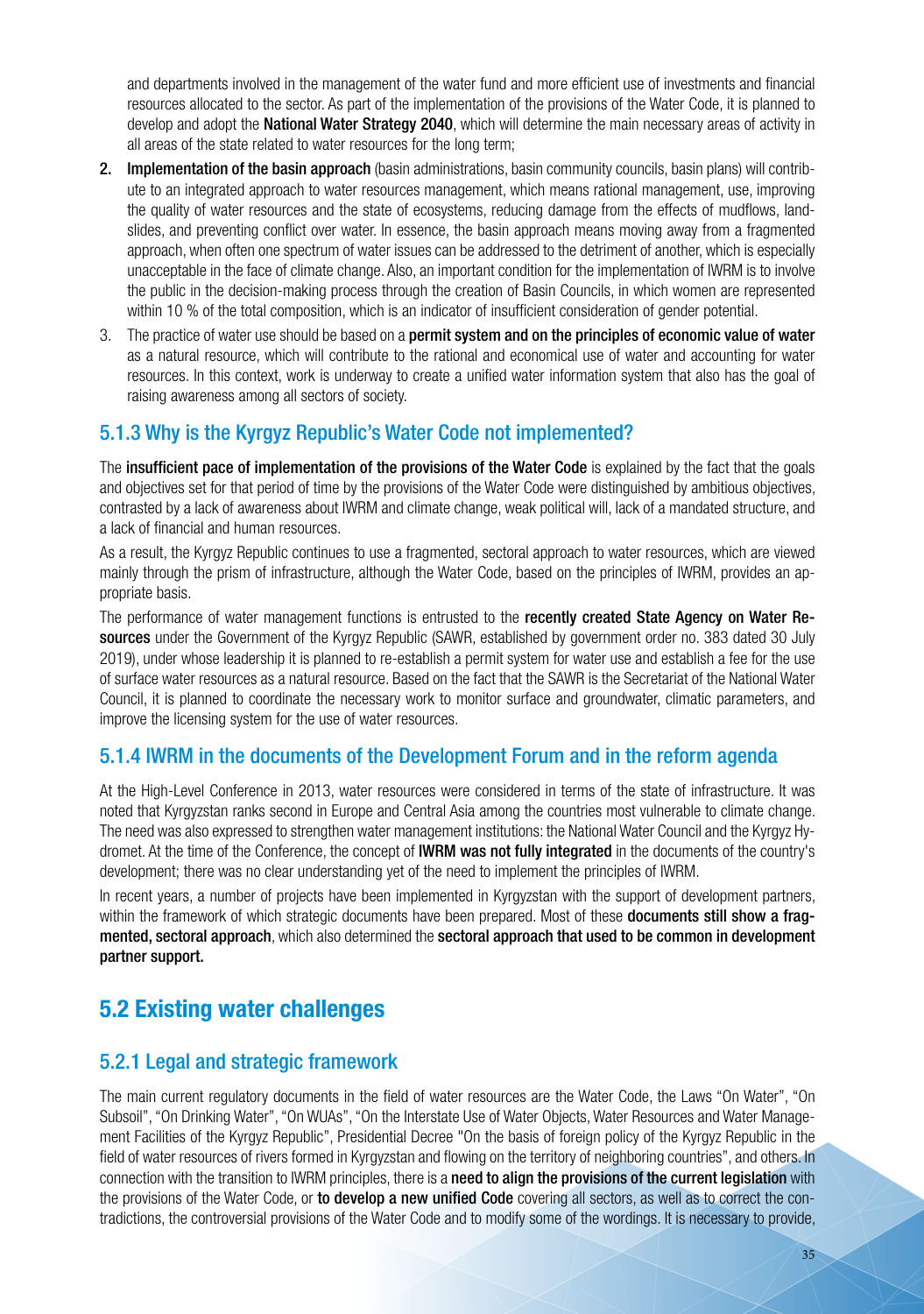both in the legal acts and in strategic documents, a mechanism for the participation of women in decision-making and assessment of the water needs of the most vulnerable groups.

The National Water Strategy, the Roadmap for the implementation of the Water Code and the Basin plans (BP) for the development, use and protection of water resources covering all aspects of water resources are considered as the main documents on water resources management in the republic.

# **5.2.2 Institutional framework**

The creation of the **State Agency for Water Resources (SAWR)** under the Government of the Kyrgyz Republic, dated 07/30/2019, will help to solve the accumulated issues of protection, planning, use of water resources taking into account forecasts of changes in river flow due to Global Climate Change and to fully fulfill the role of the Secretariat of the National Water Council. The Department of Drinking Water Supply was included in the SAWR. It is important that the work of the SAWR is also aimed at the implementation of the SDGs (these are goals 1.5, 2.4, 3.3, 6.1, 6.2, 6.3, 6.4, 6.5, 6.6). In the future. the status of the SAWR needs to be increased so that executive functions cover all aspects of water resources. This vision will require continued discussions and appropriate decisions.

Currently, the Kyrgyz weather service (Hydromet) and the Kyrgyz complex hydrogeological expedition (KCHE) state enterprise under the State Committee on Industry, Energy and Subsoil Resources (SCIES) are funded on a residual basis, which does not allow carrying out the necessary key functions in the water sector, such as monitoring and forecasting, in full. Therefore, it is imperative that the mandate and equipment of these organizations be strengthened.

Inadequate funding of all institutions in the sector has negative consequences on the qualitative and quantitative composition of human resources.

#### 5.2.3 Infrastructure

Regarding the infrastructure, it should be noted its insufficient quantity, unsatisfactory condition, as well as **poor equip**ment of the material and technical base.

#### 5.2.3.1 Drinking water supply

In all areas under consideration, all facilities were built before the 80s of the last century and have a high degree of wear: water supply systems by more than 70 %, while up to 40 % of rural water supply systems are in critical condition, 226 drinking water supply systems (21 %) do not meet sanitary requirements norms; 14 do not have water treatment and purification complexes; 178 of them do not disinfect drinking water supplied to the population; more than 4 000 water standposts (13, 3 %) are malfunctioning. In order to ensure drinking needs on the territory of the republic, more than 15 thousand wells were drilled, thousands of springs and under-drain drains were captured, of which about 4.0 thousand wells were used, 80 % of which require rehabilitation and re-drilling.

The Ministry of Health monitors the quality of sources of centralized water supply, the laboratory base of which also requires additional equipment, a regular supply of necessary devices, consumables, and reagents.

Waste water. The current state of centralized waste water and sewage facilities remains extremely unsatisfactory, as only 21 % of the country's population is provided with central sewage systems. The issue of the effectiveness of the treatment facilities is very acute; today municipal water treatment plants in cities need rehabilitation and reconstruction. Due to the fact that there are no treatment facilities at all in small towns and regional centers of the republic, there is a need for their construction. A growing problem is the pollution of groundwater due to the construction of house septic tanks, the construction of which should be regulated by the regulatory framework, which is currently absent in the republic.

#### 5.2.3.2 Irrigation

The existing State Irrigation Fund of the republic is aimed at providing irrigated land with irrigation water, about 1.02 million hectares. Despite the measures taken, there is still an urgent need for major repairs, rehabilitation and modernization of irrigation infrastructure. About 1700 wells were previously operated for irrigation, currently 70-80 % of them do not work, this is a huge reserve for irrigation, especially in those areas where there is no surface water.

#### 5.2.3.3 Surface water monitoring

The monitoring system of the Hydrometeorological Service until 1992 consisted of 148 gauging stations on rivers, 7 on lakes and reservoirs; 78 weather stations. To date, 78 (53 %) gauging stations on rivers are active; 5 on lakes and reservoirs. Out of 78 hydrological posts on rivers 8 (10 %) require full restoration; outposts and devices of 20 gauging stations (26 %) are in disrepair, about 30 % of office premises require complete restoration. The construction of new gauging stations is also required. No funds are allocated from the republican budget for annual maintenance and purchase of devices, and allocated funds for capital repairs account for less than 1 % of the needs.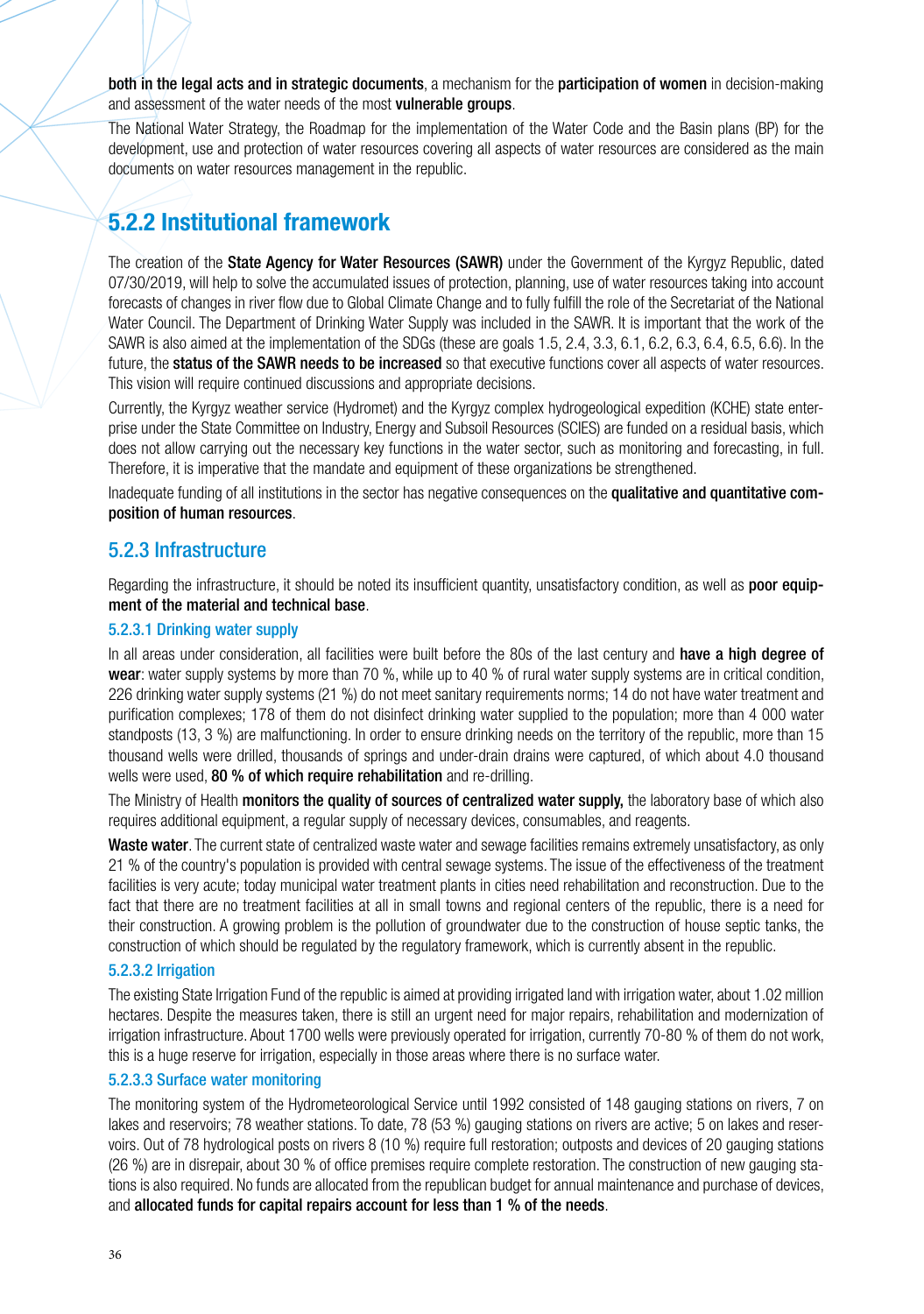#### 5.2.3.4 Water Quality

Monitoring of surface water quality by Kyrgyz Hydromet is carried out only on the Chu River and under an incomplete program due to the lack of consumables, fuel and lubricants and vehicles. The central laboratory is not accredited due to the emergency condition of the building. The laboratories in Osh and Cholpon-ata, on a research vessel, fell into complete decline. Rehabilitation of the entire Kyrgyzhydromet infrastructure, expansion of the network, re-equipment and stable financing are required to maintain the technical and technological base in accordance with the WMO technical requirements, sufficient funding for on-site work and ongoing expenses, and sufficient supplies of Kyrgyzhydromet laboratory facilities.

Monitoring of water resources by the State Agency for Environmental Protection and Forestry (SAEPF) also covers mainly the basins of the Chu River and Issyk-Kul Lake, since today only two laboratories in Bishkek and Cholpon-Ata are fully operational. For the full-fledged work of the environmental laboratory in Osh, re-equipment and overhaul of the building of the laboratory building is required. In addition, it is necessary to restore the environmental laboratory in Jalalabad.

Monitoring of the **state of groundwater** is carried out by the KCHE, the monitoring objects are 15 thousand wells and more than 1000 sections of natural pinch-out of groundwater within 147 deposits of fresh drinking and mineral-thermal waters. Due to insufficient funding, 90 % of the observed network requires rehabilitation, cleaning, pumping, and rebuilding. The need to strengthen monitoring of groundwater is associated with the pollution of groundwater within a number of the most exploited deposits, especially in the capitals of the Kyrgyz Republic. Only one analytical laboratory of the SCIES is operational, there is a need to open similar laboratories in the regions; there is no laboratory for the determination of pesticides. Express laboratories are unpromising for large volumes of water samples and a large list of defined chemical ingredients. Among the problems of monitoring, it should be noted the high prices for the production of chemical analyzes and transportation costs, the lack of vehicles in the required quantity, the weak influx of young specialists and the insufficient potential of specialists.

#### 5.2.4 Economic sustainability of sectors and services

In almost all sectors, there is a **chronic shortage of financing and investment**, which leads to:

- instability of management bodies and their structural divisions;
- deterioration of the state of infrastructure, which negatively affects the quality of surface water and groundwater, the state of ecosystems, and public health;
- use and application of outdated, imperfect technical means and technologies;
- weak laboratory, material and technical base, insufficient supply of consumables (filters, spare parts, etc.), fuels and lubricants and vehicles;
- low salaries, high staff turnover, insufficient staff qualifications, weak influx of young specialists;
- poor development of information systems;
- insufficiency of the monitoring network for the state of surface and underground waters, their quality, climatic parameters;
- weak pace of water management reform
- poor development of scientific research, etc.

#### 5.2.4.1 Funding

To maintain and develop the water supply, in 2014-2018 9.83 million USD (688 million KGS) was allocated from the republican budget under the article "Capital investments". Currently, for the construction and rehabilitation of drinking water supply systems for villages in the Kyrgyz Republic were attracted and are being attracted USD 510 million. Funds in the amount of 275.0 million USD (19 227.85 million KGS) were attracted and are being attracted for the construction and rehabilitation of drinking water supply systems of cities.

The actual funding from the state budget of the Department of Water Resources and Land Reclamation over the past five years amounted to 10.7-19.3 million USD (0.751-1.349 billion KGS) per year. On the other hand, the economists engaged in projects supporting the reform agenda estimate that amount of funding required is, in fact, three times higher or more than 50.0 million USD per year. In addition to the state off-farm irrigation network, the assessments also cover the necessary funds for the rehabilitation of the on-farm network, where the demand amounts to about USD 250 million, including 180 million USD on the balance of Water Users Associations. About 4 million USD are allocated annually for WUAs to operate the on-farm network, and experts estimate 3 times as much needed.

Until 2017, the KCHE was financed from the budget of the republic, for the last two years, through special resources for the development and reproduction of the mineral resource base of the Kyrgyz Republic. In total, for the year 2019, 210 thousand USD (15.0 million KGS) were allocated for ten directions in accordance with existing projects in accordance with geological tasks issued by the State Committee for Electricity and Energy. Development partner investments in the industry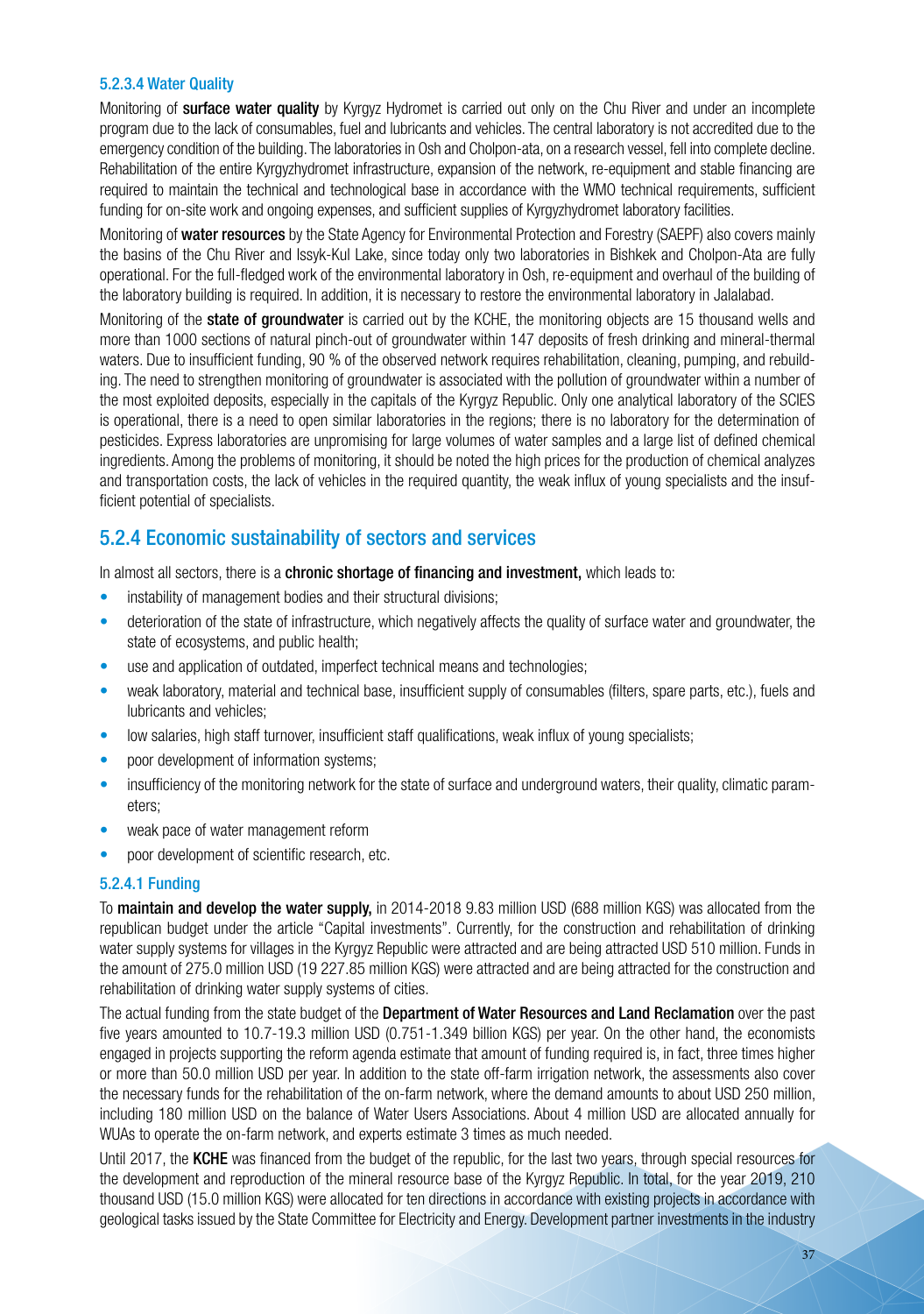were not attracted. The necessary funding for the development of the industry is about 6.0-7.0 million USD (450-500 million KGS), i.e. 33 times higher than the factual.

The total amount of budgetary funding of the **Agency for Hydrometeorology** for 2013-2017 amounted to 9.7 million USD (681.8 million KGS), the total amount for investments was 4.06 million USD (284.3 million KGS). The necessary funding for the Agency on Hydrometeorology is about 10-12 million USD annually.

The actual annual budget of the SAEPF for 2013-2017 amounted to 9.0-12.0 million USD (627.3 - 829.0 million KGS), while the amount needed was 14.0 million USD (960.0 million KGS).

#### 5.2.4.2 Tariff policy

In general, the lack of funding is also partly due to the level of tariffs for the provision of services for the supply of irrigation, drinking water, and electric energy. It should also be noted that there is practically no systematic analysis of the effectiveness of the use of financial resources.

Tariffs remain a politically sensitive topic, because they must allow for cost recovery, but they must also be socially acceptable. In the drinking water supply sector, the cost of supplying drinking water is 1.5 times higher than existing tariffs. In the irrigation sector, the annual fee for irrigation water supply services over the past five years covers only 6-10 % of the actually allocated funds from the country's budget.

The Water Code contains **economic management tools** that are not fully implemented. There is no charge for using water resources as a natural resource. The recently approved Roadmap for the implementation of the Water Code states that a properly functioning permit system can generate up to 328.0 million USD (2.3 billion KGS) annually in the medium term.

An example is the **experience of France** where economic instruments ensure the sustainability of industries. Thus, six basin administrations in France form their budget in the amount of 12.6 billion EUR for five years only on the basis of fees for water use and water pollution without subsidies from national and local budgets. The French basin administrations fund scientific and international activities in addition to co-financing municipal infrastructure.

### **5.3 Government strategies and programs**

The 17 Sustainable Development Goals (SDGs), which are reflected in the NDS 2040 of the Kyrgyz Republic, and the main directions of which coincide with the Government Program for 2018-2022 "Unity. Trust. Creation" form the basis of state strategies and programs in this area. Kyrgyzstan did not provide data on the implementation of the IWRM progress indicator in the framework of the SDGs for 2018, which, apparently, is due to the lack of a single state body for water resources management. With the creation of the new Agency, more active promotion of IWRM principles and reporting on the SDGs is expected.

One of the objectives of SDGs (6.8) is the additional introduction of new irrigated lands on an area of 27 thousand ha, increasing the water availability of existing irrigated lands on an area of 40 thousand ha, transferring conditionally irrigated to irrigated lands on an area of 2.80 thousand ha, building 12 storage installations and others (Global SDG 2.4).

Task 7.19 is to implement IWRM at all levels and to develop the Basin water resources management system. Technologies will be introduced for the efficient use of water resources, increasing the efficiency of water use, and the use of storage tanks (Global SDG 1.5).

Task 7.16 is the full provision of clean drinking water to the population, the construction and rehabilitation of wastewater systems in 653 villages, including the construction and rehabilitation of water supply and wastewater systems in 26 district centers and 22 cities (Global SDG 6.1).

In order to improve the ecological state of natural systems, preserve water and land resources, as part of adaptation to Climate Change, an increase in afforestation is planned from 5.6 % to 6 % of the total area (Global SDGs 1.5, 6.6).

By the Decree no. 440 of the Government of the Kyrgyz Republic, dated 21 July 2017, the State Program for the Development of Irrigation of the Kyrgyz Republic for 2017-2026 was adopted. Implementation of the State Program will allow (with financing of about 1.0 billion USD (58.8 billion KGS) to introduce 66.5 thousand hectares of new irrigated land, increase water supply of land by 51.08 thousand hectares, 9.5 thousand hectares transfer from machine to gravity irrigation, improve land reclamation state by 50 thousand hectares.

By the Decree No. 155 of the Government of the Kyrgyz Republic dated 28 March 2016, the **Strategy for the Devel**opment of Drinking Water Supply and Sanitation Systems of the Settlements of the Kyrgyz Republic until 2026 and the Plan for its implementation in four directions were adopted. According to preliminary estimates, the volume of required investments for the rehabilitation of drinking water supply systems in the cities of the republic (with the exception of Bishkek and Osh) exceeds 140.0 million USD (9.79 billion KGS), the volume of necessary investments in rural water supply and sanitation infrastructure, in the range of 920 million USD (KGS 64.7 billion). Thus, the total volume of necessary investments is estimated at about 1.1 billion USD (80.0 billion KGS).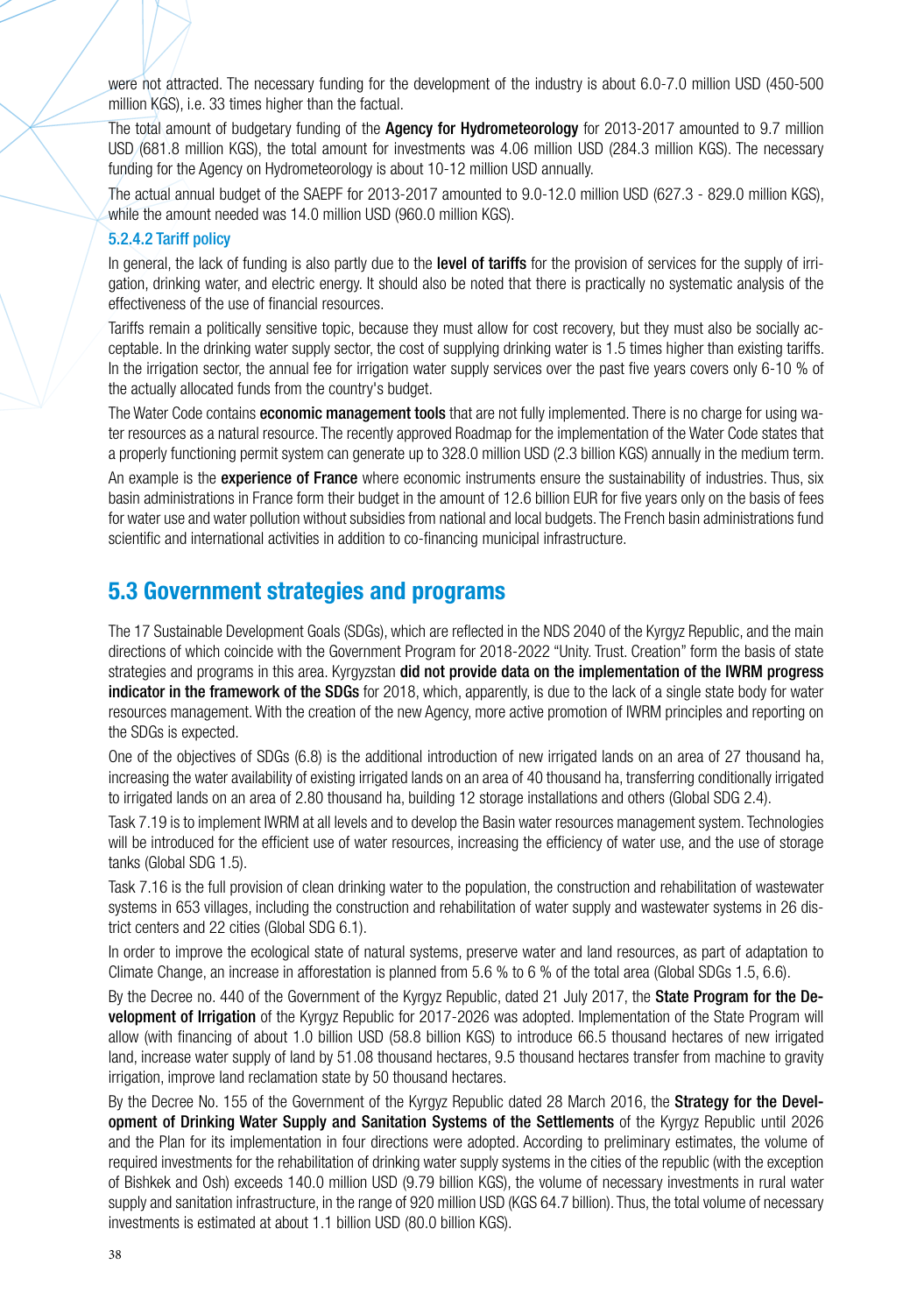# **5.4 Priority program areas in need of support**

The priority areas for the development of IWRM in the republic are divided by time and are determined by the following main documents.

### 5.4.1 Long-term objectives

A comprehensive conceptual framework for the strategic steering is the Development Strategy of the Kyrgyz Republic 2040, which defines the following priority tasks:

- rational management of water resources;
- land resources management;
- updating irrigation infrastructure and new irrigated areas;
- regional development and infrastructure.

The **National Water Strategy and Action Plan** that will be developed in the coming year will define how the water-related priorities from the 2040 Strategy will be achieved. The national water strategy will, in particular, be dedicated to the following topics:

- Improving the legislative and regulatory framework;
- Improving the administrative system of water resources and water management:
- Rehabilitation and development of water management infrastructure;
- Development of infrastructure and technologies for monitoring water resources;
- Improving the economic policy of regulating water relations, water use and water management, both at the national and interstate levels;
- Prevention and liquidation of the consequences of the negative impact of water resources;
- Development of interstate water relations.

### 5.4.2 Short-term measures

The short-term priorities are related to the creation of the institutional and economic base of IWRM within the framework of Code Implementation Roadmap 2019-2022 and the upcoming National Water Strategy. The Roadmap, approved at the second meeting of the National Water Council (05/14/2019), provides for activities in the following areas:

- Change in the structure of the water sector;
- Basin water management;
- Introduction of the system of water use permits and contracting, financing of water sector operations;
- Management, operation and maintenance of irrigation systems;
- Water Information System, protection of water resources and the environment.

#### 5.4.3 Priorities and summaries

On the basis of the strategic documents mentioned above (Strategy 2040, Code Implementation Roadmap, and National Water Strategy), the following priorities can be distinguished:

- 1. The initiated reforms should be continued in the coming years, and support should be given to the recently created State Agency for Water Resources under the Government of the Kyrgyz Republic and to its structures: building up human, technical and informational capacity for the introduction of the basin approach in water resources management, which will allow moving away from an administrative, fragmented approach to solving issues of use, planning and conservation of water resources, especially relevant in the context of Global Climate Change, which requires appropriate its financing from the state, as well as assistance from investors;
- 2. Implementation of activities of **Basin plans** (attraction of funding for basin plans) of both the main river basins and small rivers, which shall be considered as strategic guidelines for activities aimed at improving the qualitative and quantitative state of water resources, ecosystems, adaptation measures to the effects of Global Climate Change;
- 3. Sustainable financing of all sectors and institutions involved in the water sector, which requires the introduction of economic instruments for water use, both at the national and interstate levels, which will allow rational use of water resources;
- 4. In order to rationalize the use of water resources, work is needed to establish adequate tariffs for water supply in the drinking water supply, irrigation, and hydropower sectors.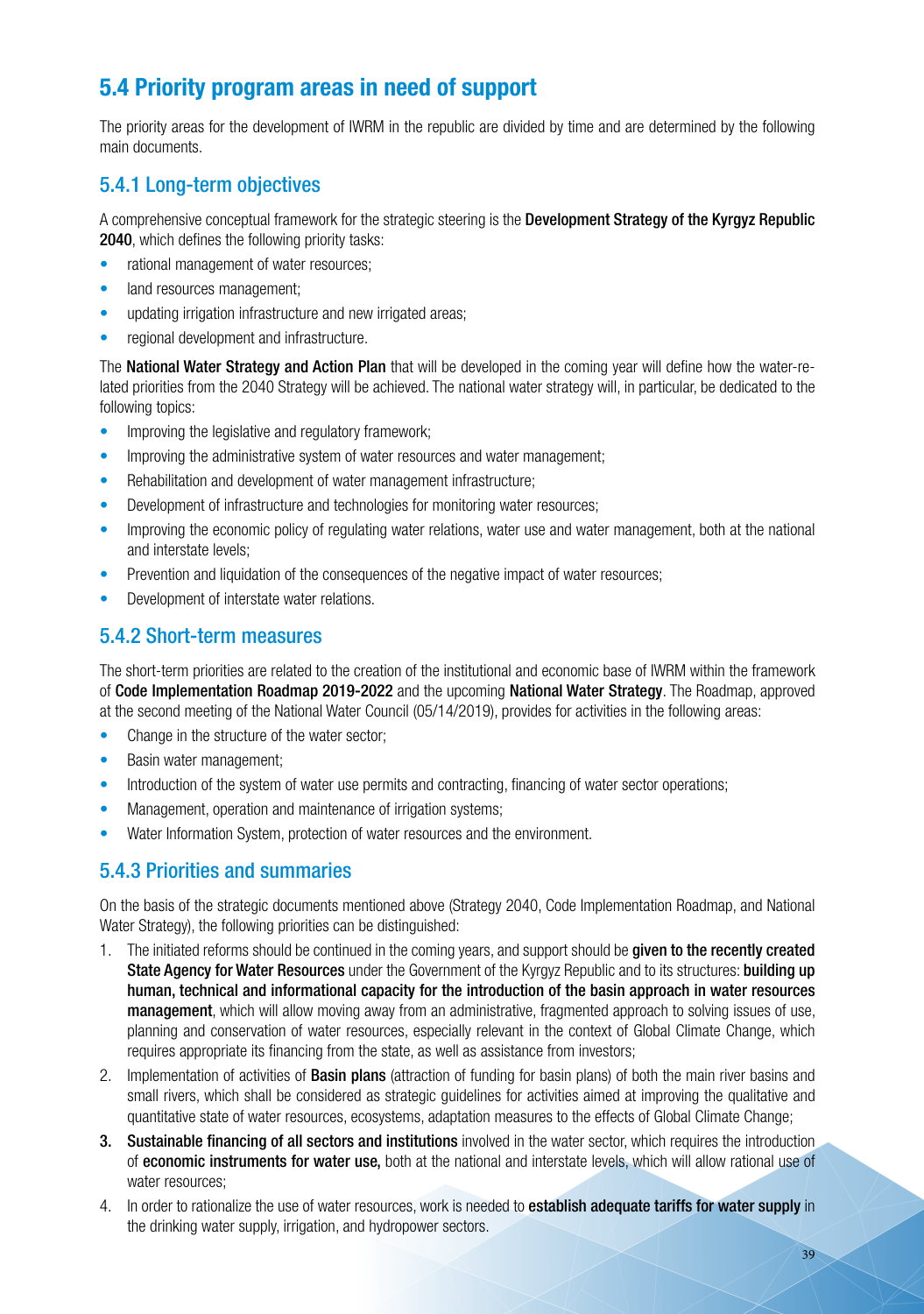- 5. No less significant is the planning and implementation of measures to improve the monitoring of the quantitative and qualitative state of surface and groundwater, climatic parameters, and also accounting for the volume of water use. Such measures involve financing of operating and capital costs.
- 6. The deteriorating quality of surface and groundwater resources at present has a lower priority than the amount of water. However, quality is becoming an increasingly important issue and needs to be addressed. Measures must be taken to eliminate pollution of surface water bodies and groundwater aquifers by industrial and domestic wastewater, as well as pollutants, agrochemicals and urban wastewater, which adversely affect public health, sustainability and development.
- 7. Gender dimensions and the SDGs need to be more clearly expressed in the legal, institutional and strategic frameworks of this area. The role of gender in governance is ignored and underestimated. Gender reporting is mainly limited to treating women as users / beneficiaries, but not as managers. More research and knowledge on how to mainstream gender in the water management domain is necessary and gender shall be effectively integrated in the upcoming National Water Strategy.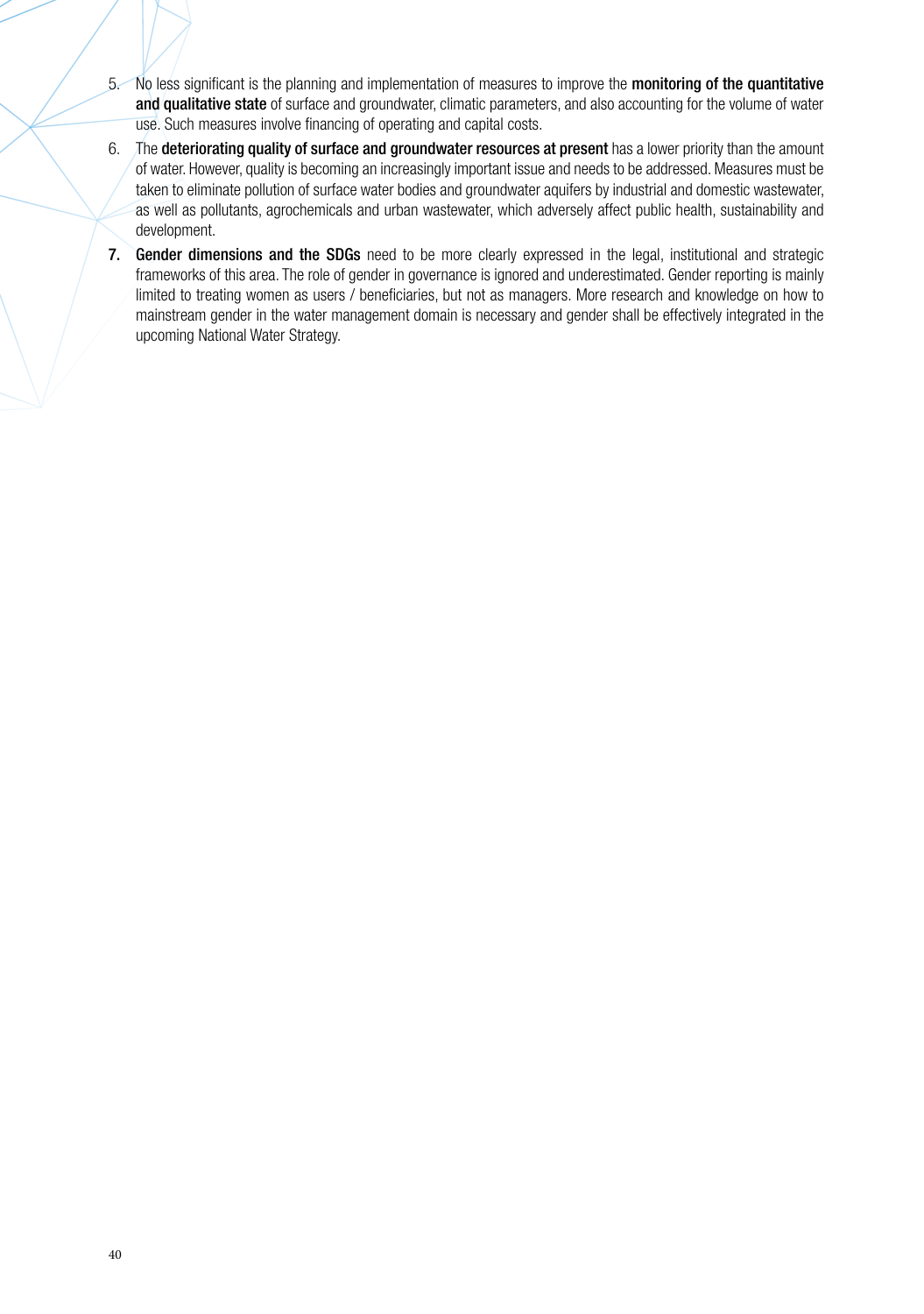# **6. CLIMATE CHANGE AND DISASTER RISK REDUCTION**

Kyrgyzstan is a landlocked mountainous country in Central Asia with limited economic opportunities and rich natural ecosystems. The relatively low level of socio-economic development in Kyrgyzstan, deteriorating infrastructure and strong dependence on climate-sensitive sectors make the country highly vulnerable to climate change, extreme weather events, and natural hazards. While environmental problems, such as air, water pollution, and waste management must be acknowledged in this context, the working group focuses primarily on climate change and natural disaster risk reduction.

Climate change threatens the achievement of all Sustainable Development Goals (SDGs). In addition to the Goal 13 on climate change, the Goals 12 and 17 also include climate change mitigation measures. Climate change will have a direct impact on the achievement of the 10 SDGs. Thus, the transition to sustainable development makes it necessary to include the climate factor and issues of adaptation to climate change in the system of basic economic indicators of development and integration in all aspects of planning.

It is estimated that by 2050, 6.6 million people in the Kyrgyz Republic will be at risk from its impacts. As a result, migration outbound and internally may increase. Within the framework of the Third National Communication of the Kyrgyz Republic (2016), on the UN Framework Convention on Climate Change (UNFCCC) an assessment of the expected economic losses due to climate change in the absence of adaptation actions was carried out for each priority sector. According to this, the most severely affected sectors will be water, energy, agriculture, and public health and the losses amount more than 1.2 billion USD.

Temperatures have increased steadily over recent years. Forecasts for the future indicate continued warming of approximately 2.0 to 5.7 °C in annual mean temperatures by 2085 in the region. It is expected that summer precipitation will decrease in the country, and droughts may accelerate the process of desertification. The total area of glaciers in the region over the past 40 years has already decreased by more than 10 %. This trend will accelerate and threaten the region's water resources. Scarcity of water resources due to climate change can lead to the degradation of agricultural land, strike to crop production, a shortage of clean drinking water. This threatens the country's food and energy security.

Climate change will impact Kyrgyzstan's rich ecological capital, its forest ecosystems and biodiversity. The degradation of natural resources and the loss of biological diversity reduce the ability of ecological systems to self-repair. The restoration and conservation of natural landscapes, ecosystems and biological diversity is the basis for favorable environments to human life. Natural ecosystems and forests of Kyrgyzstan are powerful centers of climate stabilization. In Bishkek, the negative consequences of inadequate energy production and consumption become noticeable every winter, which should be recognized as an emergency situation. Coal has a significant impact on carbon emissions and climate change and contributes to air pollution.

Over the past few decades the increase in natural hazards such as earthquakes, mudflows, floods, avalanches, large fires and landslides can be determined by seismic events, climate change and population growth. The total annual damage to the population and the economy amounted to 60 million USD as a result of flood damage and 2.6 million USD as a result of landslide damage. Vulnerable groups, such as women and children suffer most from climate change, environmental degradation and natural hazards.

At present, the existing socio-economic system in the Kyrgyz Republic is not resilient to either climate change or the growing risk of natural hazards. Thus, the implementation of mitigation and adaptation measures to climate change is becoming increasingly relevant and necessary. It is urgent to take preventive measures, to change behavior and to adapt all sectors to the effects of climate change.

International funding is available but requires also changes and decisive action from the Kyrgyz Government. Some of the necessary reforms may seem costly or painful in the short run, but they are necessary and economically sound in the long term.

### **6.1 Sector analysis since 2013**

Climate change was not directly addressed at the previous High-level Conference on Development of the Kyrgyz Republic in February 2013. However, many issues closely related to climate change, such as agriculture, food security, water supply, disaster preparedness were discussed and the high vulnerability of the Kyrgyz Republic to climate change was noted.

### 6.1.1 Climate change

In November 2012 the Coordination Commission on Climate Change (CCCC) was established by a government decree. The chairman of the commission is the First Vice-Prime Minister, who oversees environmental issues, among others. The permanent working body of the Coordination Commission is the State Agency for Environmental Protection and Forestry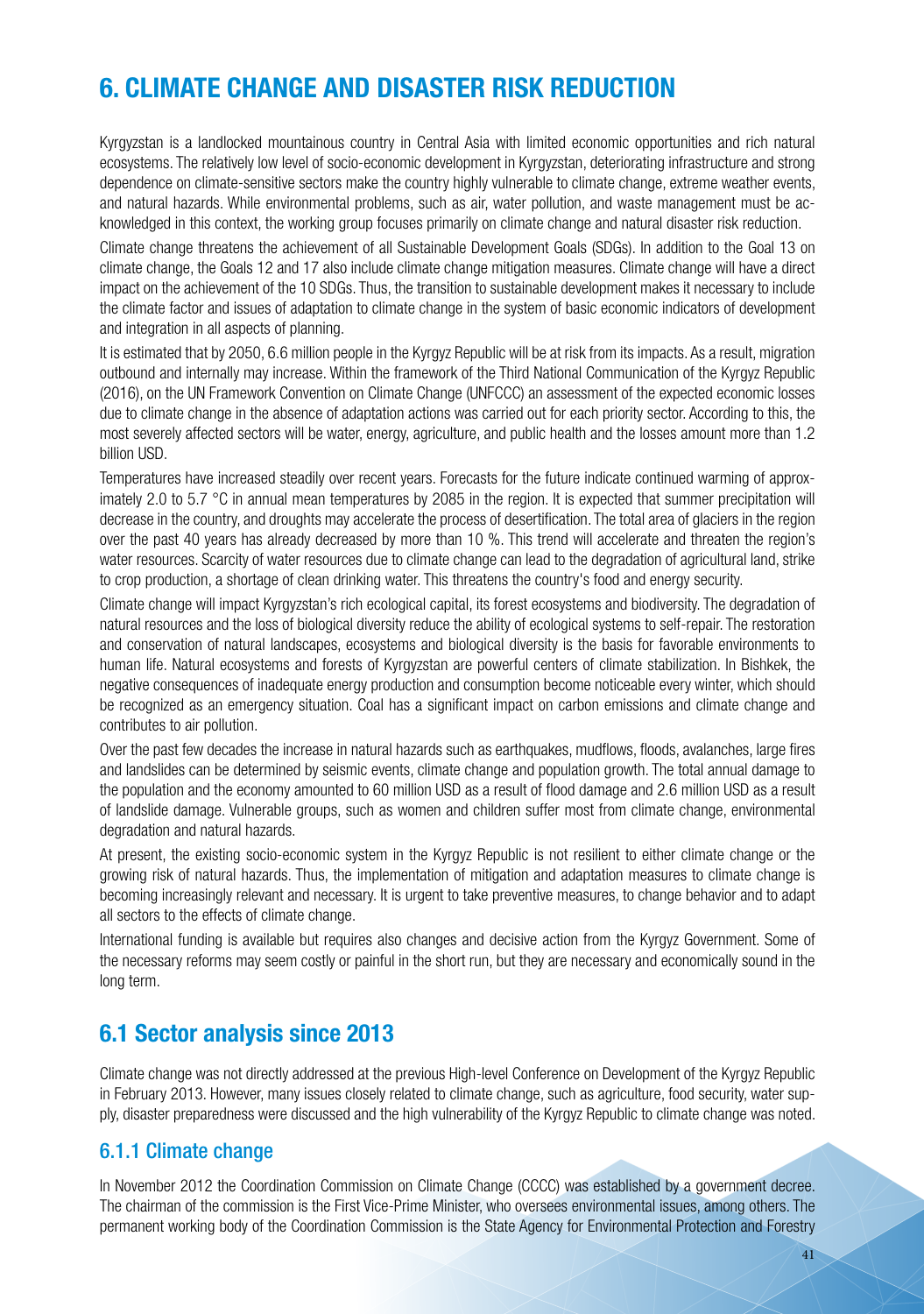(SAEPF). The main objective of the CCCC is to provide leadership and coordination of the activities of ministries, departments and organizations in fulfilling the obligations of the Kyrgyz Republic under the UNFCCC.

The Paris Agreement of the UNFCCC was signed by the Kyrgyz Republic in September 2016 and ratified by the Kyrgyz Parliament in October 2019. In order to fulfill the reporting obligations to the UNFCCC, three national communications on climate change have been prepared and submitted to the Convention Secretariat. Currently, the Fourth National Communication on Climate Change is prepared. The Kyrgyz Republic, under the Paris Agreement, has committed voluntarily to reduce greenhouse gas emissions by 2030. Therefore, in 2015, the Intended Nationally Determined Contributions (INDCs) were developed and then approved by the CCCC. With the INDCs, the country has committed to reduce greenhouse gas emissions by 11.49–13.75 % on its own. With international support the emission reduction is targeted to reach 29.00–30.89 % relative to the business as usual scenario compared to the base year 2010. In 2017 the Kyrgyz Republic has joined the NDC Partnership. Due to the recent ratification of the Paris Agreement, the INDCs will have to be replaced by the NDCs, setting new goals for greenhouse gas emission reduction.

With regards to funding from the international Climate Financing System, the Kyrgyz Republic has made some efforts to better use this enormous potential. In May 2015, the Kyrgyz Republic joined the Pilot Program on Climate Resilience (PPCR) of the Climate Investment Funds (CIF). As part of PPCR, a Climate Investment Program (CIP) was developed and approved by the CCCC in 2017, without giving it the status of a regulatory legal act. Given the large volume of expected activities in the field of climate change, as well as the objective need to strengthen institutional capacity and coordination, the Government of the Kyrgyz Republic officially established the Climate Finance Center of the Kyrgyz Republic (CFC) in August 2017. The National Designated Authority (NDA) to interact with the Green Climate Fund (GCF), the most important fund for climate financing, is SAEPF. Since September 2017, within the GCF-FAO readiness project, work has been carried out to strengthen the capacity of the NDA (SAEPF), to develop a climate finance coordination mechanism and the Country Strategic Program, which includes a list of projects in priority sectors and is being developed taking into account GCF rules and procedures.

In 2018, the GCF approved the first climate change adaptation project to be implemented in the Kyrgyz Republic together with WFP (9.8 million USD). Other applications to the GCF of a bigger dimension are pending.

The Green Economy Concept and the Green Economy Development Program in the Kyrgyz Republic for 2019-2023 were developed. Activities under the Green Economy Development Program also cover climate activities but also numerous others such as water management issues, adaptive agriculture, energy efficiency, education and awareness raising. Currently, a Green Economy Coordinating Council has been established. The Kyrgyz Republic is at the moment preparing for the accession to the World Organization of the Green Economy (WOGE) and plans to establish the Global Green Growth Institute (GGGI).

In the end of 2018 norms and regulations for low carbon development and energy efficiency in construction and other fields were introduced. In July 2019, amendments were introduced to the Tax Code of the Kyrgyz Republic and the law on the use of renewable energy sources, on tax and tariff preferences and the establishment of a grace period to stimulate the use of renewable energy sources. The Environmental Code of the Kyrgyz Republic, which has been discussed since 2009 and includes polluter-pay, precautionary and prevention principles, has still not been adopted.

The process of a Forest Sector Reform was started in June 2015 by SAEPF with the support of several development partners. It aims at increasing the total forest area, its environmental functions, as well as economic benefits through sustainable management of forests and pastures. In May 2019 the Government approved the by decree the Concept for the development of the forest industry of the Kyrgyz Republic for the period until 2040.

#### 6.1.2 Disaster risk reduction

The Kyrgyz Republic participates to the implementation process of the Sendai Framework for Disaster Risk Reduction 2015-2030 through a series of 54 activities aiming to reduce risks of disasters.

The Ministry of Emergencies of the Kyrgyz Republic, with the support of several development partners has implemented a number of disaster risk reduction projects. Much attention is paid to the formation and education of a "safety culture" among the population of the republic through lectures, trainings, and simulation exercises on disaster risk reduction; posters, brochures, and videos on emergency situations are issued.

Important steps were taken to introduce and develop the Unified Information Management System of the Kyrgyz Republic in emergency and crisis situations (EIUS), the components of which are:

- 1. Crisis Management Center;
- 2. The national comprehensive information and warning system for the population (OXION);
- 3. The unified state duty dispatch service 112 (system -112).

These measures allowed to respond to 889 cases of emergencies and saved 156 lives.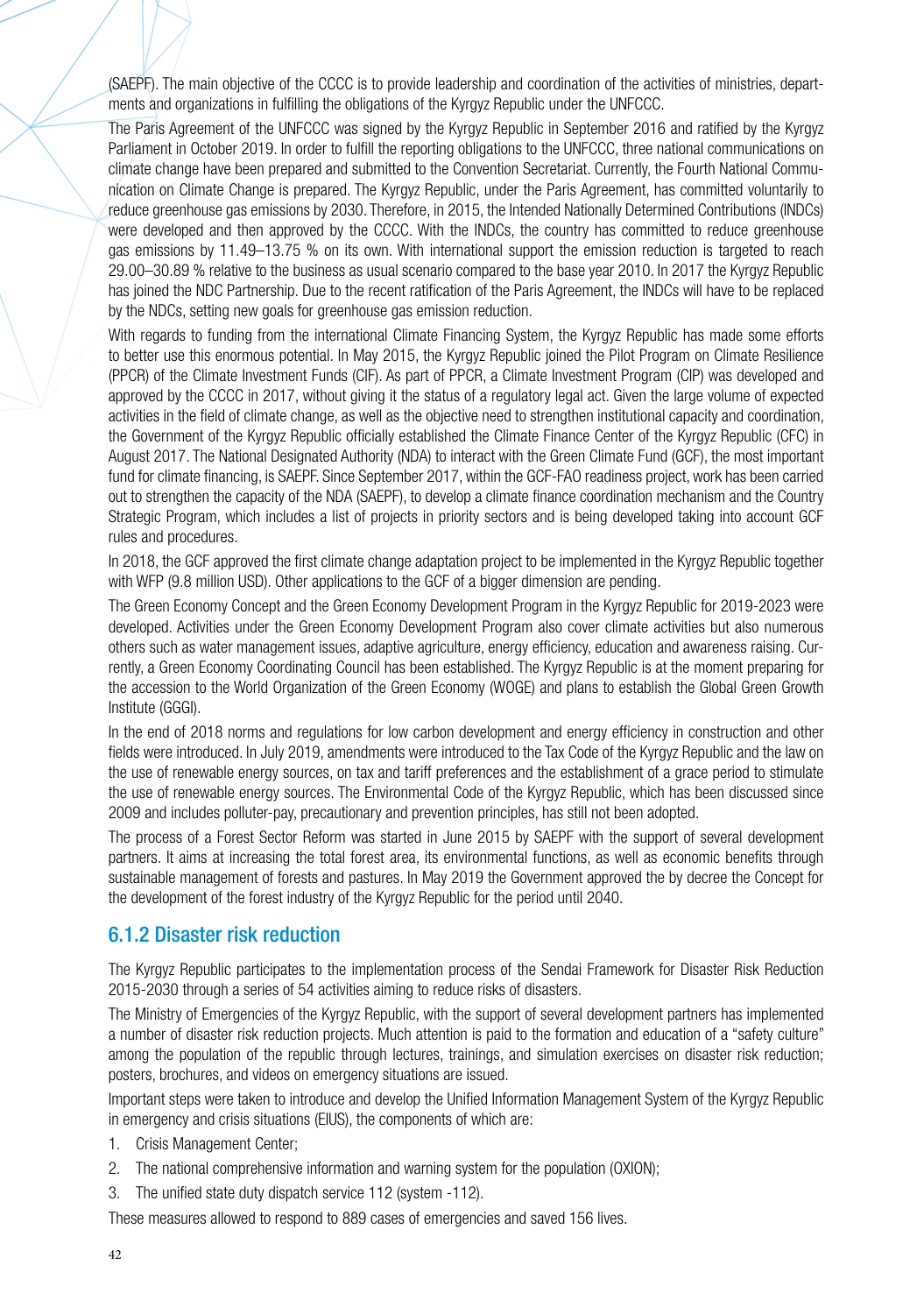In order to improve the provision of high-quality hydro-meteorological services and early forecasting of natural hazards caused by hydro-meteorological phenomena, a number of measures were taken to institutionalize and strengthen the capacity of the hydro-meteorological service. The automation of meteorological stations, the improvement of hydrological services, the increase in the number of gauging stations, and the improvement of the agrometeorological service are planned.

Currently, measures are being taken to create and develop a system of integrated monitoring and forecasting of emergency situations, which will unite the efforts of all services of the republic involved in monitoring and forecasting natural, man-made and environmental processes. Draft regulatory acts have been developed that regulate the functioning of the integrated emergency monitoring and forecasting system. Work is underway to create a data processing center, an online portal for the exchange of monitoring and forecasting data on hazardous natural processes. Also, mobile monitoring stations for hazardous natural processes are introduced as well as improved means of automation, communication and data transfer.

In 2018, at the initiative of the Kyrgyz Republic an updated Resolution of the UN General Assembly "The role of the international community in the prevention of radiation threats in Central Asia" was adopted and an Environmental Remediation Account for Central Asia (ERA) was established in 2015, with the aim to address uranium tailings.

Measures are being taken to develop disaster risk insurance and stimulate domestic investment in disaster risk reduction. In order to improve the system of timely response to natural and man-made emergencies, fire and rescue services have been created, equipped with modern fire, special and emergency rescue equipment for extinguishing fires and conducting rescue operations.

# **6.2 Existing Challenges for Climate Change and Disaster Risk Reduction**

Despite the progress since 2013, there are still numerous challenges to the effective implementation of mitigation and adaptation measures to climate change and disaster risk management:

- 1. Lack of awareness, understanding of the seriousness and the possible consequences. The importance and the seriousness of the problem are not fully recognized at all levels of the government, as well as in the private sector, in the media and in the population. Research, education and awareness raising are the most important prerequisites for decisive action and acceptance of painful reforms by the population.
- 2. Lack of a systematic, integrated and coordinated approach. Given that climate change issues are cross-cutting, cross-sectoral and affect almost all sectors of the economy, it is necessary to structure climate change mitigation and adaptation policy in a comprehensive, holistic and systematic manner similar to the integrated water resources management (IWRM) approach in the Kyrgyz Republic.

Already in the document of the conference in 2013, it was noted that the present separation and isolation of issues is problematic. Today a strong government leadership in the field of climate change policy is still needed. Also a better alignment of development partners would be beneficial. The climate change mitigation and adaptation measures are still being considered from a narrow sectoral point of view, and the activities are being implemented in a pointwise, fragmented way. This is reflected by the lack of coherence between various sectoral strategies and programmatic documents.

The coordination of the work of key ministries and departments on climate change issues is still weak. There is no efficient mechanism for the selection, approval and monitoring of climate change projects. Each ministry and department promotes narrow departmental interests, which leads to low project implementation efficiency, duplication and inconsistency of ongoing activities as well as low information sharing. At the same time, issues of a cross-sectoral nature remain unresolved. The platform of the Climate Change Coordination Commission (CCCC), formed for the inter-sectoral and interagency coordination of government bodies and institutions, is underutilized.

Currently, the Government of the Kyrgyz Republic has launched a number of initiatives to improve and optimize the institutional management structure and coordination mechanism of climate and green financing issues to solve these problems. Thus, it is planned to unite the Coordination Commission on Green Economy with the Coordination Commission on Climate Change and to form a single Coordination Council on Climate Change and Green Economy with a higher status, chaired by the Prime Minister of the Kyrgyz Republic. The Climate Finance Center will become the working body of the Commission ensuring its activities. In addition, the Ministry of Economy of the Kyrgyz Republic was determined as the National Designated Authority (NDA) in the GCF, and the CFC as the Secretariat of the NDA. The CFC will interact with the GCF as Focal Point.

3. Accountability and Transparency. The adequate use of funds is not always assured. An easy access to information for the population and development partners is necessary. In order to be better protected from corruption, transparency and openness have to be promoted.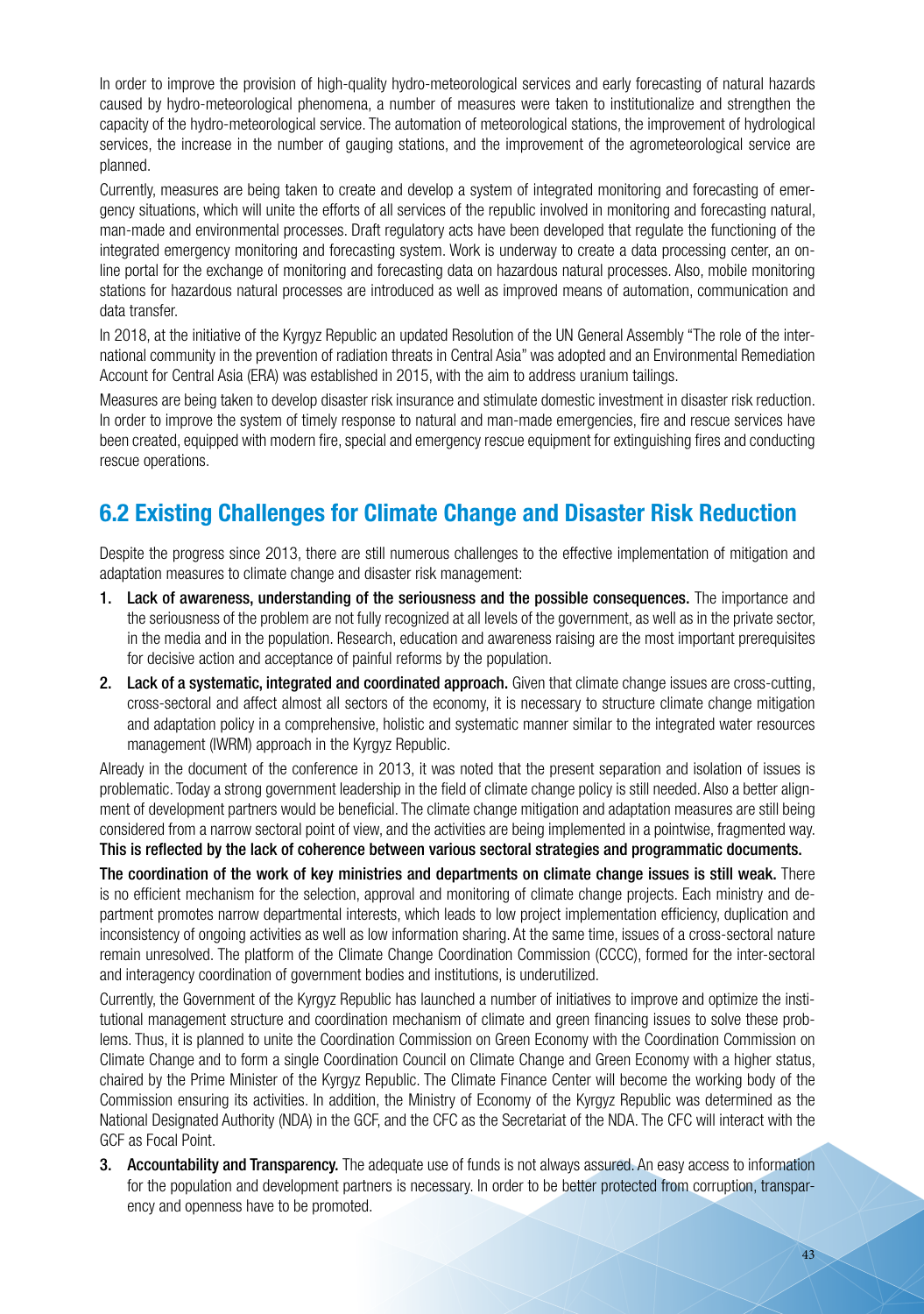- 4. Financial resources and budgeting. The Kyrgyz Republic has been weak in attracting climate finance funding from the relevant global sources. Structural reasons seem to exist. Also, the use of own Kyrgyz funds for Climate Change or Disaster Risk Management is not always sufficient, efficient and properly monitored. When forming, considering and approving departmental budgets, criteria related to climate change and the environment should be taken into account.
- 5. Insufficient capacity. The capacity, competency, knowledge and education in the administration is a serious limitation. Also, specific knowledge on climate change and emergency response is not highly developed. If data is available and shared, the necessary analysis is often not possible due to technical or institutional shortcomings.
- 6. Tariff policy, financial incentives and environmental standards. Existing tariff policy and the weak financial management in the water and energy sectors are problematic. The tariff policy for electric and thermal energy does not correspond to the costs of energy companies and impedes the development of the country's energy sector, which is heavily subsidized. Low tariffs make savings of energy or water and investments in new technologies and renewable energy not very attractive. There is also a lack of economic and financial incentives for businesses to introduce new innovative energy-efficient "green" technologies. The effectiveness of instruments used for monitoring of economic entities' activities in terms of assessing their potential environmental impact is extremely low. Environmental standards, norms and rules also do not meet the needs and international requirements.

All these challenges can be addressed at the national level. However, given that climate change and emergencies have a regional and global dimension, regional and transboundary cooperation needs to be strengthened to achieve sustainable results.

### **6.3 Government strategies and programs**

The National Development Strategy of the Kyrgyz Republic for 2018-2040 includes environmental issues, adaptation to climate change and disaster risk reduction. In pursuance of this national strategy, the development program for the period 2018-2022 "Unity. Trust. Creation", was approved in April 2018. In this program, the environmental aspect of development, including climate change issues is defined as a cross-cutting direction.

In January 2018 the Concept of protecting the population and territories from natural and man-made emergencies for 2018-2030 and the first stage of an action plan for implementing the concept until 2022 were adopted.

The Water Code of the Kyrgyz Republic, approved in 2005, is not fully implemented (see section 5.1.3 above). It regulates water relations in the field of use, protection and development of water resources for a guaranteed, sufficient and secure supply of water to the population, environmental protection and the rational development of the country's water resources.

A Program and an action plan for adaptation of agriculture and water management to climate change for 2016-2020 is in place. Other sectoral adaptation plans had been developed in the past, but are outdated.

An application for financing and development of the National Adaptation Program (NAP) and adaptation plans of two sectors (emergencies and agriculture) was sent to the GCF for approval in 2017. The application is under consideration. The expected period of the project: 2019-2022.

Based on the adopted Green Economy Concept in the Kyrgyz Republic, the Green Economy Program for the period 2019- 2023 will be adopted in the near future. It determines the transition to a "green economy" in seven areas that are directly related to the problem of climate change.

### **6.4 Priority program areas in need of support**

### 6.4.1 Climate change

1. It is necessary to create favorable political and institutional conditions for attracting climate financing and effective implementation of measures to adapt and mitigate the effects of climate change in the country.

In order to comprehensively address structural and institutional problems, it is necessary to rethink how climate change issues in the Kyrgyz Republic are managed and how the relevant institutions for this are set up. Reforms for optimization of coordination mechanisms of interconnected cross-cutting issues: achieving sustainable development goals, climate change, water resources management and introducing a green economy will be continued. The mechanism for the selection, approval and coordination of projects in the field of climate change, environmental protection and green economy will be reviewed

Equally important is also improving coordination, interaction and coherence also among development partners in the design and implementation of climate change policies.